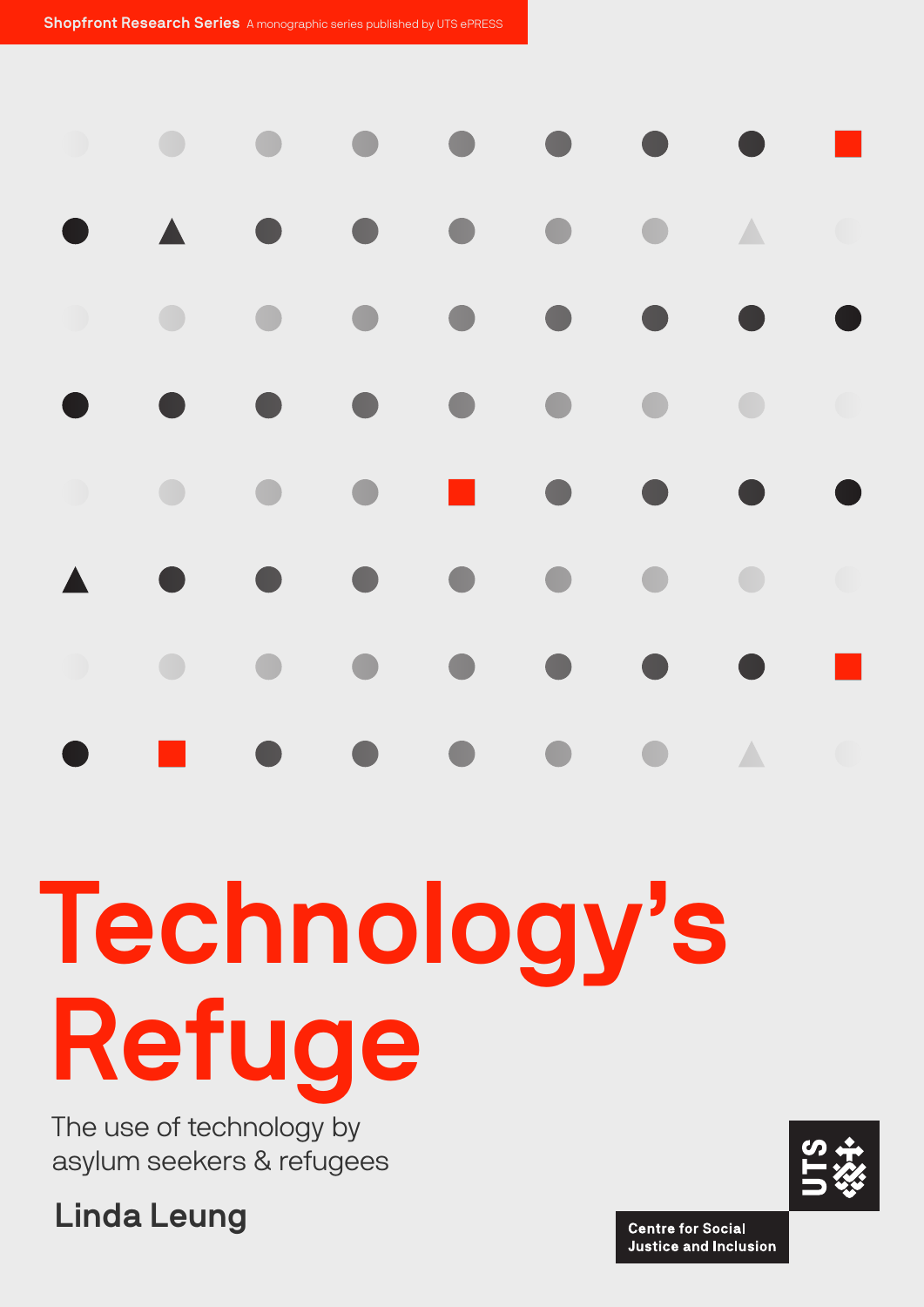# TechnoLogY's RefUge THE USE OF TECHNOLOGY BY ASYLUM SEEKERS AND REFUGEES

Linda Leung, Cath Finney Lamb and Liz Emrys

UTS Shopfront Monograph Series No 5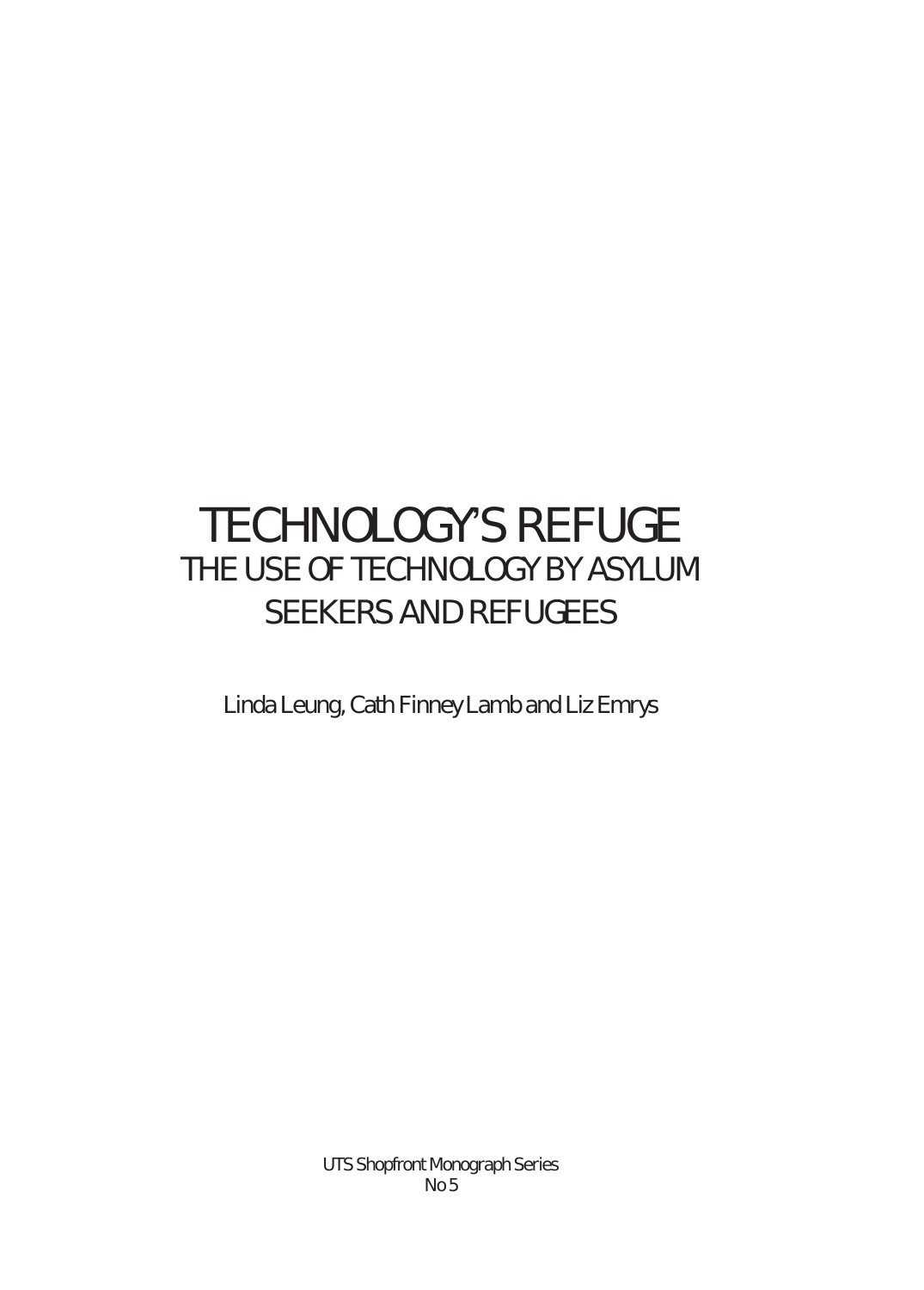#### UTS Shopfront: Working with the Community

UTS Shopfront acts as a gateway for community access to the University of Technology, Sydney. It links the community sector to University skills, resources and expertise to undertake community-initiated and student-run projects and community engaged research.

This Monograph Series publishes research which is relevant to communities of interest or practice beyond the University. This community-engaged research, also known as 'the scholarship of engagement', is academically relevant work that simultaneously meets campus mission and goals and community needs. This scholarly agenda integrates community concerns and academic interest in a collaborative process that contributes to the public good.



Published by UTSePress UTS Shopfront Monograph Series No 5 This monograph series is refereed.

© 2009 UTS Shopfront in the Monograph Series

© 2009 Linda Leung

This monograph is copyright. Apart from any fair dealing for the purpose of study, research, criticism, review or as otherwise permitted under the Copyright Act no part may be reproduced by any process without written permission. Inquiries should be made to UTS Shopfront, UTS, PO Box 123, Broadway NSW 2007 www.shopfront.uts.edu.au

National Library of Australia Cataloguing-in-Publication entry

Leung, Linda. Technology's Refuge: The use of technology by asylum seekers and refugees.

1. Telecommunication--Social aspects--Australia 2. Communication and technology-- Australia 3. Political refugees--Australia--Communication. 4. Refugees--Australia-- Communication. I. Title. (Series : UTS Shopfront monograph series ; no. 5).

Other Authors/Contributors: Finney Lamb, Cath and Emrys, Liz.

325.210994

Bibliography. ISSN 1834 2035 (Online) 1834 2027 (Print) ISBN 978 1 86365 421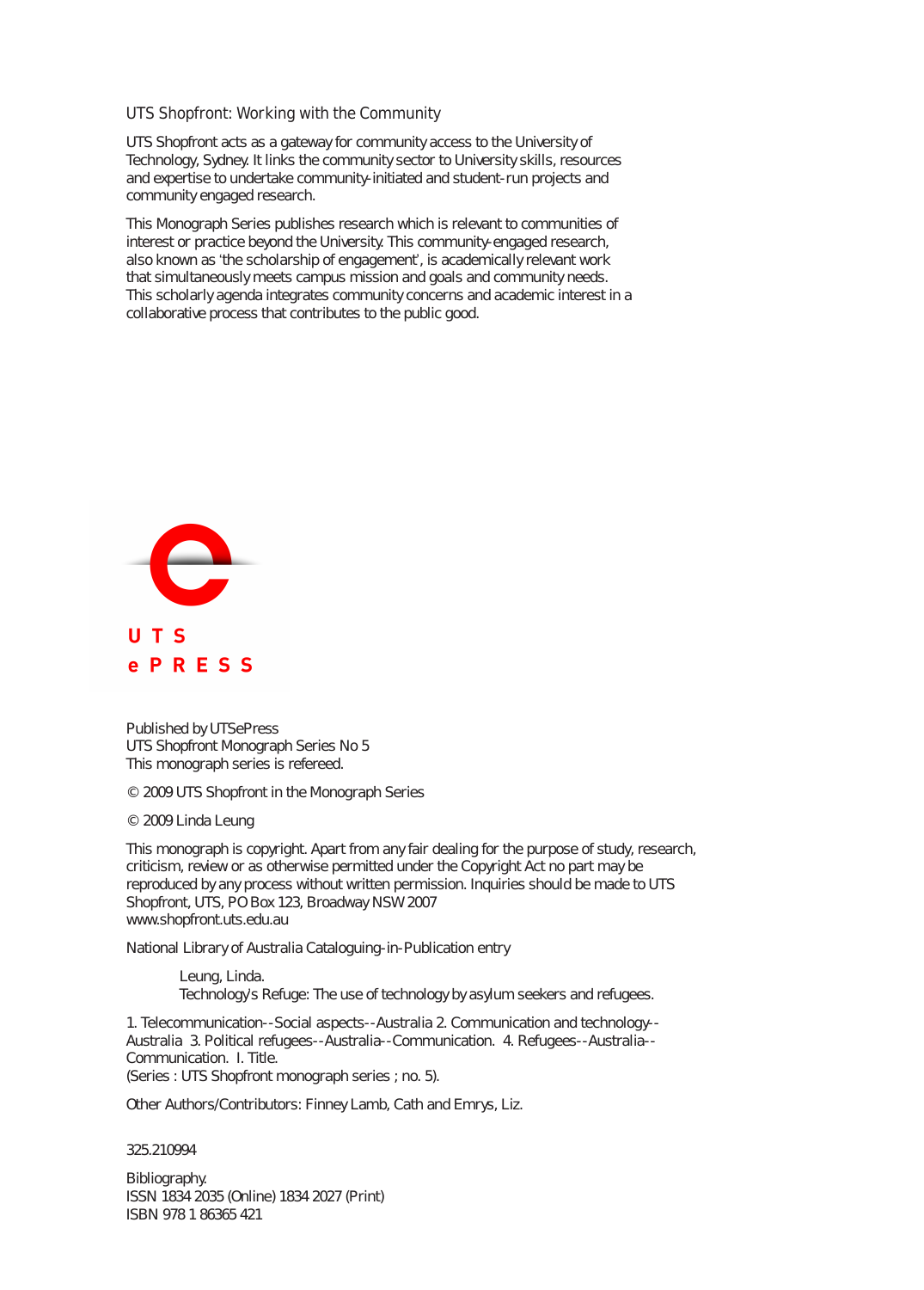# **ACKNOWLEDGMENTS**

This project was the product of the collaborative, inter-disciplinary and cross-sectoral efforts of many, but especially the work of Cath Finney Lamb and voice2words who I would like to thank for her attention to detail and ability to leverage networks. The ideas generated with voice2words colleague Liz Emrys have been truly inspiring.

I am grateful to UTS for the Early Career Researcher Grant that enabled the pilot study to take place and to the UTS Shopfront Research Fellowship that enabled me to finalise this publication.

My research assistant, Abdul Hekmat, deserves a special mention for his insight as well as personal and academic interest in this research area.

The Centre for Human-Centred Technology Design has been extremely supportive in its provision of funds for transcription and workshop costs. In particular, I would like to the thank the directors Associate Professor Toni Robertson and Professor Didar Zowghi for their encouragement and enthusiasm for the research.

Thanks also go to my colleagues at the Institute for Interactive Media and Learning for conversation, translation, general promotion of and interest in the research.

The Shopfront, especially Pauline O'Loughlin, has been unfailingly proactive and resourceful during my fellowship with the Shopfront. I would also like to thank Liisa Atherton for her editorial work, and Associate Professor Paul Ashton for his time and support.

Finally, praise goes to the refugee and asylum seeker organisations for the valuable work that they do and who assisted in brokering access to participants.

Linda Leung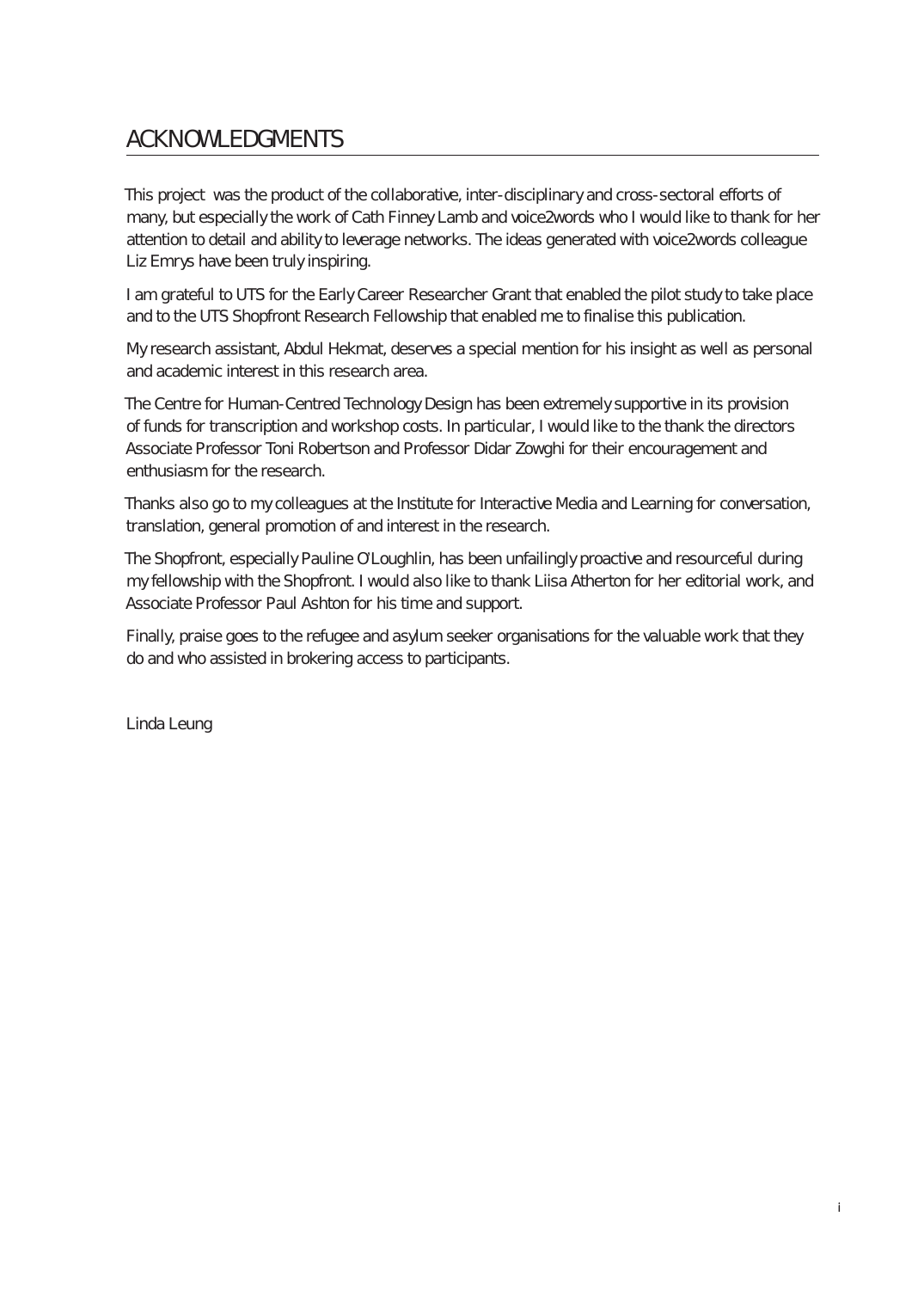# **CONTENTS**

| Acknowledgments                             | i              |
|---------------------------------------------|----------------|
| Introduction                                | 1              |
| Background                                  | 1              |
| Literature Review                           | $\overline{2}$ |
| Definition of terms and policy context      | 3              |
| Methodology                                 | 5              |
| Chapter Outline                             | 6              |
| Chapter One                                 |                |
| 'Making do' during conflict and dislocation | 8              |
| Chapter Two                                 |                |
| Restricted communication in detention       | 13             |
| <b>Chapter Three</b>                        |                |
| Communication practices during settlement   | 26             |
| <b>Chapter Four</b>                         |                |
| Families Lost, Families Found               | 38             |
| Conclusion                                  | 43             |
| Bibliography                                | 47             |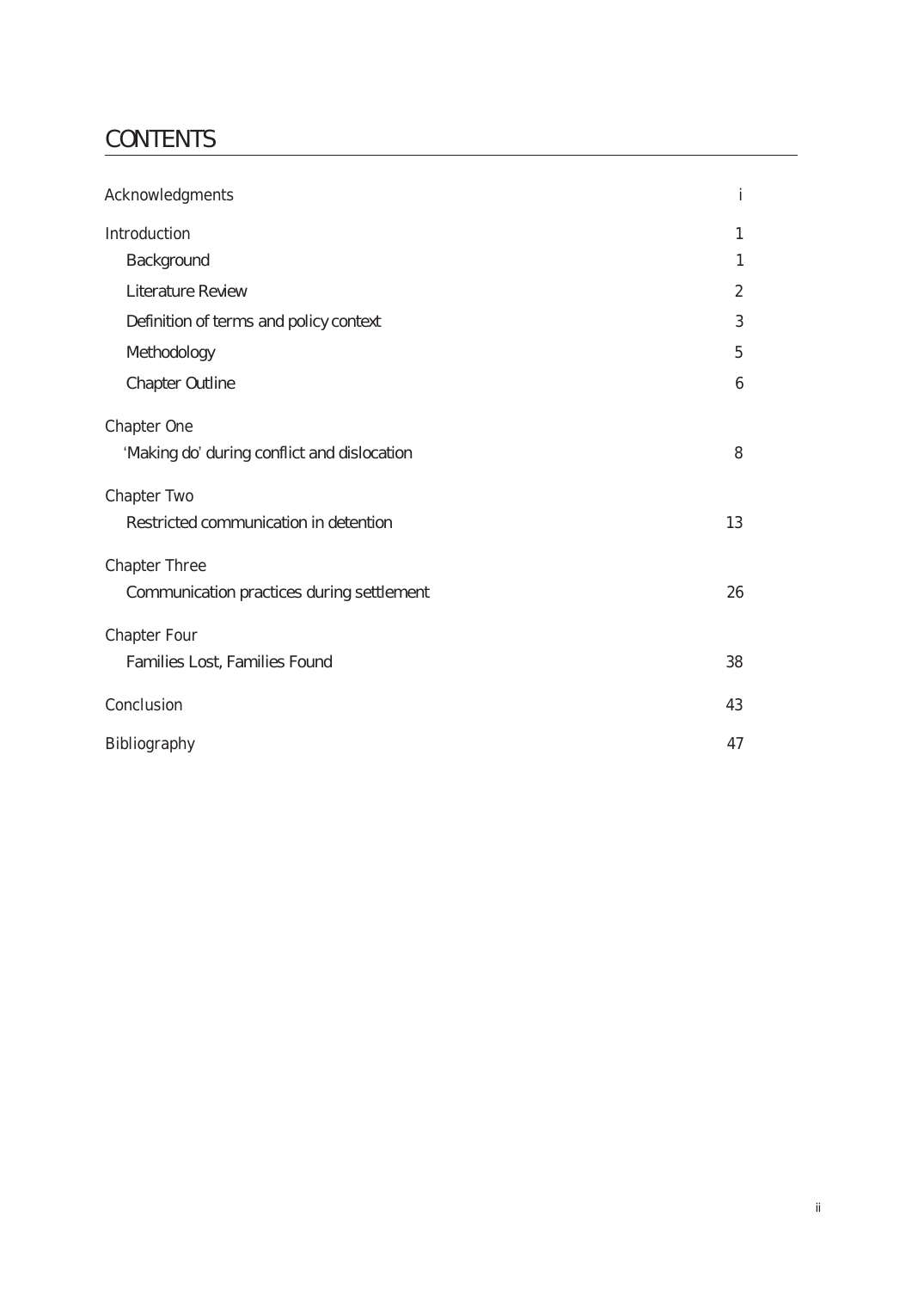# **INTRODUCTION**

When asylum seekers and refugees are displaced, how do they use communication technologies to maintain links with friends and family during flight and forced migration? When they are detained, what role does technology play in the ways asylum seekers communicate with the 'outside'? How do asylum seekers and refugees appropriate and use new communication technologies whilst establishing themselves in a new country?

This monograph presents the findings of a qualitative pilot research study that sought to answer these questions. It provides an insight into how asylum seekers use communication technologies during conflict, flight, detention and resettlement, to maintain links with their families and friends back home, with diaspora from their country of origin and with communities in the country where they are seeking asylum. It is also one of the first studies to examine how communication with the outside world occurs in immigration detention centres and to document asylum seeker perspectives on the communication restrictions encountered there.

#### **Background**

This monograph is the product of a University of Technology Sydney (UTS) Shopfront Research Fellowship. A key aim of the fellowship was to disseminate the findings of an 18-month pilot study, undertaken between 2007 and 2008, investigating how asylum seekers and refugees use technology to sustain connections with their virtual communities in situations of displacement. The study was funded by an Early Career Researcher Grant, awarded by UTS, and further supported through the Centre for Human-Centred Technology Design.

The research questions asked by the pilot study included: How are communication technologies used in the countries of origin, during forced migration and in the settlement process? How are their benefits and limitations perceived? How are relationships of power surrounding these technologies negotiated? What, if any, virtual communities surround these technologies? How does technology assist refugees in sustaining connections with their virtual communities?

More specifically, the pilot study examined the impact of Australia's official policy of mandatory detention on how asylum seekers maintain links to diasporas. The study emerged from Linda Leung's personal involvement with refugee advocacy groups and in visitor programs to immigration detention centres. As a sociologist of technology, her interest was in how differences in technologymediated communication occurred in the restrictive environment of immigration detention, compared with other contexts of forced migration, flight and displacement. Therefore, the study was expanded to investigate technology use by refugees and asylum seekers, from countries of origin, through flight and displacement to countries of settlement.

Given the increase in forced migration of people due to circumstances such as political instability, war, natural disaster and famine, it is necessary to better understand the role of technology in enabling refugees to mobilise and organise in situations of displacement. As new technologies encourage the capacity for borderlessness, such advantages have to be examined in relation to issues of access and survival during forced migration.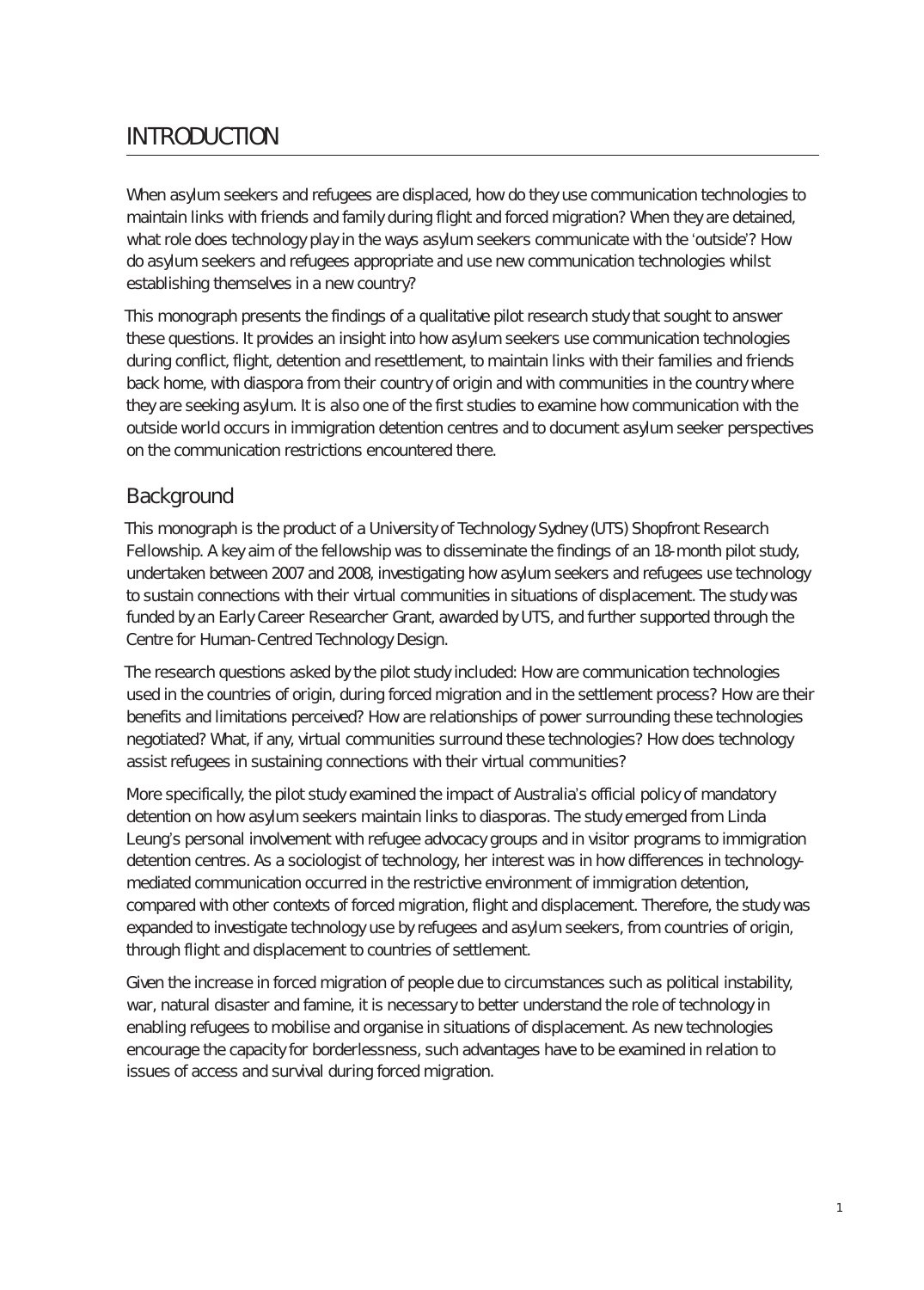#### Literature review

Although the study of refugees is a discipline in its own right, there has been minimal examination of the role of technology in maintaining connections with family and diaspora in situations of displacement. Instead, the literature within Refugee Studies is generally in the areas of:

- systems of immigration administration, such as comparison of different methods of managing refugees, particularly between Australia and the UK, Canada and the USA (see Human Rights & Equal Opportunity Commission [HREOC] 2003)
- how such systems inform public attitudes towards refugees (see Kushner & Knox 1999; MacCallum 2002; Mares 2002, McMaster 2002) and
- refugee health and education the provision of basic services to refugees (see Preston 1991; Hodes 2002; Mares & Jureidini 2003); this includes the psychological effects of family displacement and separation (see Nickerson 2008; Johnson & Stoll 2008; Luster et al. 2009; Senyurekli & Detzner 2008).

The few studies that have been undertaken concentrate on the use of technology by refugees (not asylum seekers) living in the wider community in resettlement countries, rather than in the contexts of detention or refugee camps. Luster et al. (2009) acknowledged the critical importance of the telephone in reconnecting Sudanese refugees in the US with their lost families in Africa. Glazebrook (2004) examined mobile phone use amongst refugees on Temporary Protection Visas in Australia; McIver Jr and Prokosch (2002) explored how various technologies are used for information-seeking by immigrants and refugees in the US; and Howard and Owens (2002) looked at the internet as a medium for communicating health information to refugee groups. Such studies explore how technologies are used where access to those technologies is assumed to be unproblematic and does not fundamentally affect communication practices. This is unlike the flight and displacement contexts where access and communication is highly dependent on the technologies available. In some cases, the technological and communication practices are very rudimentary, such as 'sending letters to their villages via the Red Cross' (Luster et al. 2009, p. 450).

Media and Cultural Studies is a discipline that has investigated the importance of technology to minority groups and diasporas. Technology is considered the tool by which marginalised communities negotiate their social, economic and cultural conditions (see Halleck 1991; Hall 1998; Cunningham 2001). Examples include Paul Gilroy's (1993) work on the black Atlantic, which notes that books and records have been vital in carrying oppositional ideologies and philosophies across the black diaspora. Likewise, black independent film is often regarded as appealing to and mobilising a black diaspora through the rejection of commercial cinema, which does not serve black communities (Diawara 1993, p. 6; Reid 1993, p. 5). Urban black youth have also been studied extensively in terms of their appropriation of dance and music technologies to overcome their socioeconomic disadvantage through the transformation of objects of consumption (such as the turntable) into new modes of production (Baker Jr 1991; Gilroy 1993; Williams 2001). Within Asian diasporas, the use of cable and satellite, the exchange of video letters and taped Bollywood movies have been interpreted as forms of localised challenges to the centralised power of the broadcast media industries (Gillespie 1995; Ang 1996). The use of newer technologies by transnational migrants has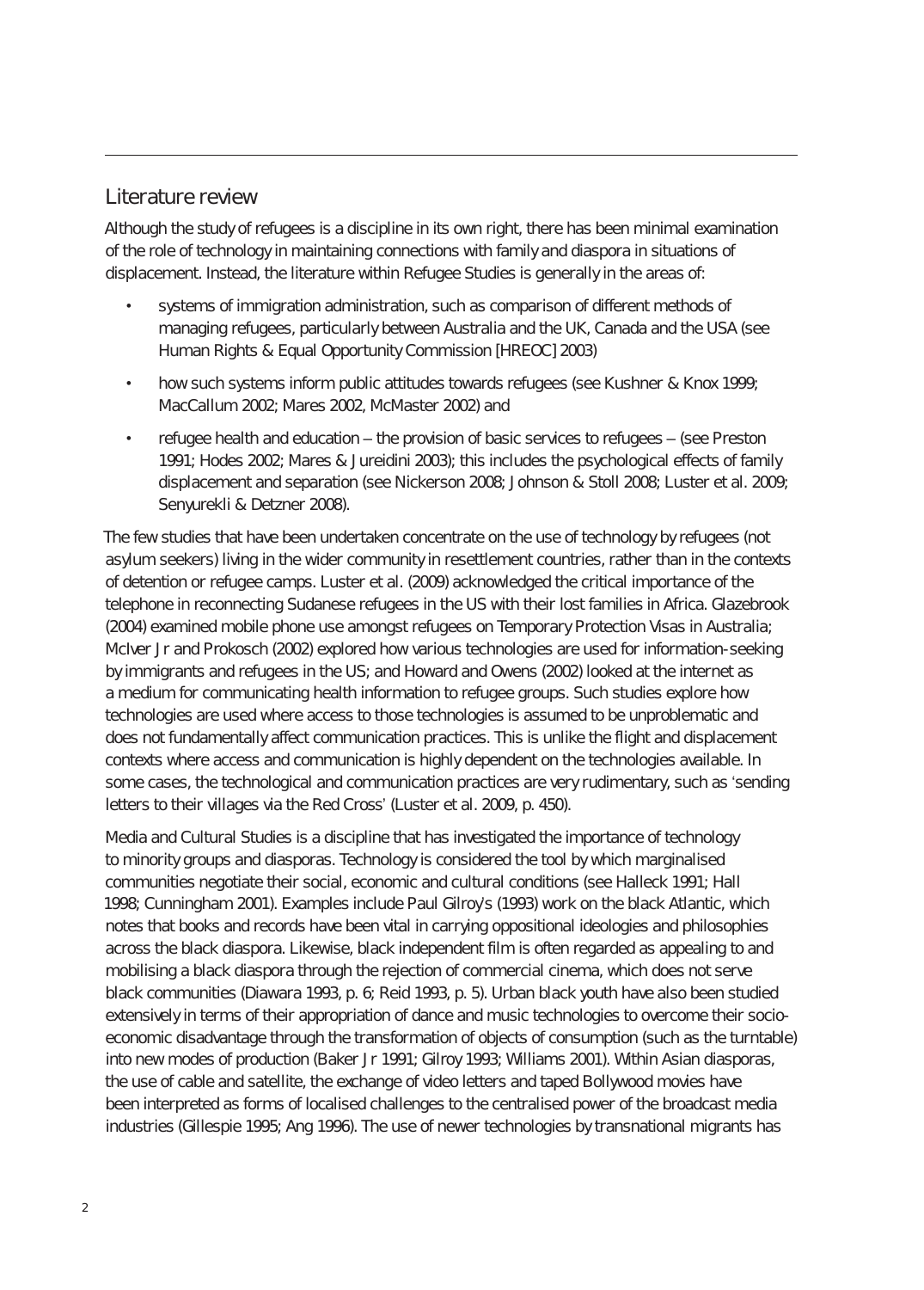also been studied, including the internet (Graham & Khosravi 2002; Karim 2003; Parham 2004; Bernal 2006), phone cards (Vertovec 2004; Wilding 2006) and mobile phones (Horst 2006). Such investigations have concentrated on the intersection of class, gender and ethnicity and how they inscribe meanings to specific technologies, which in turn, become intrinsic to the identities of the groups and communities concerned. However, there has been minimal consideration of the specific importance of technology to asylum seekers and refugees, who are similarly affected by issues of migration and marginalisation. Exceptions include de Leeuw and Rydin's (2007) research on the ways refugee children represent their cultural identities in the creation of their own media productions, and Riak Akuei's (2005) study of how kinship rights of Dinka refugees are enacted through the telephone.

Likewise, the discipline of Internet Studies has analysed online diasporic networks, although this has also neglected asylum seekers and refugees and been confined to a narrow socio-economic demographic within any ethnic minority group. It is often restricted to those who are advantaged in their capacity to become members of a diaspora through economic migration: those who study overseas and remain in the countries in which they were educated, working in the professions for which they have been highly trained (see Mitra 1997; Gajjala 1999; Mallapragada 2000; Melkote & Liu 2000). Such studies have demonstrated the ways in which feelings of trust, intimacy and community are facilitated online (Preece 1998; Abdul-Rahman & Hailes 2000; Kadende-Kaiser 2000; Henderson & Gilding 2004). Unlike the circumstances of asylum seekers and refugees, these are situations where there are choices in relation to available technologies, access is not a critical issue and, subsequently, the communication technologies used are necessarily different. A more recent study by Kabbar and Crump (2006) focused on adoption of the internet by refugees, but this was in the context of settlement rather than displacement or detention.

Overall, the study of communities and communication practices that surround particular technologies has concentrated on groups other than refugees and asylum seekers. A review of literature across Refugee Studies, Media and Cultural Studies and Internet Studies has shown the study of:

- technology use by asylum seekers and refugees has had minimal investigation
- diasporas has infrequently included asylum seekers and refugees and
- communities and communication practices that surround particular technologies has concentrated on groups other than asylum seekers and refugees.

Thus, the research disseminated in this monograph about the uses of communication technologies by asylum seekers and refugees has the potential to expand the aforementioned disciplines. Furthermore, the monograph presents a study that can contribute to debates about technology rights as human rights, and policies on technology access in immigration detention.

#### Definition of terms and policy context

The United Nations High Commissioner for Refugees (UNHCR) has classified some 31 million people to be 'of concern' (UNHCR 2009). This includes refugees, asylum seekers, internally displaced persons (IDPs), stateless persons and others of concern to the UNHCR. However, the actual number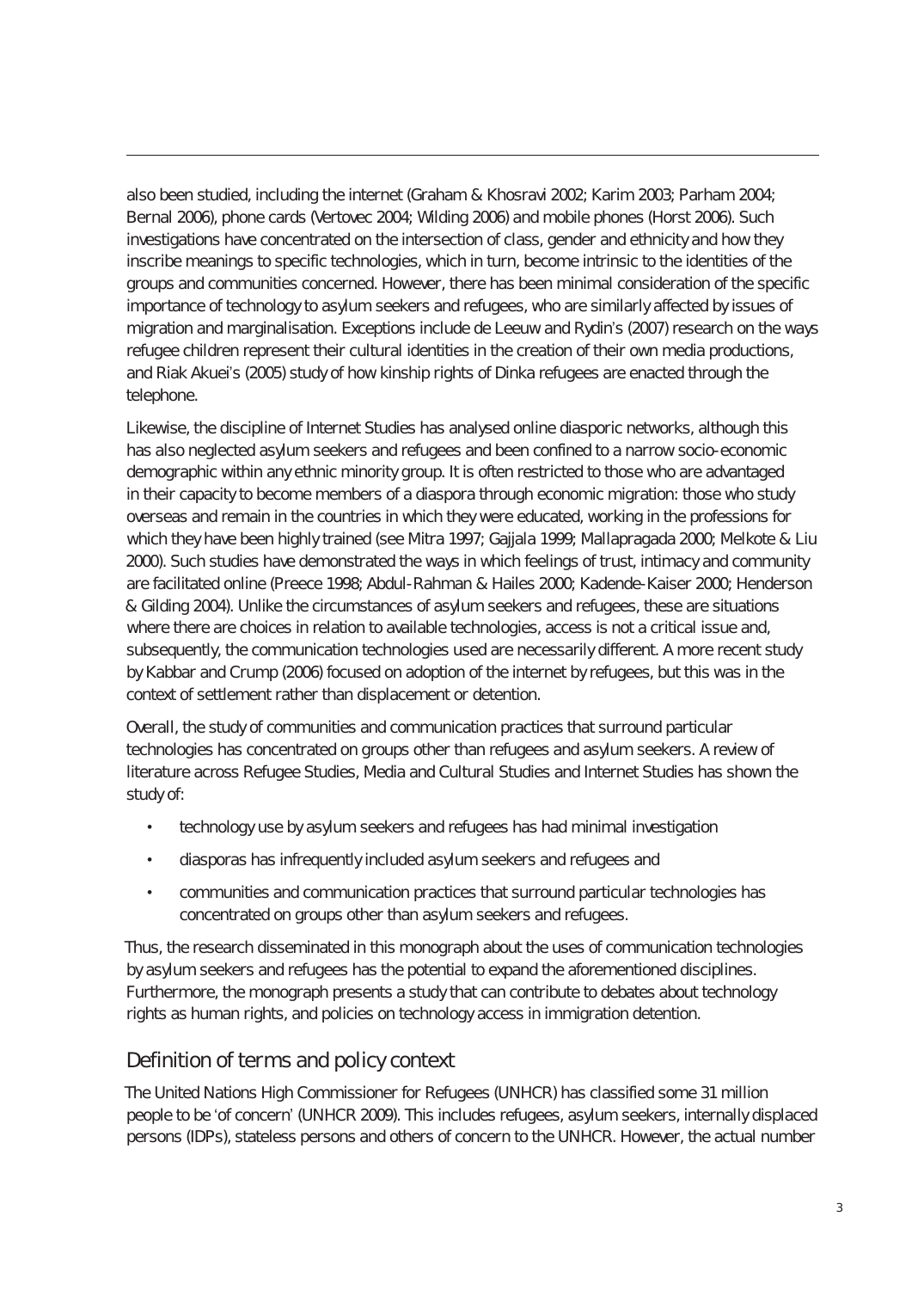of refugees and internally displaced people requiring assistance is estimated to be much higher, at around 67 million (Refugee Council of Australia n.d.).

Asylum seekers are people who seek protection through Australia's Refugee and Humanitarian Program. Australia's international obligations to refugees are administered by the Department of Immigration and Citizenship (DIAC) Humanitarian Program (Kneebone & Allotey 2003). The offshore Humanitarian Program has two categories. The first is the Refugee category for people subject to persecution in their home country. The second, the Special Humanitarian Program (SHP), category for people who, while not being refugees, are subject to substantial discrimination amounting to a gross violation of their human rights in their home country (Department of Immigration and Citizenship n.d.). The onshore component of the program offers protection to non-citizens who arrived on Australia's shores, with or without a valid visa, and claim asylum. To qualify for protection, these asylum seekers need to meet the high standard of the definition of a 'refugee' in the 1951 Refugee Convention (Kneebone & Allotey 2003). Article 1A of the refugee convention (UNHCR 1951) defines a refugee as a person who has:

> [a] well founded fear of persecution for reasons of race, religion, nationality, membership of a particular group or political opinion, is outside the country of his nationality and is unable, or owing to such fear, is unwilling to avail himself of the protection of that country; or who, not having a nationality and being outside of the country of his former habitual residence, is unable, or owing to such fear, is unwilling to return to it.

Generally, in assessing whether there is a 'well founded fear of persecution', the courts distinguish between persecution, which affects the basic human right to life or physical freedom, and mere hardship or discrimination of a social or economic nature (Kneebone & Allotey 2003).

In Australia, official and widespread misperception of refugees as 'queue jumpers' (MacCallum 2002) has been instrumental in enabling the legislative changes requiring mandatory detention of persons arriving in Australia without a visa. Between 1992 and 1994, Australian law moved from permitting (but not enforcing) limited detention of asylum seekers, to a blanket policy of mandatory detention (HREOC 2004), which, at one point, had up to 12,000 individuals in detention (Castan Centre for Human Rights Law 2003, para 4). Anyone who enters Australian territories purporting to be a refugee escaping from persecution, political instability, war, natural disaster and famine in their home country is immediately detained in an immigration detention centre (IDC) until their claims are verified. Australia's Migration Act 1958 section 189 states anyone who does not have a valid visa must be detained until that person either obtains a visa or leaves Australia.

While mandatory detention has been part of an explicit strategy aimed at deterring asylum seekers from entering Australian shores, policies relating to asylum seekers' rights while detained have been far less transparent. Close monitoring of the conditions of detention centres (as seen in the Joint Standing Committee on Foreign Affairs, Defence and Trade's 2002 report) and the impact of detention on asylum seekers (as seen in the 'National inquiry into children in immigration detention', HREOC 2004), together with campaigning by human rights and refugee advocacy groups, put public pressure on the government to soften their mandatory detention policy where children were concerned. As a result, the Migration Amendment (Detention Arrangements) Bill in 2005 allowed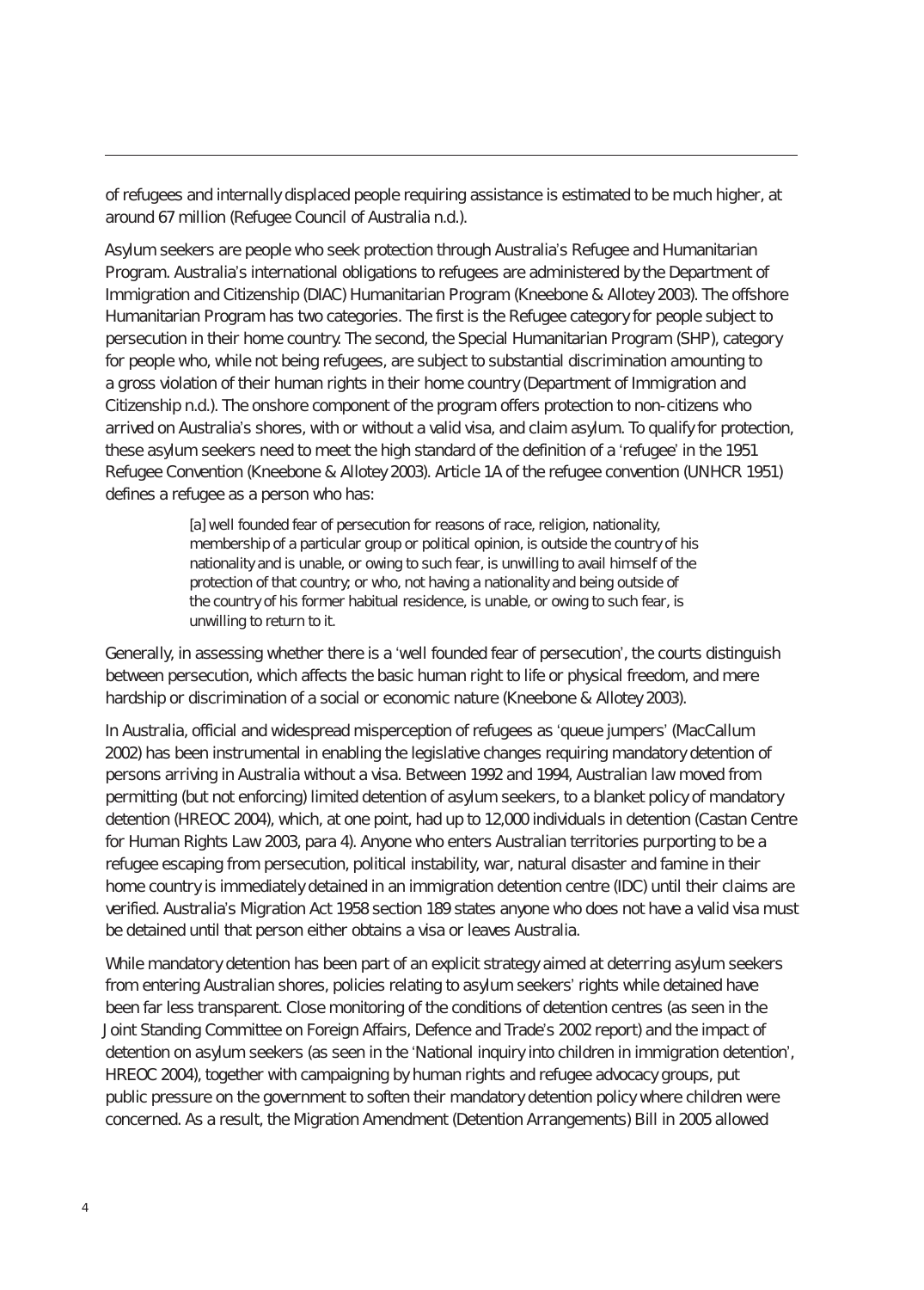detained families with children to live in community detention: residential accommodation outside of an immigration detention centre.

Both residential and community housing for detainees exists outside of detention centres and within the community. Residential Housing Projects (RHPs) were established in the Australian community, close to major immigration detention centres. They provide a place for women and children to live while remaining in detention. Although not sited within IDC complexes, RHPs are under 24-hour surveillance and offer little freedom of movement. Men are not permitted to live with their families in RHPs. In contrast to those housed in RHPs, asylum seekers released into community detention on residence determinations are permitted to move about in the community without needing to be accompanied or restrained by an immigration officer, or designated person. They have some restrictions on their movement and the right to work, but have all their needs, including housing, fully paid for by the government (Refugee Council of Australia n.d.).

In IDCs and RHPs, there are restrictions on communication in relation to particular technologies that are available and content that can be accessed. These restrictions arguably contravene Article 19 of the Universal Declaration of Human Rights (United Nations High Commissioner for Human Rights (UNHCHR) 1997), which states:

> Everyone has the right to freedom of opinion and expression: this right includes freedom to hold opinions without interference and to seek, receive and impart information and ideas through any media and regardless of frontiers.

Reference to communication as a universal basic human right is also made in Article 27, which points to the role of technologies and 'scientific advancements' in facilitating the right to communication (McIver et al. 2003):

> Everyone has the right to freely participate in the cultural life of the community, to enjoy the arts and to share in scientific advancement and its benefits.

The findings presented in this monograph provide a platform for discussion and debate about the human, communication and technology rights of asylum seekers in immigration detention.

#### Methodology

This monograph reports on an 18-month qualitative descriptive study that analysed stories collected from 30 refugees and asylum seekers about their experiences and perspectives of using communication technologies during displacement, flight, detention and resettlement.

Study participants were selected to illustrate the broad range of refugee and asylum seeker experiences and perspectives of communication technologies, before, during and after displacement from their home country. Selection processes ensured participants who met the following criteria were included in the study: male and female refugees or asylum seekers; participants from different regions of the world, including Africa, the Balkans, Asia and the Middle East; refugees resettled in the Australian community and former asylum seekers who had been detained within IDCs, community detention and residential housing; adults as well as those who arrived as child refugees.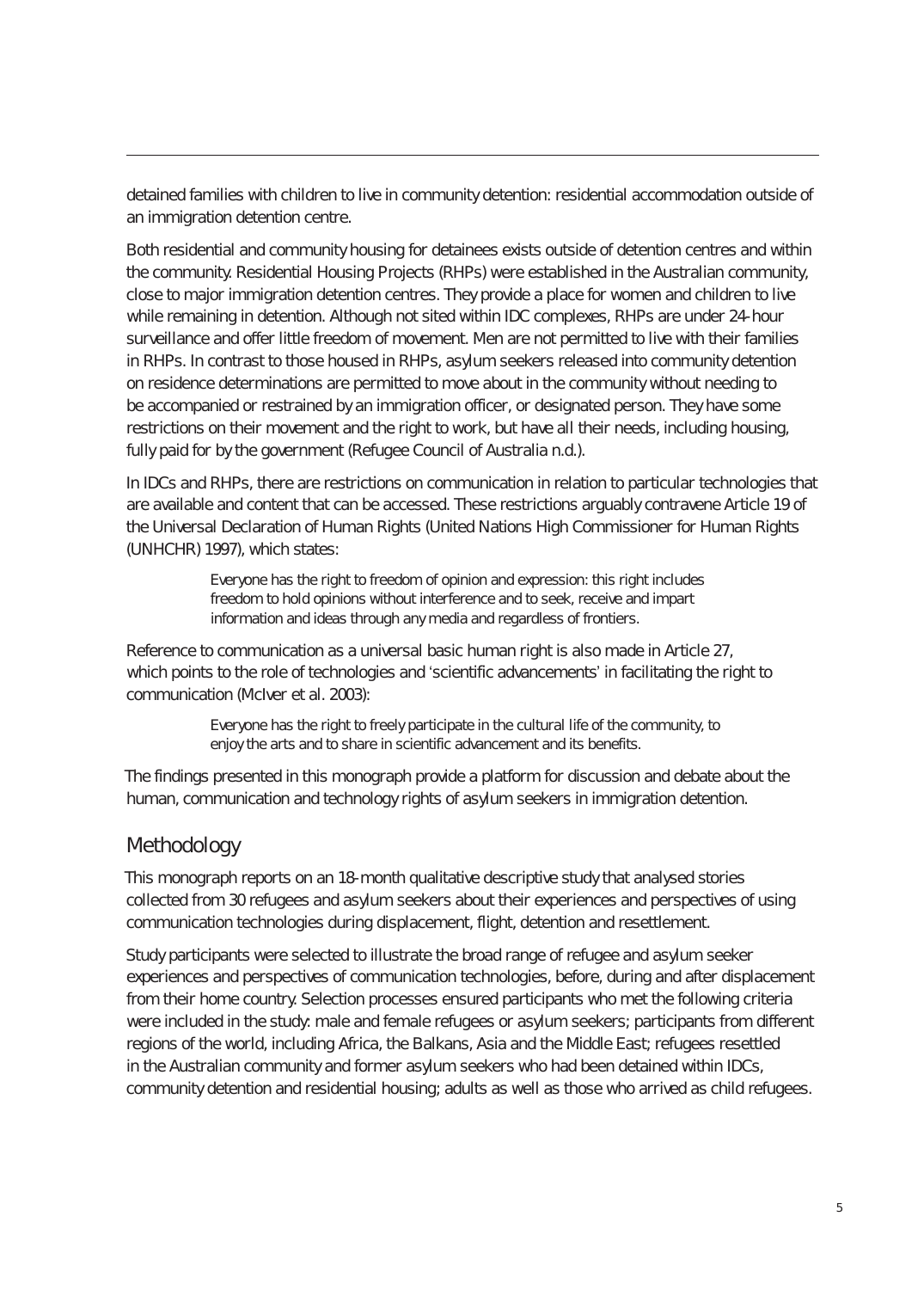Participants were recruited from asylum seeker support networks and refugee communities in Sydney, using a snowballing sampling strategy. These affiliations were important for gaining access to and the trust of asylum seekers and refugees willing to participate in the research. Snowballing techniques were also used within refugee communities to identify refugees and asylum seekers who met the study criteria and were invited to participate in the research. In addition, a flyer inviting women to be involved in the study was also distributed through a refugee support group.

An interview schedule was used to conduct the interviews, which contained close-ended and openended questions. In addition to this structured interview, unstructured interviewing techniques were used to elicit participant perspectives and stories about their use of communication technologies during displacement from their home country, flight to Australia or an intermediate country, detention and resettlement. All interviews were either extensively noted, or recorded and transcribed. Most interviews were conducted face-to-face; in some instances they took place over the telephone.

Transcripts contained a mixture of stories about the use of communication technologies and participants' perspectives on their use. Reflective field notes were added to the data to aid interpretation. The analysis was conducted in two stages. Initially, the Linda Leung summarised each interview in terms of significant events, experiences and stories before passing it onto Cath Finney Lamb for coding and analysis. A coding framework for emergent themes was developed by the authors, followed by final analysis and write up of results.

Twenty-seven interviews were conducted, of which two were in mixed group settings with men and women. In total, 15 females and 15 males were interviewed. Interviewees originated from the Middle East (13), Asia (10), Africa (6) and the Balkans (1). All male interviewees had experience of immigration detention, compared with six of the 15 female interviewees. Nine of the 15 women interviewed entered Australia on humanitarian grounds, having spent time in intermediate countries. Male participants who had been detained spent up to five years in immigration detention, while female respondents who had been detained spent up to three years in immigration detention.

#### Chapter outline

Four main themes emerged from the research:

- technology use and communication practices during conflict and displacement
- technology use and communication practices in detention
- technology use and communication practices during settlement and
- relationships, technology and emotional well-being.

The themes have been organised accordingly into the following chapters, which attempt to document the voices of the refugees and asylum seekers who participated in the study.

Chapter one describes the obstacles to accessing technologies in situations of conflict and dislocation that shaped the participants' communication practices. These included limited or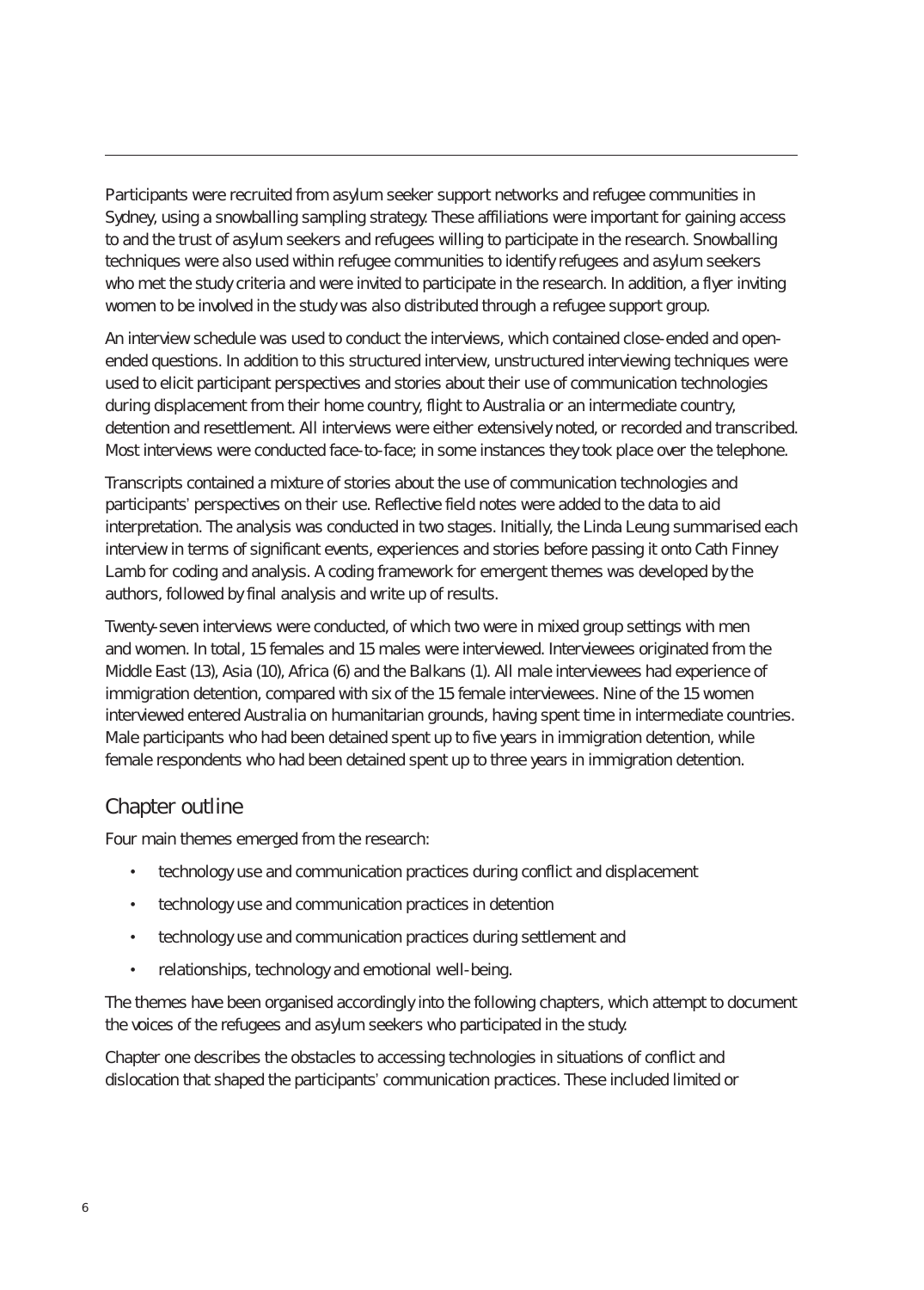unreliable communication services, the prohibitive cost and affordability of these services, and the need to use personal and professional contacts to negotiate technology access. As a result of these barriers to access, participants had to 'make do' with the technology options available to them. This not only entailed living within the constraints imposed by these obstacles, but employing work-around strategies for communicating with family and friends. Participants relied on favours and brokers to access communication technologies they did not own. They also used messengers or couriers to work around the communication obstacles they encountered. When all else failed, participants travelled to see family or friends, or relied on news bearers and rumours to obtain information about them.

Chapter two details participant accounts of communication practices in immigration detention. It provides descriptions of the technologies available and conditions of access. The types of technologies available and restrictions to access are shown to constrain communication practices. This was further exacerbated by poor literacy and English language skills, which affected participants' capacity to learn the limited technologies on offer. Other constraints, such as personal finance, the amount of talk time that could be purchased, rationing of communication resources, practical barriers to 'phoning in' and inequitable access to technologies, are also illustrated. Nonetheless, creative ways of negotiating institutional barriers to technology access and restricted communication with loved ones are highlighted.

Chapter three examines communication practices during the settlement process in Australia, focusing on experiences of learning and embracing new technologies. Participants' stories suggest that there is greater freedom of choice and use of technologies available to them compared with displacement or detention contexts, but that this brought with it the onus of financial responsibility to sustain connection with relatives overseas. Simply having access to technology does not resolve the problems of communicating with displaced family members.

Chapter four looks more closely at the implications of technology access on emotional distress, well-being, and sustaining family relationships: displacement, detention and settlement. Participant stories show connections between family members became vulnerable during displacement, especially when one member of the family was dislocated and had no fixed address or means of contact. In particular, connections between family members become tenuous if a family member is no longer contactable by phone, has difficulties accessing a phone in detention or fears surveillance from authorities in their home country if they make contact. A key finding is the vital role of the telephone – a comparatively old and low level technology – for staying in contact with family and informing the family of the participant's whereabouts and safety during displacement and flight.

The Conclusion discusses the possible applications of the findings of the pilot study in:

- identifying future research directions about the use of communication technologies by asylum seekers and refugees
- obtaining humanitarian assistance in conflict and displacement settings
- policy-making pertaining to immigration detention centres (IDCs) in Australia and
- obtaining settlement support for refugees.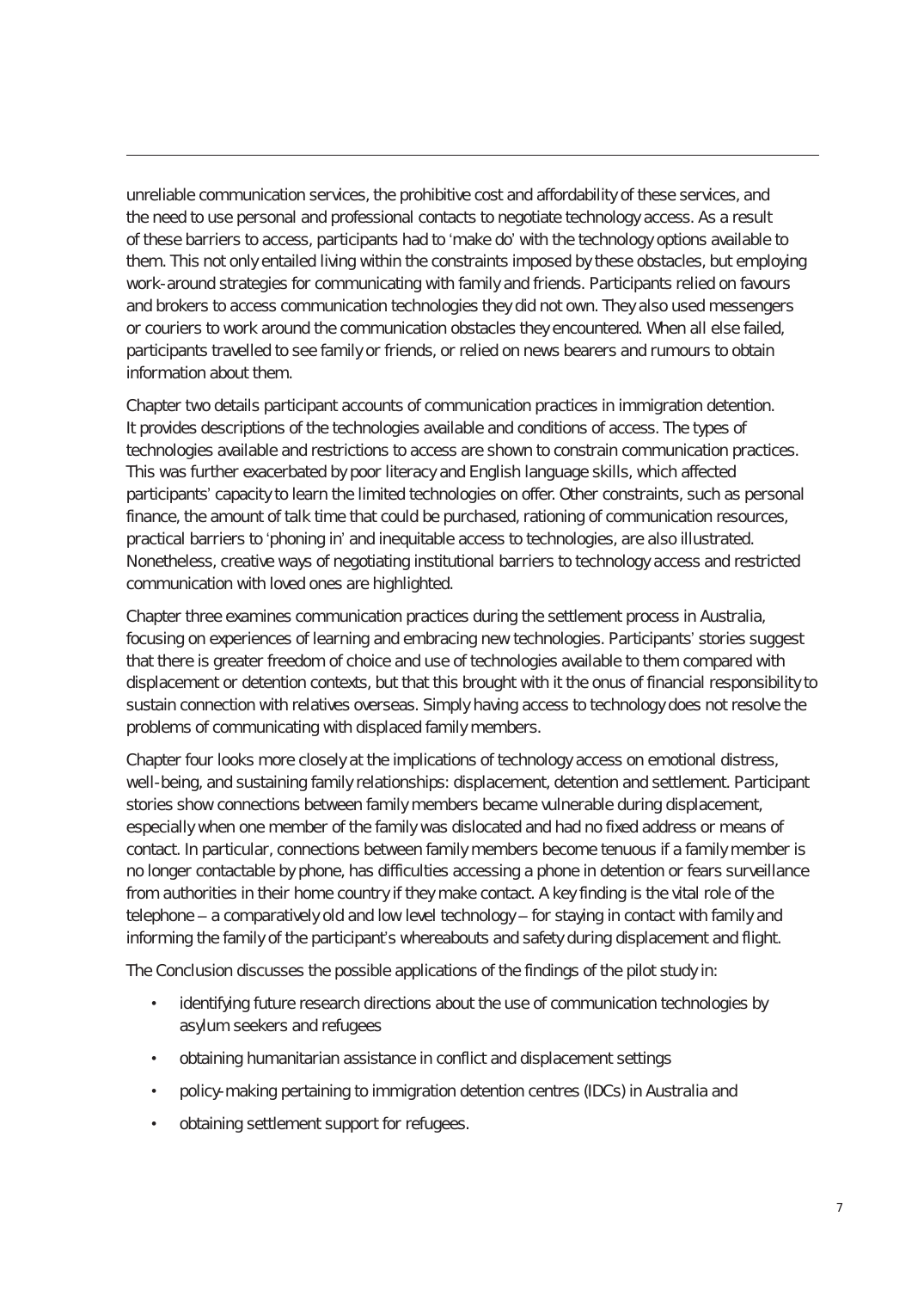# 'MAKInG DO' DuRInG cOnflIct AnD DIslOcAtIOn

Participant accounts of communication in situations of conflict and dislocation emphasised the obstacles they encountered in staying in touch with family and friends and the strategies they employed to work around these problems. Communication practices were often contingent upon limited or unreliable telephone and postal services. Whilst in flight or in refugee camps, use of such compromised telecommunications or mail services required money, which participants stated they generally did not have. Unable to meet the costs of technology use, participants would have to ask favours of personal and professional contacts to broker access to technologies to enable them to contact family and friends.

Stories demonstrated that limited or unreliable communication infrastructures within countries of origin and transit can restrict the options available for communication. War and violence can disrupt communication by damaging existing communication infrastructures and disconnecting telephone lines. During conflict in Sudan, government sanctions on telecommunications in Khartoum contributed to the difficulties Ms O had contacting her siblings there.

Ms M was originally from Bosnia, a country with a good telecommunications infrastructure, but the telephone lines were disconnected during the war. When her parents sent her away to live with extended family in another country, she communicated sporadically with her parents over a number of years by satellite phone and letters:

> It was very hard. Mostly it was just phone. I don't know, it's very hard to describe because during the war, they had to go to a special place to call us, and it wasn't like a normal telephone line, because all the lines were disconnected. My home town was in siege for … two or three years. So it was a bit hard and we didn't communicate often. It was just from time-to-time that we would talk to them. We would write them letters. (Ms M)

Ms Q, who left Iraq in 1999, recounted that national economic hardship in Iraq had led to limited telecommunication services. The landline phone services were unreliable and could be unavailable for several days at a time:

> Everybody needed this way of communication … at that time we were struggling because the line was not good enough, and the landline most of the time was busy or would get connected with other lines. So it wasn't a quite good service. We really depend on it to talk. We have no other options, no mobile, no internet, no nothing … because it was a bad time – the economy of Iraq was very bad. So that all affected everything in life and also the communication service. So sometimes we have no line at all. It stops for one or two days, and that stops also any communications for no reason. (Ms Q)

In addition, she did not use the postal service because in Iraq it was unreliable:

Even the post was bad. Myself, I didn't write letters because the postal service is not as good and the letter will either go or not. So why would we bother writing the letter. But I think some people do if they are in such a place with no landline service at all. There is no option, only the letter. But also the letter is delayed and maybe it's risky. It will get there or not. (Ms Q)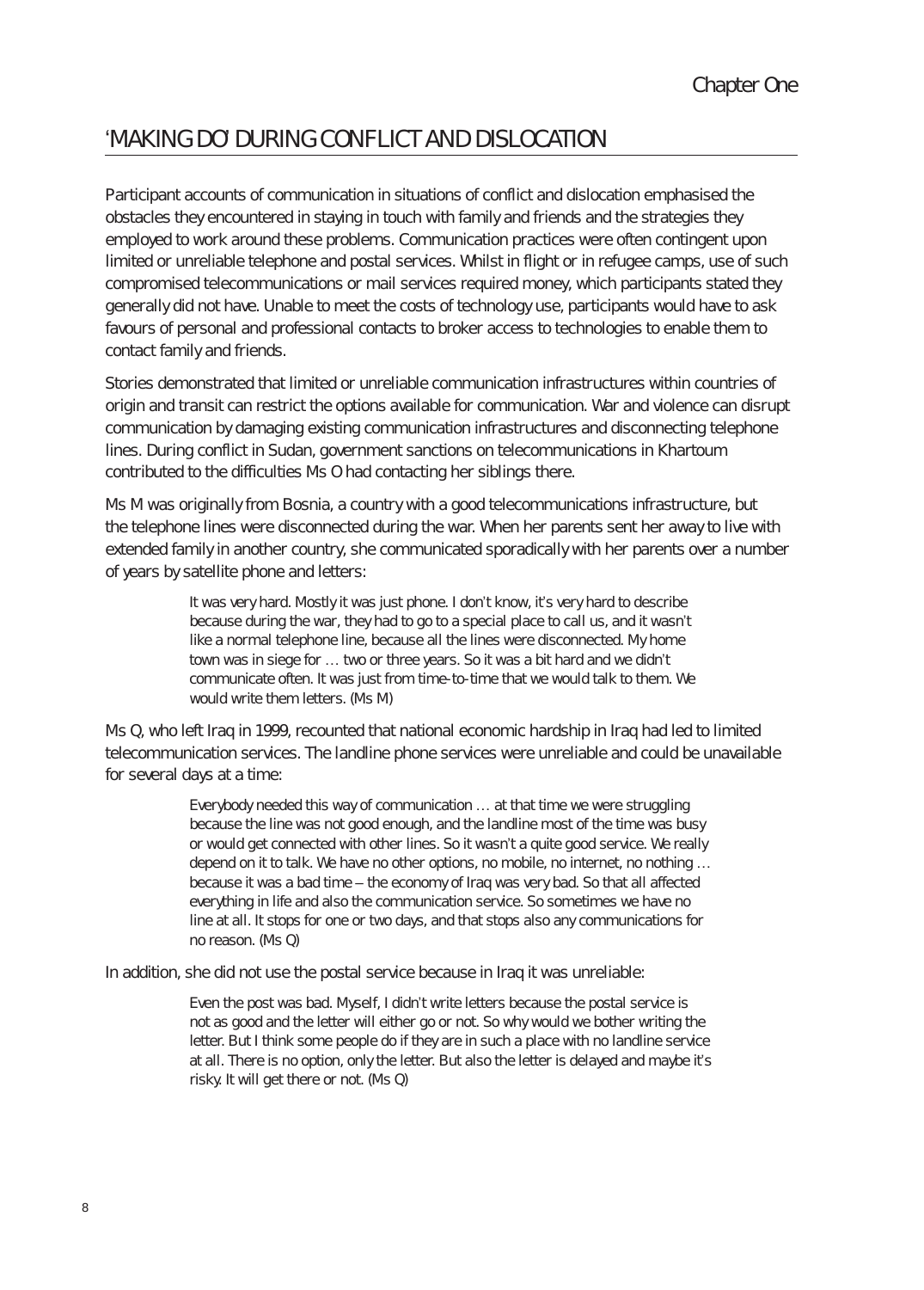In refugee camps, participants' communication with the outside world was restricted by limited access to phones and postal services. Ms H told of her experience in a refugee camp in Guinea:

> I was in Guinea in a refugee camp and I had family members back home in Liberia and if I was talking to them, they – I mean, there's no mobile, they got no phones … The only means of communicating with them was writing a letter and it's not the system here where I have to drop it in a mailbox and it just went. (Ms H)

For the entire eight years she spent in the refugee camp in Kenya, Ms I did not have contact with her family. There was a telephone at her refugee camp in Kenya, but the cost was prohibitive.

Several participants explained that, in the refugee camp where they had been, mobile phones were the only means of communication, but only a few refugees owned phones. Mobile network coverage in Ms O's refugee camp made receiving incoming calls difficult. She would have people call her friend's place because there was known network coverage there. If she wanted to call someone, she would have to stand on top of the hill.

In situations of displacement, personal access to money can restrict communication. Some participants, while in refugee camps, were unable to buy mobile phones or stamps because of limited access to money; it was only those who were wealthy or who owned businesses in the camp who managed to purchase mobile phones. Ms I commented that mobile phones were generally only available to those who had money sent to them: 'But if you don't have somebody out there who can get you money to buy a mobile, you can't get that money to buy the mobile.'

During flight to another country, access to money was particularly limited. This influenced communication choices. Like others, Ms Y was able to stay in contact with her family during flight by using public telephones. However, in the 60 days she spent in Indonesia, she could afford only two phone calls. The expense of mobile phones was also raised by Ms Q, who explained that, although mobile phones were available in Jordan (intermediate country), they were not a priority; landlines were a cheaper alternative:

> But I myself I didn't buy one there because I was just busy for the looking to find a way. Because there is nothing in my mind at that time but to come to Australia. I have to look for ways that I'm coming. Me and my family. So we don't want to spend anything. We talk using landline because there was a landline in my flat that I rented. So I can't remember that I used mobiles. (Ms Q)

Cultural norms of access and use of communication technologies further constrained communication. In the refugee camp in Khartoum, Ms O had privileged access to communication technologies because she worked for a non-government organisation (NGO) there. However, her new skills in using email and the computer did not help her in communicating with family and friends:

> I got training in 2003. I can't send emails to those people, they can't read it. They don't know how to use computers. And the computer, I don't have it at home – unless you go to cafe. Like you pay \$100 and then use it for specific periods of time. (Ms Q)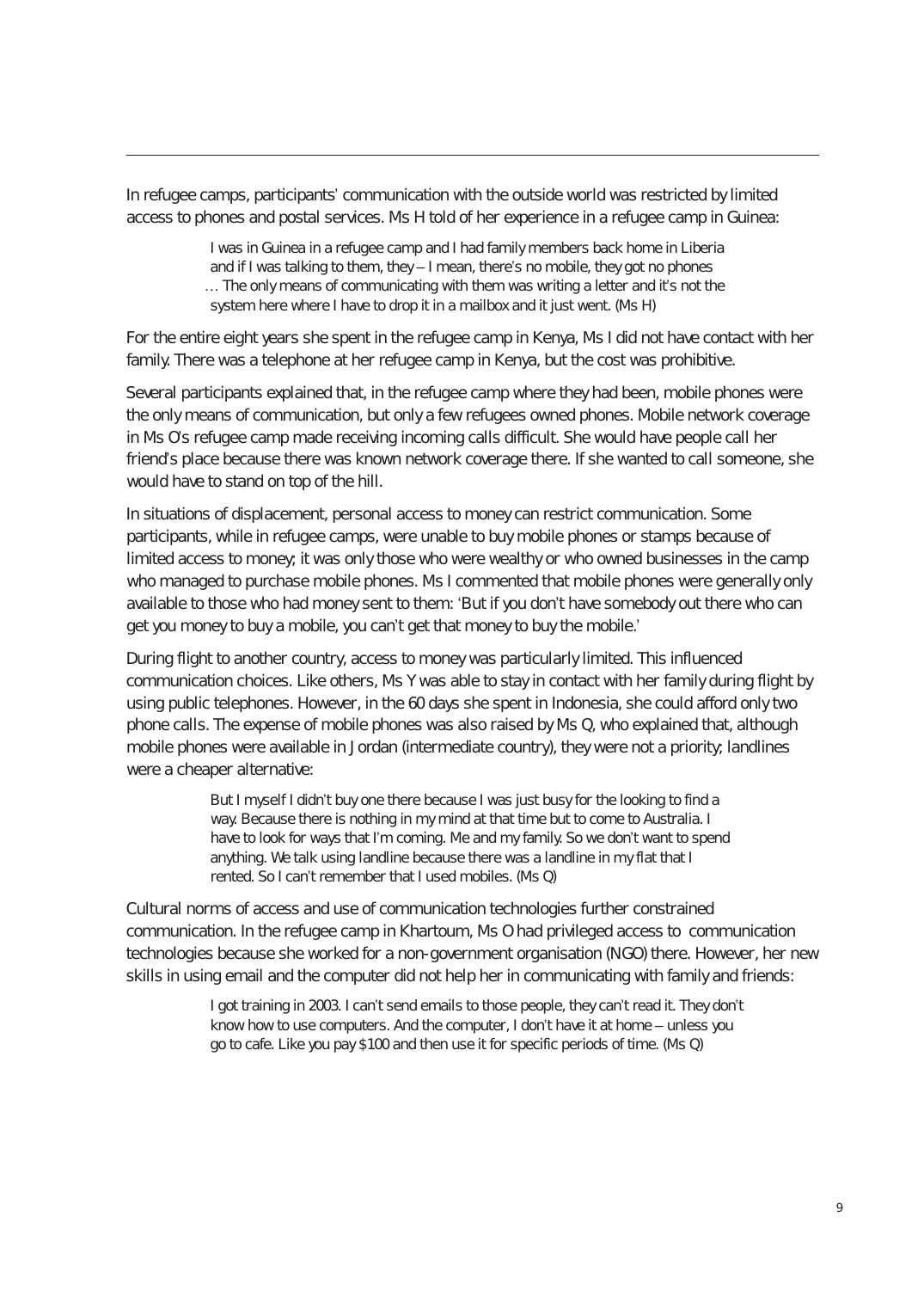As a result of these obstacles, participants had to 'make do' with the communication options available to them. This not only entailed living within the constraints imposed by these obstacles, but employing work-around strategies for communicating with family and friends, such as favours and brokers to access communication technologies they did not own, and using messengers or couriers to negotiate the communication obstacles encountered. When all else failed, participants travelled to see family or friends or relied on news bearers and rumours to obtain information about them.

Participants who did not own communication technologies relied on brokers who could provide access to phones or provide them with internet access. Agencies and non-government organisations (NGOs) acted as brokers by allowing employees and voluntary workers to access their communication technologies for personal use. Ms O observed employment agencies gave employees access to communication resources and this provided a critical communication link between people in Khartoum, Sudan, and Nairobi, Kenya:

> It takes long for them to get the information unless some people are working in an organisation in Nairobi. And then when they had the information they used a telegraph, sent it to one of those who work in the offices in Khartoum. Then they get the information of those people – their parents passed away and all that. At that time life was very hard. No communication. (Ms O)

Similarly, Mr C could only contact his wife back at home at her workplace because she did not have a home phone. However, this meant that they sometimes had a limited time to talk:

> Phones quite expensive and sometimes because in my home we don't have a phone. That's only for her office, and the office times I ring and sometimes they busy and it's very hard to ring from the office. Something, there's only a few minute to talk and they stop then because boss got angry because they had the business, business call coming and we can't talk much. (Mr C)

For Ms O, voluntary work resulted in 'privileged access' to communication technologies. An NGO, for whom she did voluntary work in the refugee camp in which she lived, funded her studies; this gave her some access to a library and computers. The NGO also allowed her to use their two-way radio, which she found to be preferable to using a mobile phone in the refugee camp:

> Radio better because if you are there you will get the information faster and better. But mobile phone, the problem is network. You have to go to certain places and get up where there is network and start talking. But with radio we had an office like this so you could communicate. Also free, without any card. It is free. Because this organisation offers that for like half an hour you can talk to people. There is a restriction – provided that there is no politics in what you are talking about. Because it should be accessed anywhere. So you can't talk anything about the government or whatever. You're asking your people in Sudan and Uganda, how their health is only... And when mobile comes in the use of radio is going down. The rate of radio users has gone down. Another thing with radio, you can't talk – like somebody saying I love you, and all of us in the office will hear. With mobile it's only in your ear and that's that. (Ms O)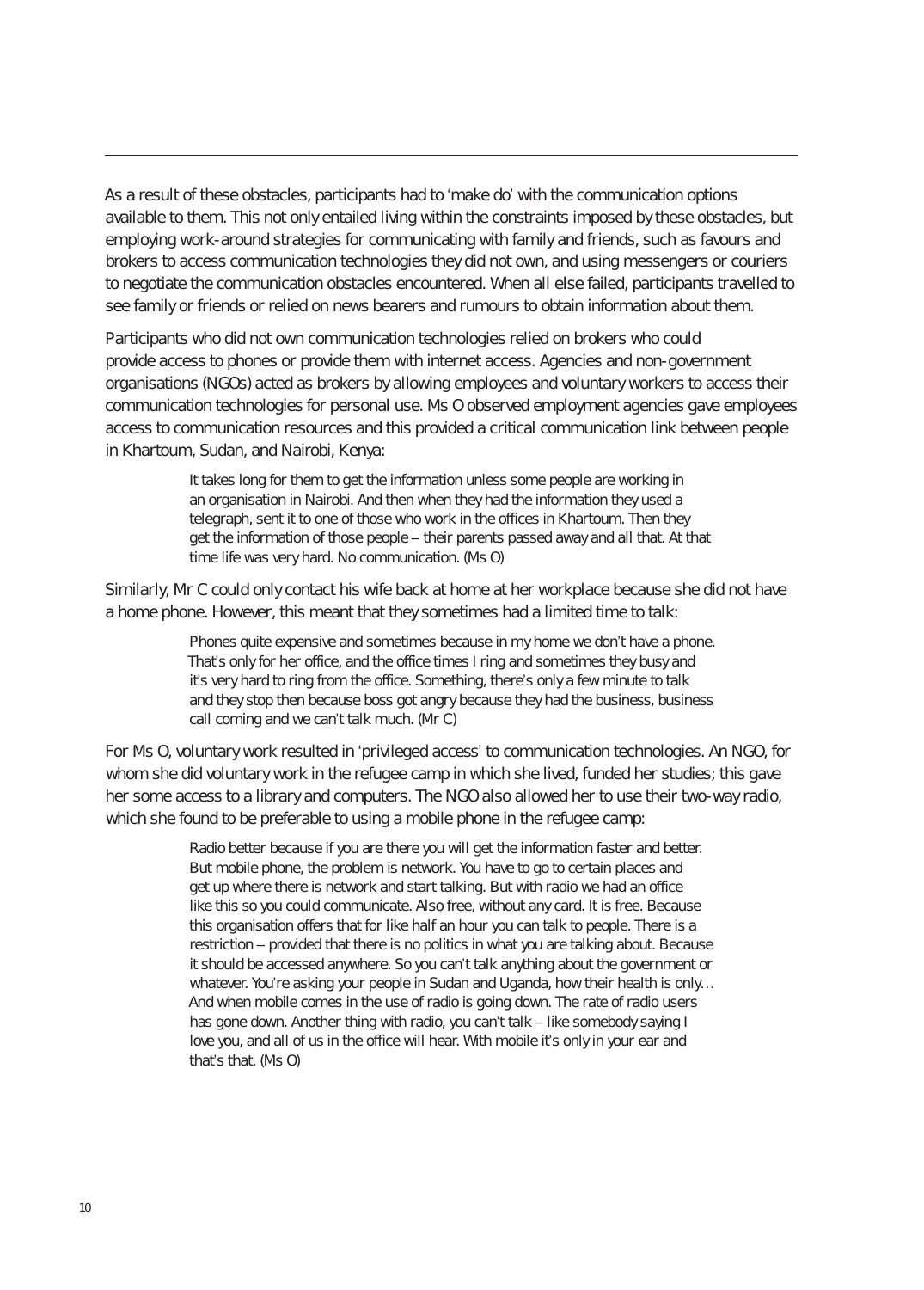Humanitarian agencies also had a role in hand-delivering letters in situations of conflict. Ms M recounted that the Red Cross hand-delivered letters with emergency supplies. Luster et al. (2009) noted this was the only formal avenue available to asylum seekers and refugees, amongst numerous informal strategies for sustaining connection with family members.

Private phones were also rented out for public use. Several participants reported this to be common in refugee camps where they had stayed. Ms O explained the introduction of the mobile phone into refugee camps heralded schemes for those who owned a mobile phone to make money by charging those who did not own a mobile phone to use them:

> So you go to them who have a mobile, you buy the card, you put it in, and then if you have a brother or a sister outside here then you ring and make an appointment with the person who has got the phone. Tomorrow or whatever time, come here. At that time I will call. Then at that time you will ring and you won't talk long. Because you don't have money you buy in (the year) 2000, one minute or two minutes. (Ms O)

Resource sharing could also occur. Ms F was separated from her husband for six years after he first came to Australia. During this time, he phoned monthly, sometimes more frequently. The family did not have a phone in their own home; they relied on the owner of the building in which they lived for access to a phone to receive her husband's calls.

Participants relied on intermediaries to act as messengers and couriers for them. In some cases this was done as a favour; in others, people were paid to act as couriers or messengers. Ms H paid for the hand-delivery of letters and emails to be sent from her refugee camp. Both were expensive in relation to the cost of living:

> I can remember once I decided to send an email to Liberia, back home to my brother and I asked someone who had email address, can you please send this email for me and I just wrote it, gave it to them and they use their email address to send it because I didn't have one … and I have to pay the price. (Ms H)

In contrast, Ms I had to ask someone to courier a letter for her, but she did not know whether or not it would reach the recipient:

> If you have no money to buy the stamp, you just wait and give someone who is going there [but] … with that person, you don't know that letter will reach the person or not. (Ms I)

Ms O described a system by which letters were sent between Sudan and Nairobi in Kenya with a community member who travelled between cities for their work with NGOs, in this case, the World Food Program: 'When he's coming you will see him with heaps of letters, when he's going, heaps of letters. That's the only way.'

When there was no means of contacting their family, participants travelled to see them, or relied on news bearers travelling from the same region in which their family lived to glean news of them. Ms L escaped her home country as a child, and went to live in a refugee camp on her own in another African country. She only heard where members of her family had fled through word of mouth. While she heard rumours about the fate of her family, she had no means to visit or contact them.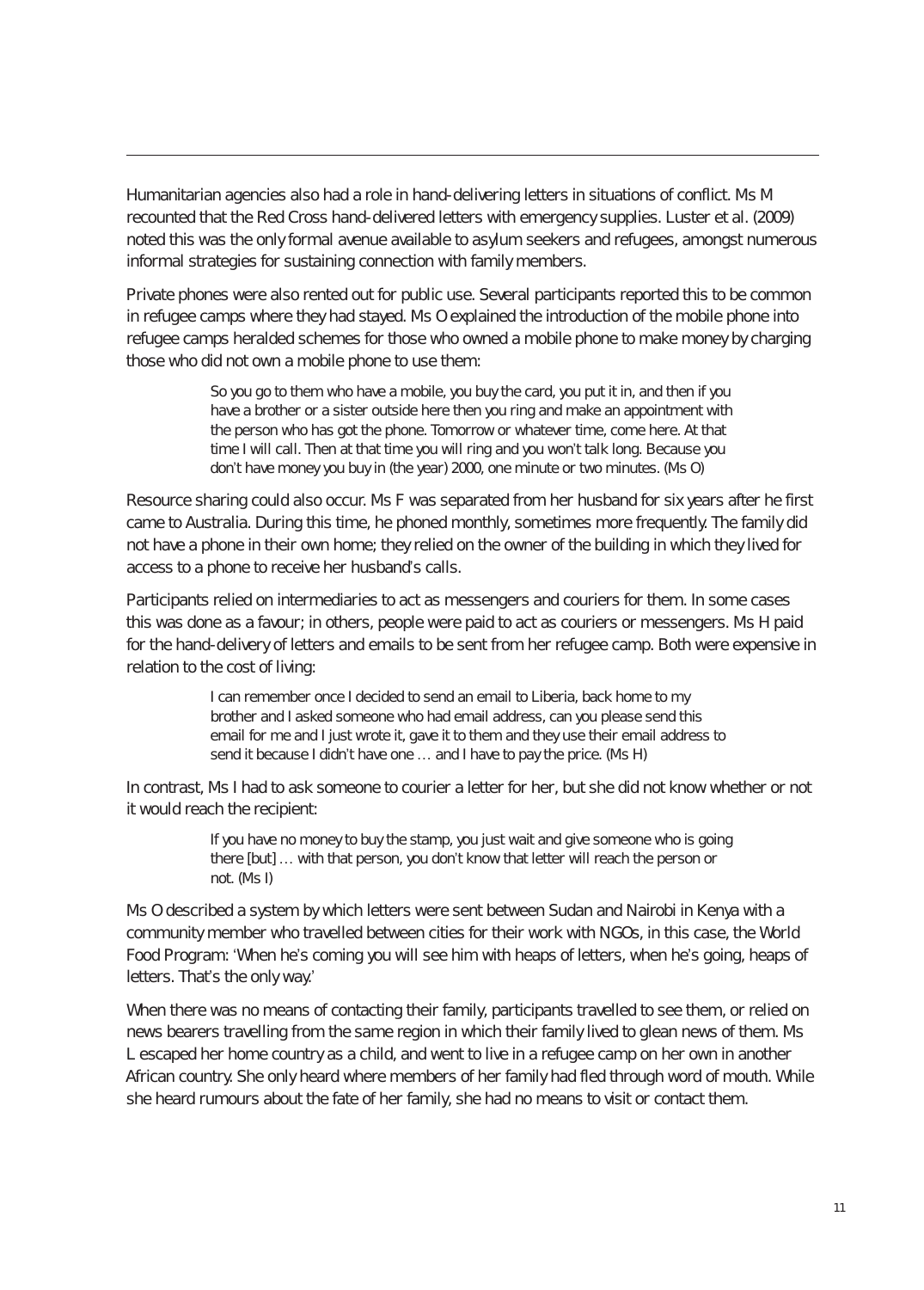Ms O recounted having difficulty remaining in touch with her parents in Nairobi, Kenya and whilst in Khartoum, Sudan, because roads had been blocked by the war. She was unable to communicate with or travel to see her family. As a result, she had to rely on those who had come from the same region as her family to glean any news about her relatives:

> Because of the war, the roads are blocked, no communication. So it's very hard to reach our family. If someone comes from your area, comes visiting to Khartoum, we all come to ask whether our parents are alive. You ask, they are dead **–** you don't even know. (Ms O)

In summary, some participants referred to and utilised formal Red Cross services in their attempts to keep in contact with family members. However, overwhelmingly the strategies used were informal. Accessibility to technologies was hampered by war and damaged or diminished telecommunications infrastructures. Access to the most basic of technologies, such as phone and postal services, was also compromised by the cost to use them. The demand to use these communication technologies led to the formation of micro-economies, in which use and access was possible only through personal or professional contacts, and/or payment.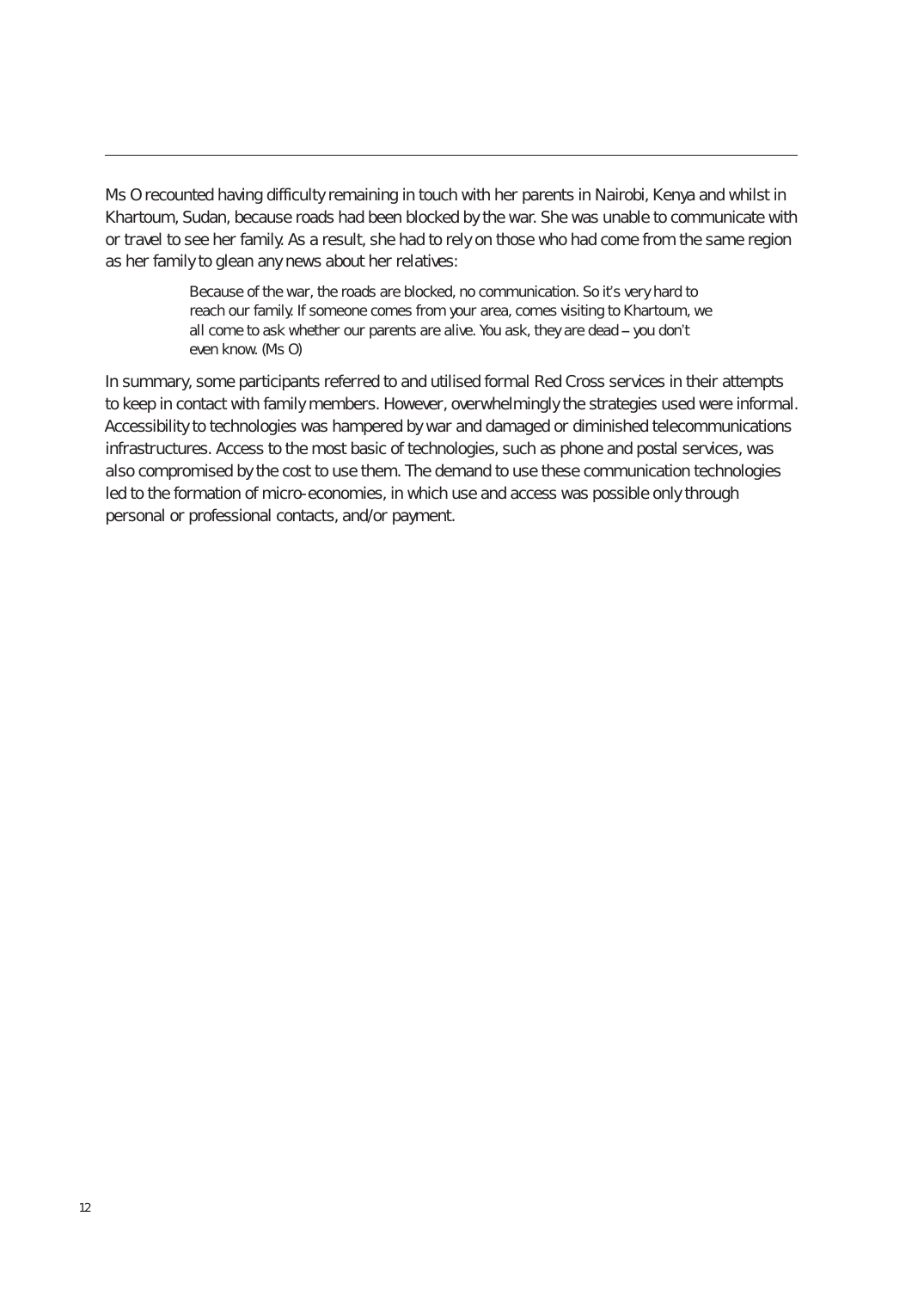# RestRIcteD cOmmunIcAtIOn In DetentIOn

Participant accounts of communication in immigration detention provided descriptions of: the available technologies; their experiences of learning new communication technologies in detention; their communication practices; constraints on their communication; their perspectives on communication restrictions and adaptations made to communication practices.

Participants reported policies that restricted access to communication technologies were stringent, but being constantly changed. For part of her time in detention during 2000, Ms Q, was not allowed to communicate at all with the outside world. When participants were permitted such communications, the technologies available to them varied according to their detainee status. Those detained in closed detention (where participants were held whilst their cases were initially processed), open detention (or IDC), residential and community detention settings had different resources available to them. Across all settings and time, participants described their use of hand-written and printed letters, public pay telephones, fax machines, mobile telephones, text messaging, non-networked computers and computers with internet. Internet use included access to email and broadband video conferencing.

Mr V was a detainee at the Villawood IDC for five years. His description of the communication technologies in detention illustrates the many changes in access to technology participants experienced over time.

When Mr V arrived in 2002, three payphones were available. However, there were many more people in detention than today, so everyone experienced long queues and waiting times to use them. Four extension phones were available for detainees to receive calls. There was no library or access to books. There was no communal television (unless detainees already had or bought their own through relatives or friends to use in their own rooms). There were two nonnetworked computers. Faxing was permitted, but only in relation to detainees' cases.

In 2006, communal TV and a gym were provided. At the end of that year, mobile phones without cameras were permitted. At the time of the interview in 2007, there were nine payphones throughout the compound, with two extension phones. There are also six computers in total, of which four have internet access.

Communication technologies in detention, as described by Mr V

When restrictive policies were in place, a few participants had communication devices, such as mobile phones or computers, confiscated and locked away. Ms D described having her mobile telephone confiscated when first detained. This was returned to her after restrictions had been lifted.

Arriving in detention, some detainees did not know how to use a phone or phone card and had never used a computer. Several participants commented that there were no formal lessons on how to use 'new' communication technologies in detention. Rather participants were taught how to use unfamiliar technologies by fellow detainees, particularly those who spoke their language.

Participant stories also illustrated poor literacy skills and the lack of English made it difficult to learn the technologies available to them. Ms Y had to be taught how to use a phone card by a friend in detention. The simple act of using a phone card for the first time in a detention centre was fraught with problems: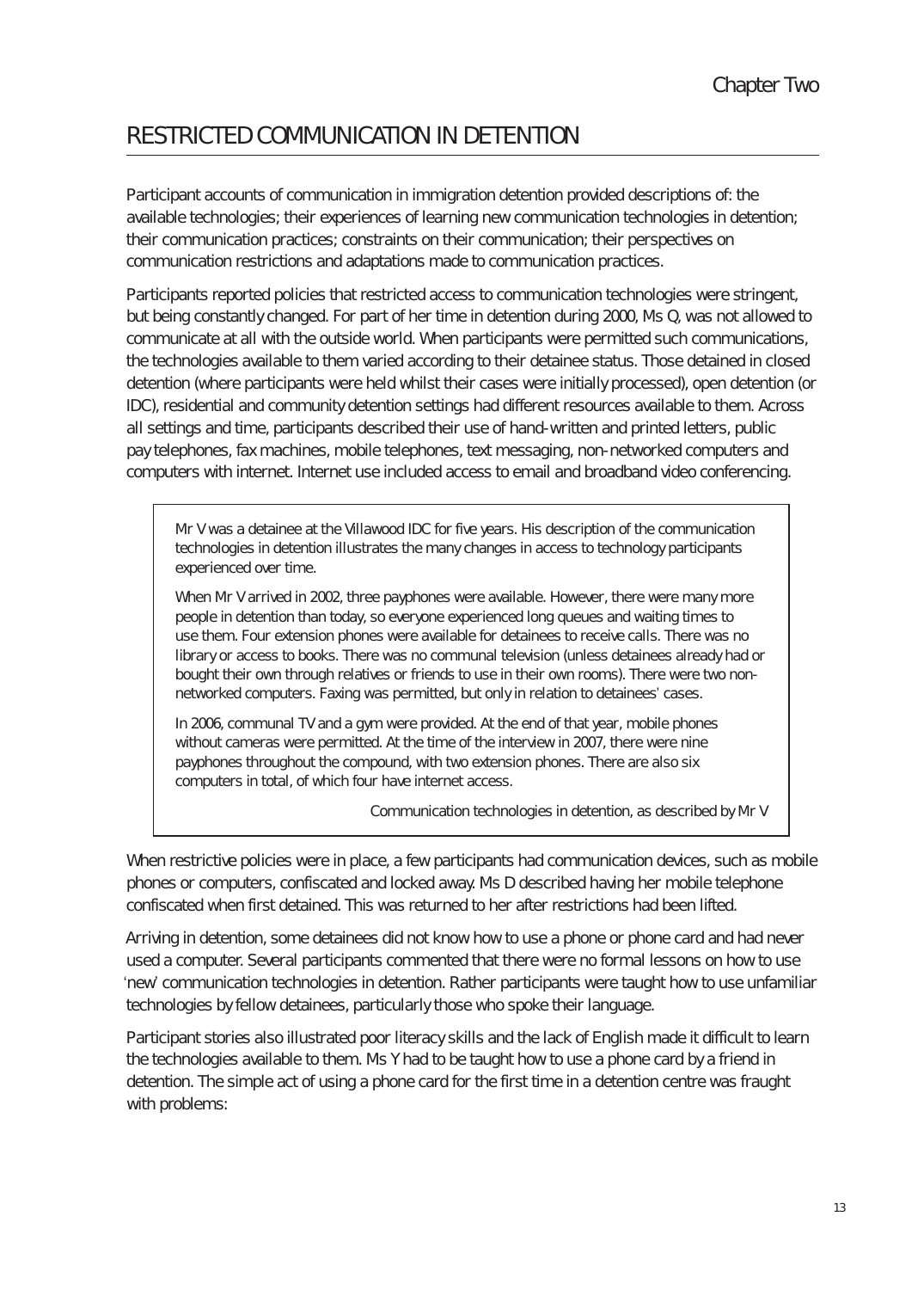First you must ring the company then they say a PIN number in English. In English I couldn't understand. After this, when you press the hash key, you just start dialling your phone number. That time I knew how to use the phone card. Before, I didn't know the phone card. In Iran I didn't know the phone card, but I used public phone, I used phone. I had to listen very carefully because I couldn't understand English at that time. (Ms Y)

Some detainees did not use computers because they lacked the necessary English. A couple of participants commented that, when they were in the IDC, computers only allowed for English. On the other hand, Ms D learnt English in order to learn to use the computer. She acquired both literacies simultaneously and necessarily as she prepared her case for asylum.

Participants used communication technologies in detention to communicate with family members overseas and in Australia, gain skills for resettlement, keep up with current affairs and correspond with lawyers, police and government bodies.

When they first arrived in detention, participants had expressed an urgent need to contact family members to reassure them they were alive and unharmed. Those successful in making this connection sought to remain in regular contact with family and other loved ones. A couple of participants also kept in contact with family members living in Australia. After phones were introduced into the centre in 2000, Ms Q was better able to stay connected with her younger sister who was released before her. The phone was prominent in interviews as a key technology for contacting family members (firstly the payphone with phone cards and later the mobile, after restrictions on its use were lifted). Letters were also used and later email.

Changes in the policies that regulated the availability and use of communication technology in detention shaped what was possible in communicating with family members overseas. For example, Ms Q spent time in an IDC in 2000. She was not able to contact her family overseas at all during this time because there was no phone. However, during 2007, Mr C was able to call his family four to five times per week by payphone or mobile, using \$25 of phone cards per week.

While detained, participants used written and electronic media, such as newspapers, television and computers, to learn English, orientate themselves towards Australian society and access information about domestic and international current affairs. Computer facilities were also used for personal entertainment, such as computer games, and to become computer literate.

Communication technologies were also used in detention to correspond with lawyers, police and government bodies. This correspondence related to individual legal cases, general requests for information about migration laws, formal complaints and requests for assistance. Mr U wrote letters to immigration authorities requesting information about case law. Participants used computers, printers and fax machines to generate and send formal letters. Mr U also called the police on his mobile phone, while in detention, to report fights and other offences in the detention centre.

Participants encountered a number of constraints on their attempts to communicate with the outside world. These included constraints in personal finances, the amount of talk time they were able to purchase, rationing of communication resources, practical barriers to 'phoning in' and inequitable access to technologies.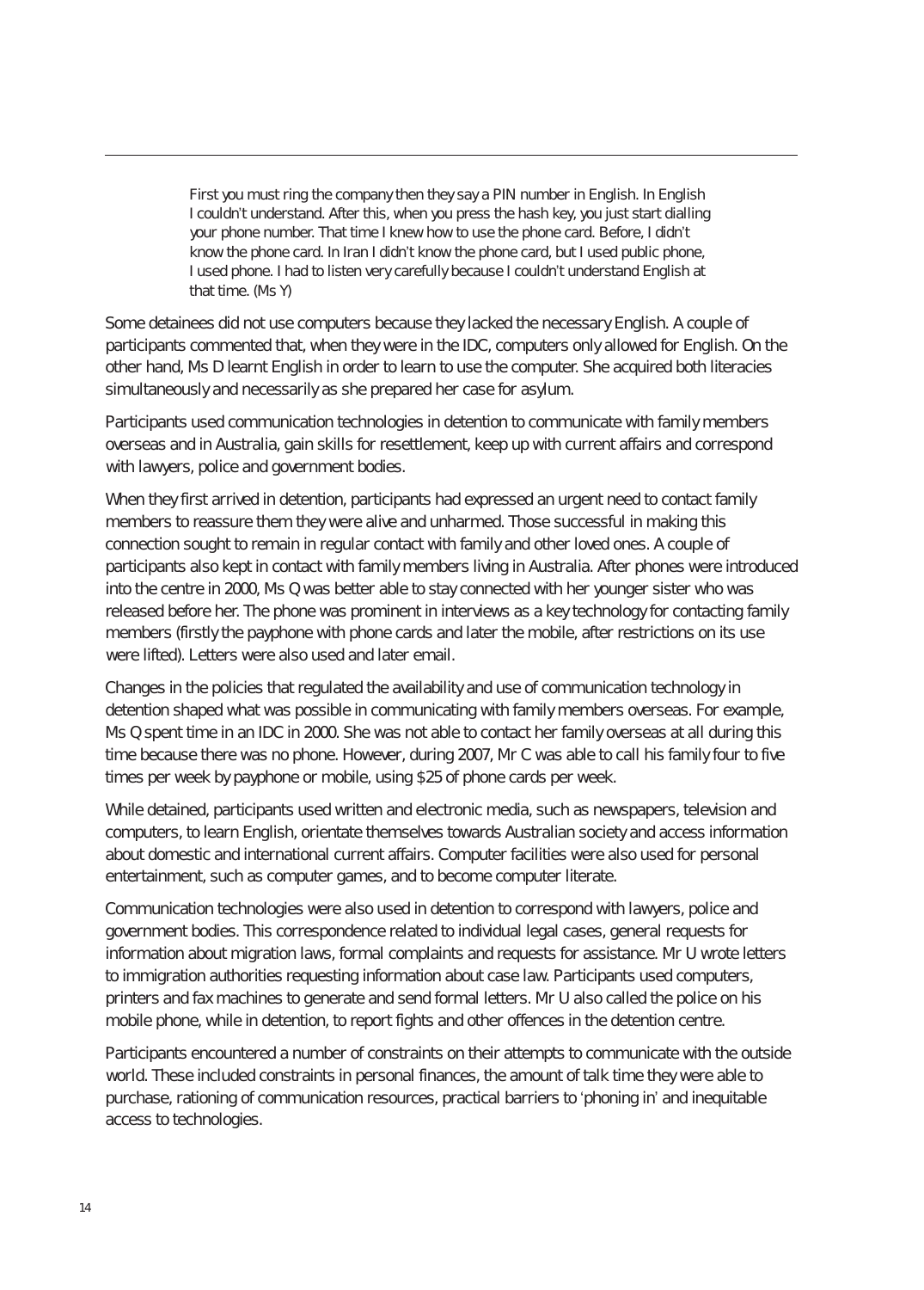Personal finances, which were kept in an account after they arrived at detention, mediated access to communication technologies in detention by restricting participant's ability to buy phone cards and Internet access:

> We had access to a payphone. I didn't have much money to buy a telephone card and you need to buy a telephone card – if you had money in your account, they could deduct from your account and then pay and you can buy a telephone card. I didn't have that as well. (Mr R)

Once detainees had spent any money they possessed, communication privileges could only be gained by working within the IDC. Detainees worked to earn points (each point worth \$1), which could be exchanged for goods and services, such as cigarettes, telephone cards or internet time. Mr J reported he was able to contact his family with relative ease because he had the means to purchase telephone cards. In contrast, those around him who did not have money had to work for between \$8 and \$10 a day to be able to buy telephone cards. Remuneration for detainee's work was minimal. Several participants reported they worked for a week to be able to purchase just one or two items. Mr T described working for six hours per day, seven days a week, in order to earn 35 to 40 points. These points could purchase between \$35 and \$40, which bought him two packs of cigarettes and two telephones cards. The phone cards would last him up to a week, often less: 'That would last me one week. I was ringing lawyers and everything, trying to get a way out, MPs ... Sometimes two days if I was ringing mobiles and that.' (Mr T)

Mr T objected to the practice of requiring detainees to work for their communication privileges:

The thing is they were making us work to get phone cards to ring … so that's breaking the law … I mean we should've been paid cash to work to get these phone cards … With a cleaners job or something you'd make like 30 points which is like two packs of smokes and a \$10 phone card … I also used to be the runner for visits from the time visits started [12noon] to six o'clock, six thirty till I stopped … My job was to go down and call all the inmates who were detained and call them out to visits … (Mr T)

Several participants observed that it was difficult to earn enough points to purchase everything they wanted. Mr A, for example, did not have enough money to purchase mobile telephone cards as well as everything else that he needed. Participants were constrained in the number of phone cards they could purchase by how much they could earn.

Communication was also restricted by how much talk time participants were able to purchase. The number of phone cards they could afford to purchase and the amount of time available on each card restricted the length of calls and the number of times they were able to make phone contact with their relatives overseas. Participants considered telephone cards in detention to be expensive compared to those that could be obtained in the community: the amount of talk time purchased on each card was much lower. Although this improved over time, detainees did not have the range of choice of phone cards that could be purchased outside detention:

> Seven minutes [to Iran] was \$10 – only seven minutes, in detention. They didn't give us another phone call. I missed them so much, I was crying. Just seven minutes. When I came out ... we have a \$10 one for 20 minutes. I was so happy, 20 minutes. Now I buy a \$10 one and that's 150 minutes. That's much better. (Ms Y)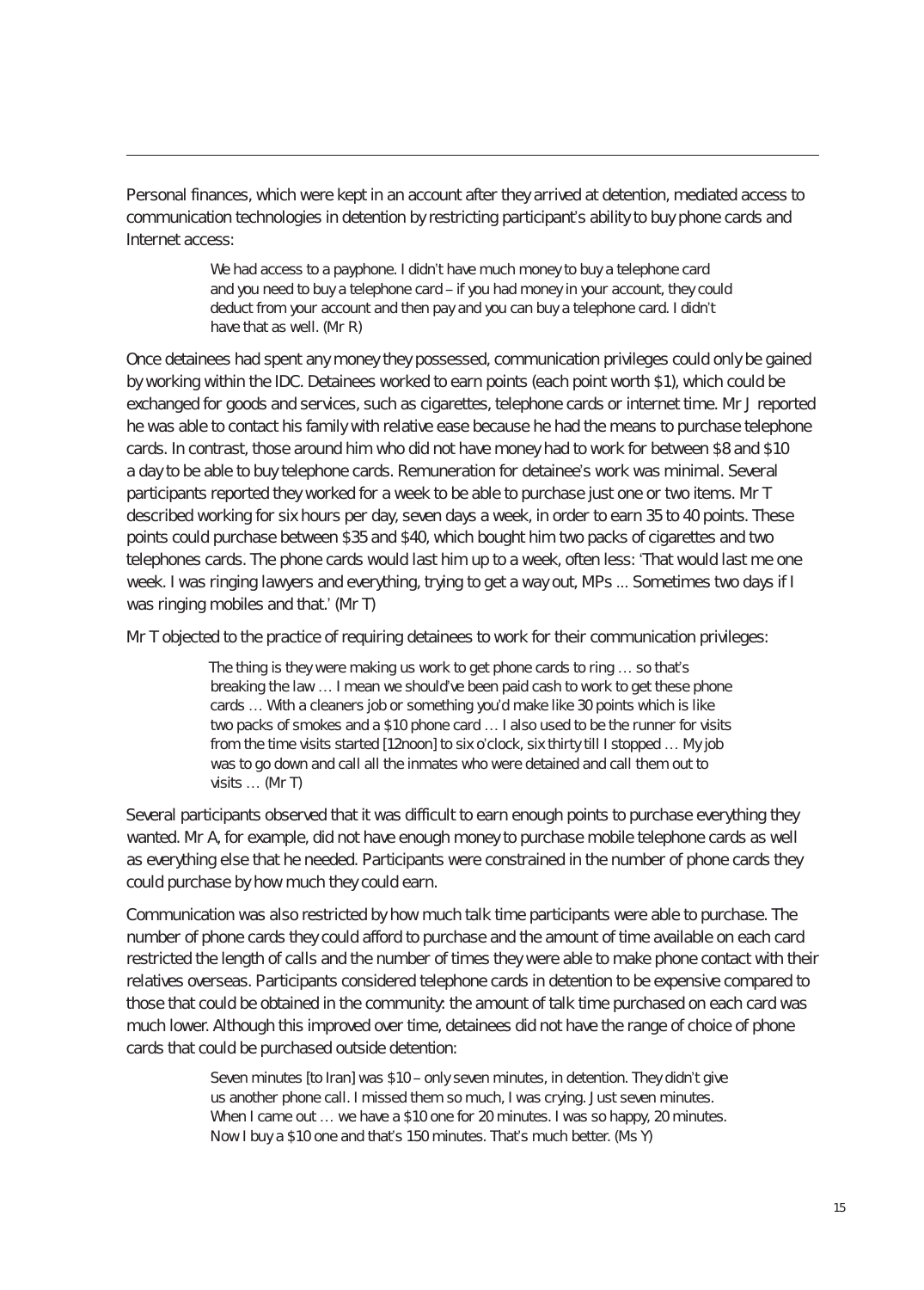The frustration participants felt at the minimal talk time available to them was evident. Their desired level of contact with family was much higher than that possible with the talk time available in the IDC.

Several participants reported there were insufficient numbers of public telephones in detention. This lead to long queues, fights over telephones and difficulties receiving incoming calls. One participant, Ms X, described IDC officers managing the queues by restricting each detainee's talk time:

> with the phone card it was very quick. And it was a long queue. They said oh okay, you're finished, you can't speak too much, that's it, enough … If I wanted to ring my family, every day they'd say no. Too many people were there, everybody wants to use it and they don't have too much phone. (Ms X)

Mr U described fights between detainees who wanted to make calls when other detainees blocked the payphone for a long time. Long phone calls posed a problem when people were talking on the phone lines that received incoming calls:

> Then people had their boyfriends and girlfriends, so in the evening they want to talk to all their family … they want to make longer phone calls, like one hour, two hours. Then others have to wait and then even those phones' extensions, sometimes you know in the evening people are on the phone for a long time. Someone is saying, but I'm expecting a phone call, my lawyer will call, can you hang up the phone? (Mr U)

Detainees experienced rationing of their computer and internet use. As there were a limited number of computers provided for detainees, they were over-subscribed and this resulted in queuing. Whilst Mr A was in detention, there were four computers available for between 300 and 400 people. Immigration detention centre officers managed computer queues by a formal booking system, restricting the amount of time for each person. Detainees were permitted to use a computer for one hour per day. Mr B described the schedule for internet use at Villawood in 2007 as follows:

> 8am to 12 noon: open access 12 noon to 1pm: closed for lunch 1pm to 2pm: women only 2pm to 8pm: Stage II detainees 8pm to 2am: open access

Participants reported hours of queuing were required to take one's turn. For example, if Mr B queued during open access hours (8pm–2am) and was fifth in the queue, he would not be able to take his turn until 1am:

> Yeah computers are not enough but when I want to use, so I must waiting sometimes six hours and seven hours … Because heaps of people, 254 people or so just to use the computer. There is a card queuing system, whereby if you want to use the computer, you put your card in a line behind the last person in the queue. (Mr B)

Ms D did not use the internet facilities in detention at all because the queues were so long. However, a couple of participants told of getting up early in the morning or staying up until after midnight in order to access computers regularly: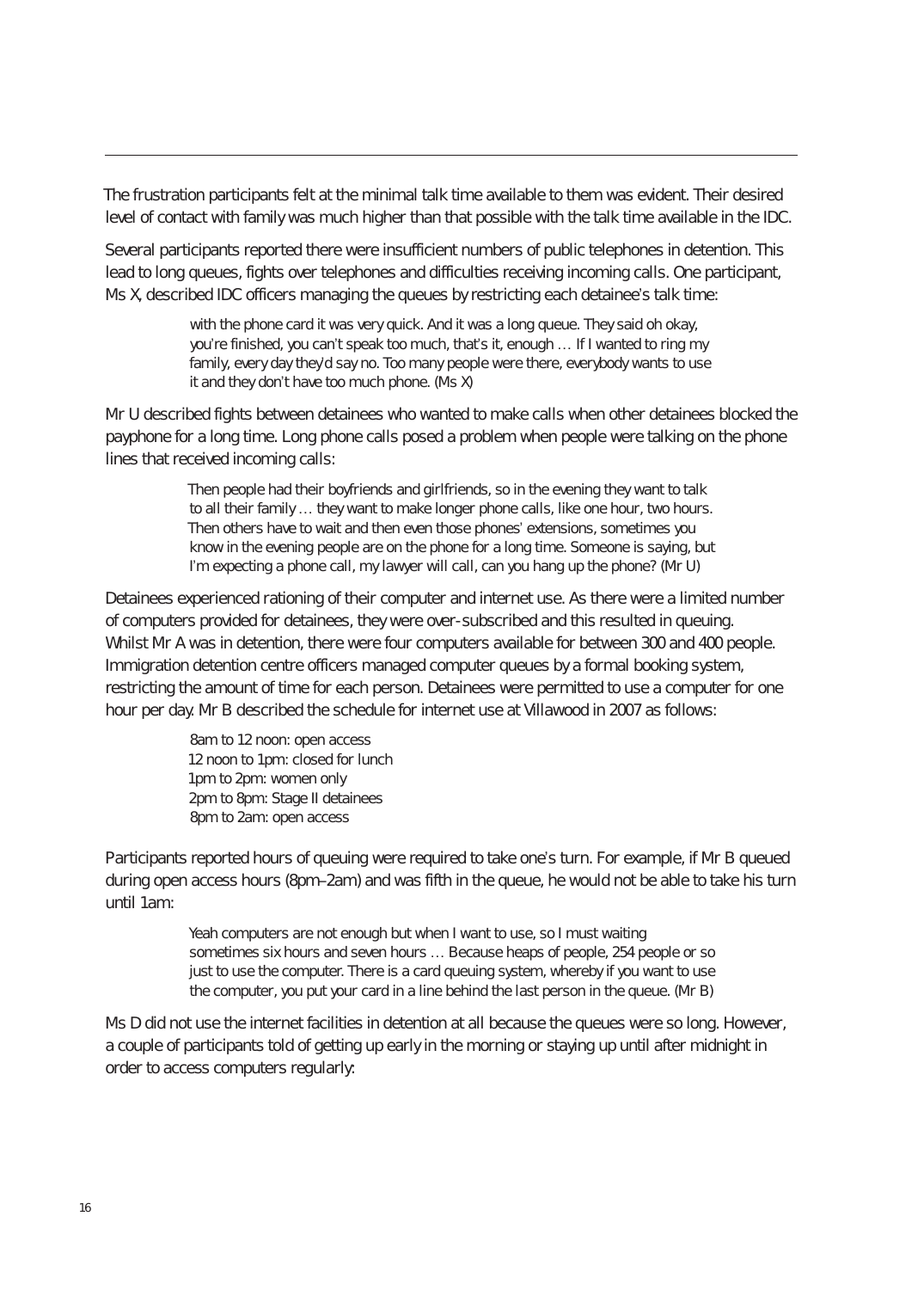Well what happens is we have to sort of like queue up for them. So the reason why I use it every once a day is because I have to wake up early, by maybe seven to get to a computer by eight to get a chance to use the computer. (Mr A)

People encountered practical barriers when 'phoning in' to contact someone in detention. It was difficult for friends to get through to detainees if the lines were always busy or detention centre officers were unable to locate them in the compound. Callers who do not speak English had particular difficulty telephoning IDCs and asking to speak with someone.

> You cannot use that landline as communication. Your name will be announced, you are in the shower and shower is going in full speed, you will not be able to hear anything. You are sleeping maybe or you are listening to television … You are listening to radio … You are talking or chatting with some of your fellow detainee friends, you will not be able to listen. So tell me if you're not standing near the phones how you will be able to receive your phone calls? (Mr U)

Similarly, Mr R described the difficulties and frustration he experienced when trying to contact a resident in Curtin detention centre from outside the centre:

> I had to contact him every fortnight and sometimes he contacted [me] because it was very difficult to get through to him because either the line was busy or the immigration officer did not call him. It was quite frustrating waiting for a few minutes to get him and mostly I couldn't reach him ... Most of the time, when I contacted Curtin detention centre, I was left on hold for a few minutes and it cost me money, therefore I needed to hang up. (Mr R)

Participant accounts suggest the culmination of IDC's restrictive policies resulted in inequitable access to communication technologies between detainees: across the different sections of the IDC and between men and women.

On initial arrival in Australia participants were put in closed detention. This was the most restrictive setting described by participants. They were not able to use the telephone and had no access to other communication technologies, such as the computer. To a few participants this policy appeared to be applied arbitrarily; no explanation was given for decisions. Ms X reported being unsure why communication access policies differed across the various sections of the IDC in which she was detained or why, after five months, policies seemed to change to allow telephone use:

> They didn't talk to us to say okay this is the rule. When we need to talk we just say to an officer can we use the phone. And we don't know if there is a rule or if we need to ask the higher people. And he'd say oh okay maybe, maybe not. (Ms X)

Restrictive policies in closed detention prevented participants from meeting their most pressing, immediate communication need upon arrival was letting their family know they were safe and alive. The main closed detention barrier to contacting family was the policy that prevented detainees from using the phone. Ms Y was kept in closed detention for about three or four months. Phone calls were not permitted. She was offered alternative means of contacting her family, but these were not feasible: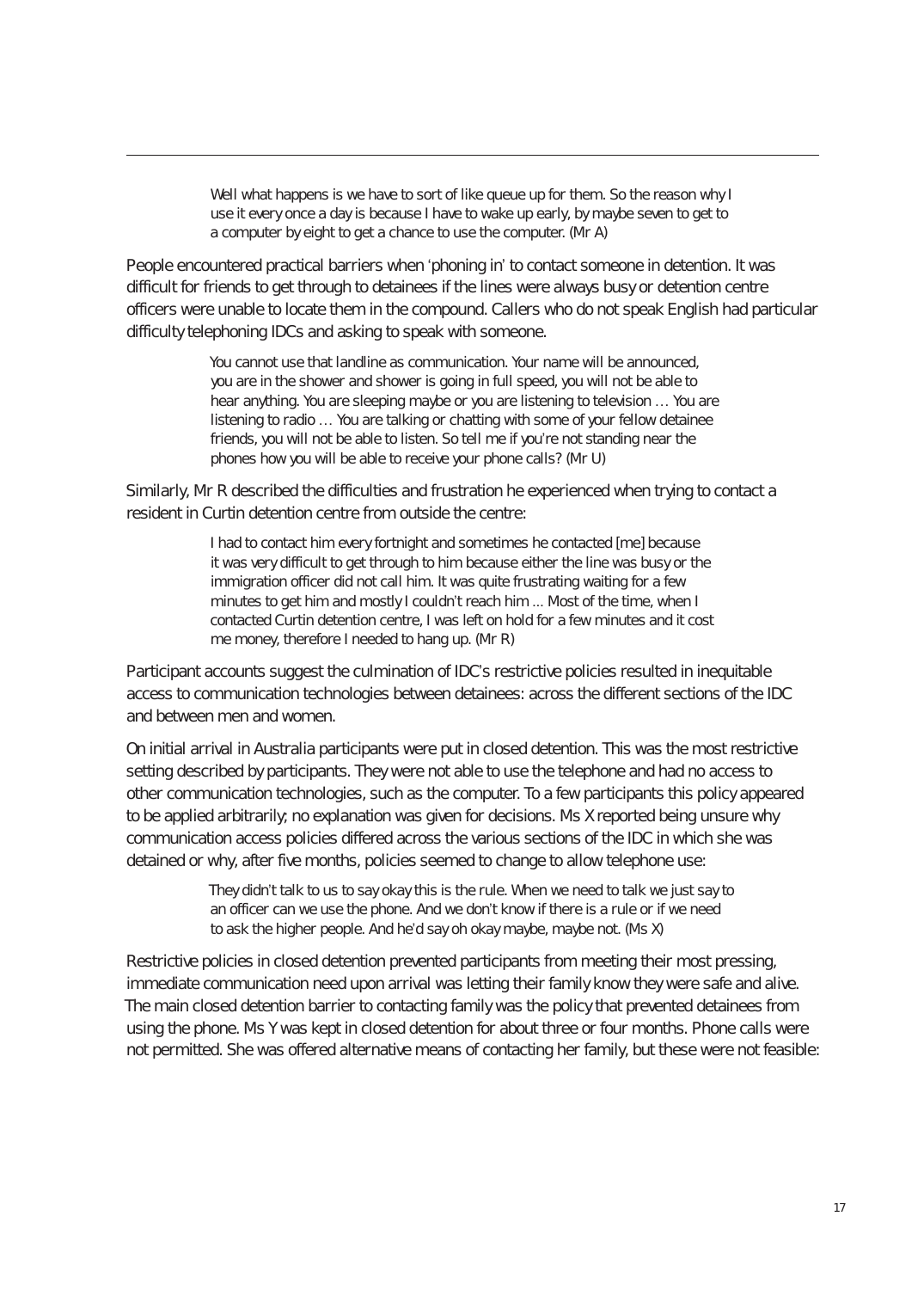They told us, we don't let you ring your family. You can fax your family that you are safe. My husband and I said: we don't have a fax in our family home in Iran. In Iran they had fax at that time but only in offices, like in government offices – not all offices. We said no, we have to ring them. They said no … (Ms Y)

Ms Y was offered a choice to send letters to her parents to tell them she was alive, but did not trust the guards to actually send the letter:

> Because I don't believe the people who are working there, to give them a letter to send out. They said, write a letter, give it to us, and we'll send it for you. We didn't believe it; we didn't trust them. (Ms Y)

Similarly, two participants who spent time detained in residential housing described residential housing as having more restrictive communication policies than IDCs: no access to internet or email was provided. Mr C reported detainees who purchased their own computers had the modems confiscated to prevent internet access. Mr A commented on the greater restrictions on telephone use in residential housing:

> Actually in residential we had no internet … So, it was actually difficult to communicate with my friends or any family that I have in Australia … Yes so like for the phone calls we had a phone in the house but the phone could only make, maybe only to landlines and not to any mobiles. This was in Sydney. So if I have a relation or maybe a friend who's out of Sydney, it was absolutely impossible to call them. (Mr A)

Mr C said in residential housing he was no longer able to access email to send messages to his family, and was not allowed back into mainstream detention to access the computer room there. He explained that, even where detainees purchased their own computers, the modems were stripped out by the guards to prevent internet access. No webcams or tape recorders were allowed.

In contrast, Mr P, who had been released into community detention, described fewer restrictions on his use of communication technologies and a greater sense of independence in technology use: 'Actually I can do everything I want to, but when I was in detention, I cannot do nothing. Everything I want I call my friend to help me, to bring in'. He was able to use a mobile telephone, which had been forbidden in the IDC. He also reported having internet access, including the ability to use broadband video conferencing. The cost-effectiveness of the internet video meant he was able to use the internet daily for an hour or more to speak with his family. This dramatically increased the level of contact he has had with his family, compared with having phone contact in detention: 'I talk with my family and sometimes I just teach my daughter to study a little bit English.'

One participant was concerned polices within the IDC created inequities between women and men with access to communication technologies. Mr U described how women had an earlier curfew than men, because they were housed in a women-only dormitory that was locked down at night. This limited the time available to women to access telephones and the computer centre. Mr U described this policy as a cost-saving measure on the part of the IDC administrators, allowing fewer guards to be rostered to supervise the women's dormitory. In Mr U's view, it denied women equal access to the computer room: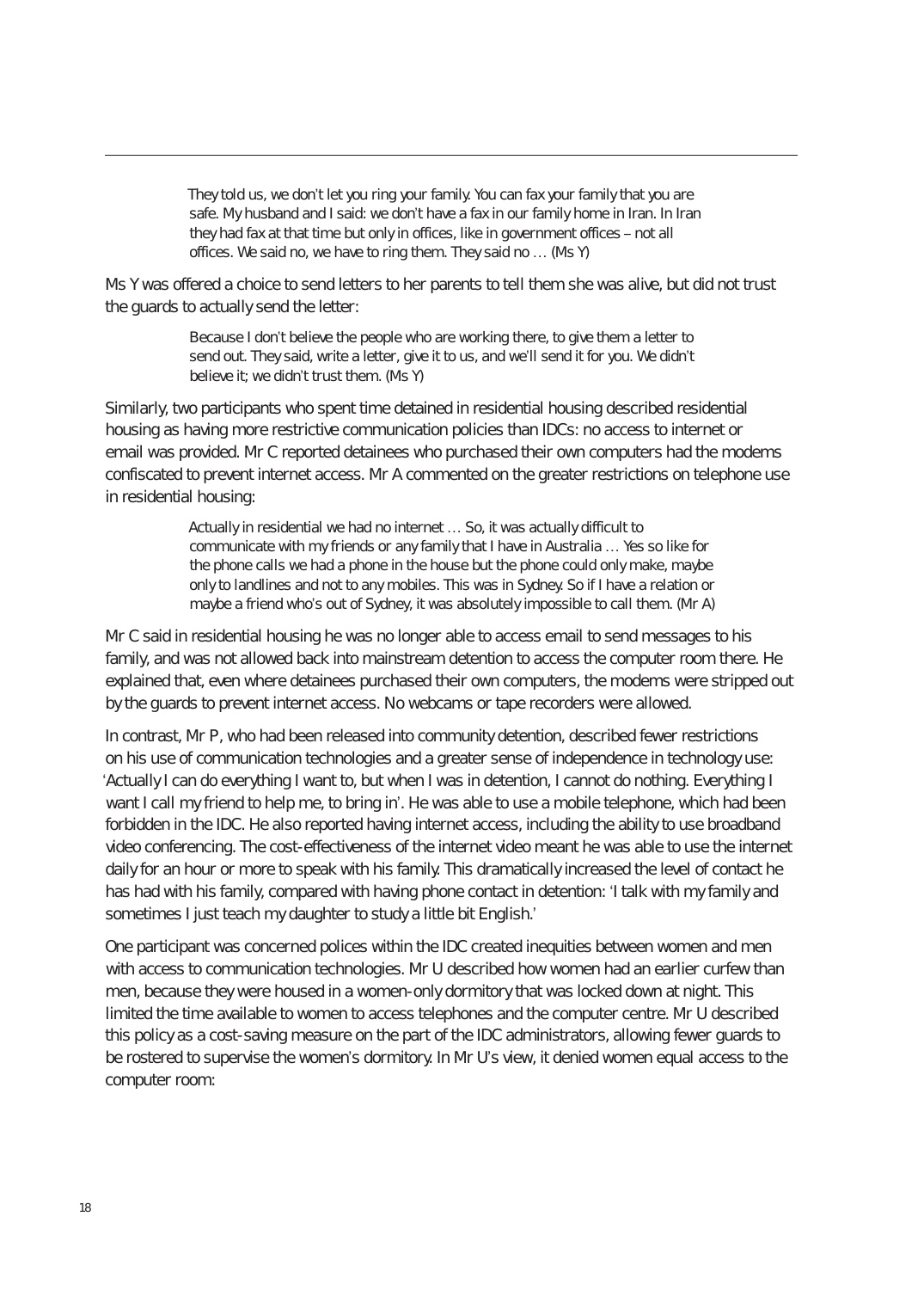So women will be staying in a very small place denying their access to the computer centre and other places. Whereas, many detainees have all sorts of privileges, they can hang around 4 o'clock in the morning in their room and have a cigarette, they would have that privilege and women will be locked. (Mr U)

Participants commented on restrictions from a number of perspectives: the deprivation of legal rights, lack of access to technologies that support education, fear of surveillance and suspected obstruction or sabotage. Several participants remarked restricted access to communication technologies deprived them of access to legal information needed to prepare their cases:

> I think they should have given everyone the migration book [copies of the Migration Act]. The internet in there would have been much easier and having your own private conference room with your lawyers. (Mr T)

Mr U recounted going on a hunger strike in order to obtain a copy of the Migration Act.

Several participants felt access to communication technologies that could be used for educational and informational purposes was limited. However, access to such communication technologies changed over time. Mr R actively sought ways to gain skills to prepare him to settle in Australian society, such as improving his levels of English literacy or familiarizing himself with Australian culture. However, in detention in 2001, he found it difficult to access technologies that would allow him to do this: the number of televisions provided was not sufficient for the detainee community and there were no newspapers. At this stage no books or computers were allowed.

Participants commented on the role of the internet in opening up the possibility of education and communication. Mr P advocated access to the internet in detention so detainees can obtain educational material and access current affairs in their own language. He found television and radio alone did not keep him informed, since he could not always fully comprehend English language news reports.

Mr A observed the limits imposed on internet use minimised its capacity to support more sophisticated learning and education. He found many online activities he had participated in prior to coming into detention were censored in the IDC:

> [I]t's been very hard because with the internet here, it's blocked, some of the websites they have blocked. Say for instance, they have things like educational websites; websites related to anything to do with foreign nation situations. Anything to do with research or anything is blocked and we only have access to the basics like the newspapers within Australia and the email and the chat. But sometimes the chat when you try to access it's blocked too. (Mr A)

Not only was the internet censored by detention centre management, the restrictive communication environment led participants to censor themselves. Participants were discouraged from using the phone because they feared surveillance in the detention centres. Mr R observed it was a commonly assumed phone calls were monitored by detention centre officers: 'Another problem that we thought we were under surveillance and our phone conversations were recorded, so people were very reluctant to call families and friends.'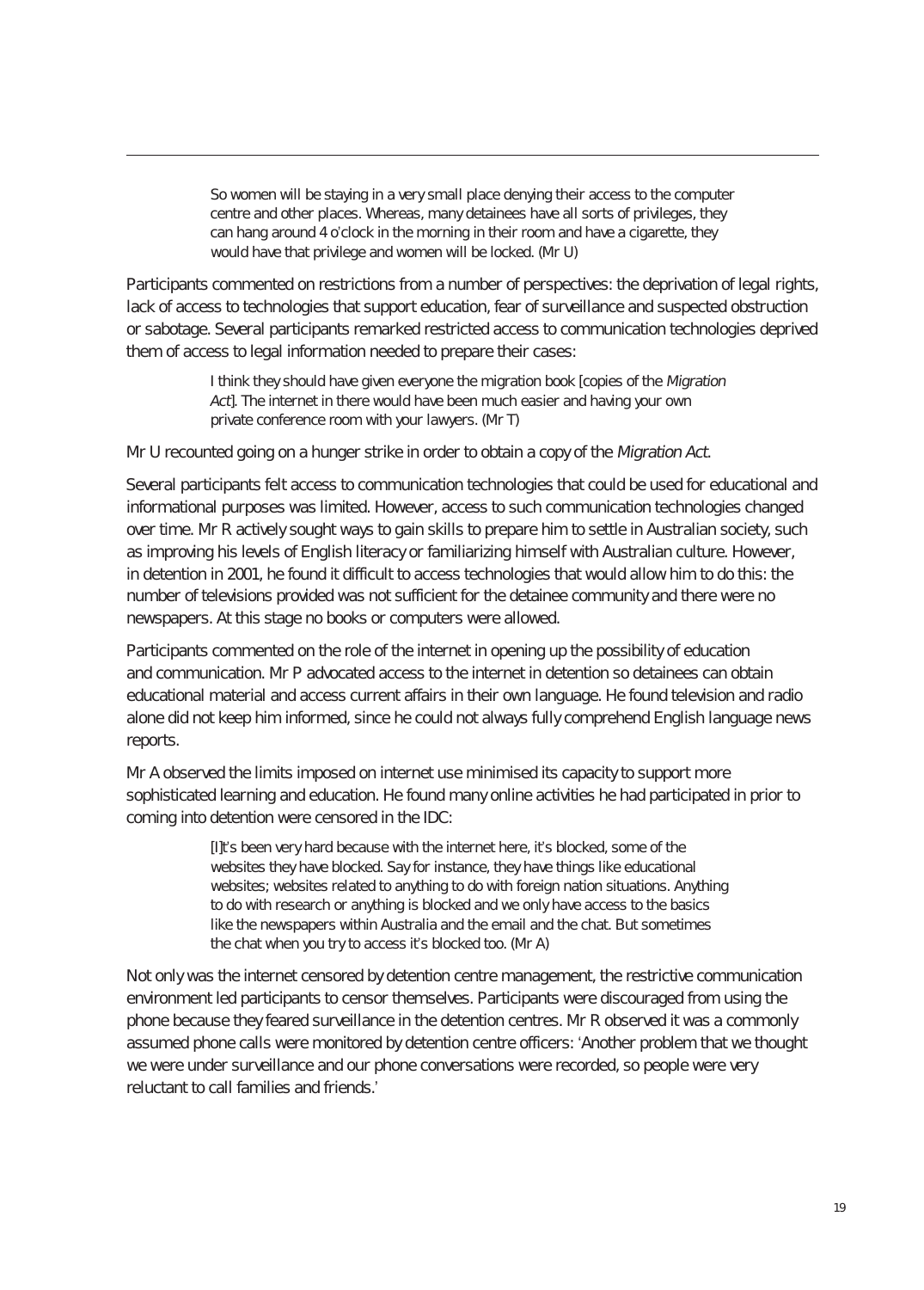Ms X feared the government in her home country would listen to phone conversations with her family members. When phoning her family from the detention centre, she was very self-conscious about what she could discuss, ensuring she did not reveal her whereabouts:

> I wasn't saying where I was because we were scared that on the other line maybe the government was listening. Maybe just imagination, but we were scared to say where we were. We'd just say we are alright, we are here, we are good, our health is good. Mostly I was saying I need this, I need this, make a list, take the pen and paper, write down, send for me. But that was the only thing we were saying. (Ms X)

Several participants suspected that, in addition to the restrictions imposed on their communication in detention, access to communication technologies was deliberately obstructed by detainee officers. They perceived this as a form of control and victimisation of detainees. Participants reported letters and parcels were monitored or policed. For example, Ms Y asked her mother to send Iranian food to the detention centre, but reported this parcel had been intercepted by management and not given to her when it arrived. Ms X suggested letters and parcels, which were a source of joy for detainees, were held up for long periods of time by the detention centre officers:

> All the letters and parcels, the officer said they need to check them, to see them, then they give them to us. Maybe that's why it took a long time. Many people, many letters and parcels … Some of them [officers] don't care that we were very sad and would love to have a letter. They don't care. (Ms X)

Mr U believed IDC management deliberately obstructed detainee correspondence by preventing access to technologies or failing to maintain them, such as printer ink cartridges not being deliberately replaced to prevent detainees from printing letters. Similarly, he believed faxes sent to detainees were deliberately withheld from them, and officers were purposely obstructive if detainees wished to send faxes out. Practical barriers he and other detainees faced using the public phone system were perceived as evidence of purposeful obstruction:

> Our phone was disrupted deliberately I would say that it was designed – there is a phone system in detention, what is deliberately designed to deprive the detainees from phone calls or not to get phone calls very easily. What they are doing, they are announcing … and that is very vague and you might be in the toilet and the time you run from your room, maybe you're living far away from the telephone, the telephone line cuts off … (Mr U)

I tell you, 200 detainees and all of them trying to make a phone call to their lawyer, family, friends, and there are four phones, two of them broken down. Most of the time, half of those phones are broken down. I was suspecting – although you could call me paranoid, but I was suspecting there is something very sinister going on because always two phones are broken down. I mean, this is very suspicious, that's very suspicious. I have no evidence that it's deliberate, but that looked very suspicious … (Mr U)

A couple of participants perceived the restrictions imposed by IDC officers as an effort to control, victimise or disempower them. Mr U's experience with the telephone system described above led him to conclude IDC officers deliberately manipulated communication technologies to punitively deprive detainees of a means of communication and make them feel lonely and powerless. Similarly, Mr R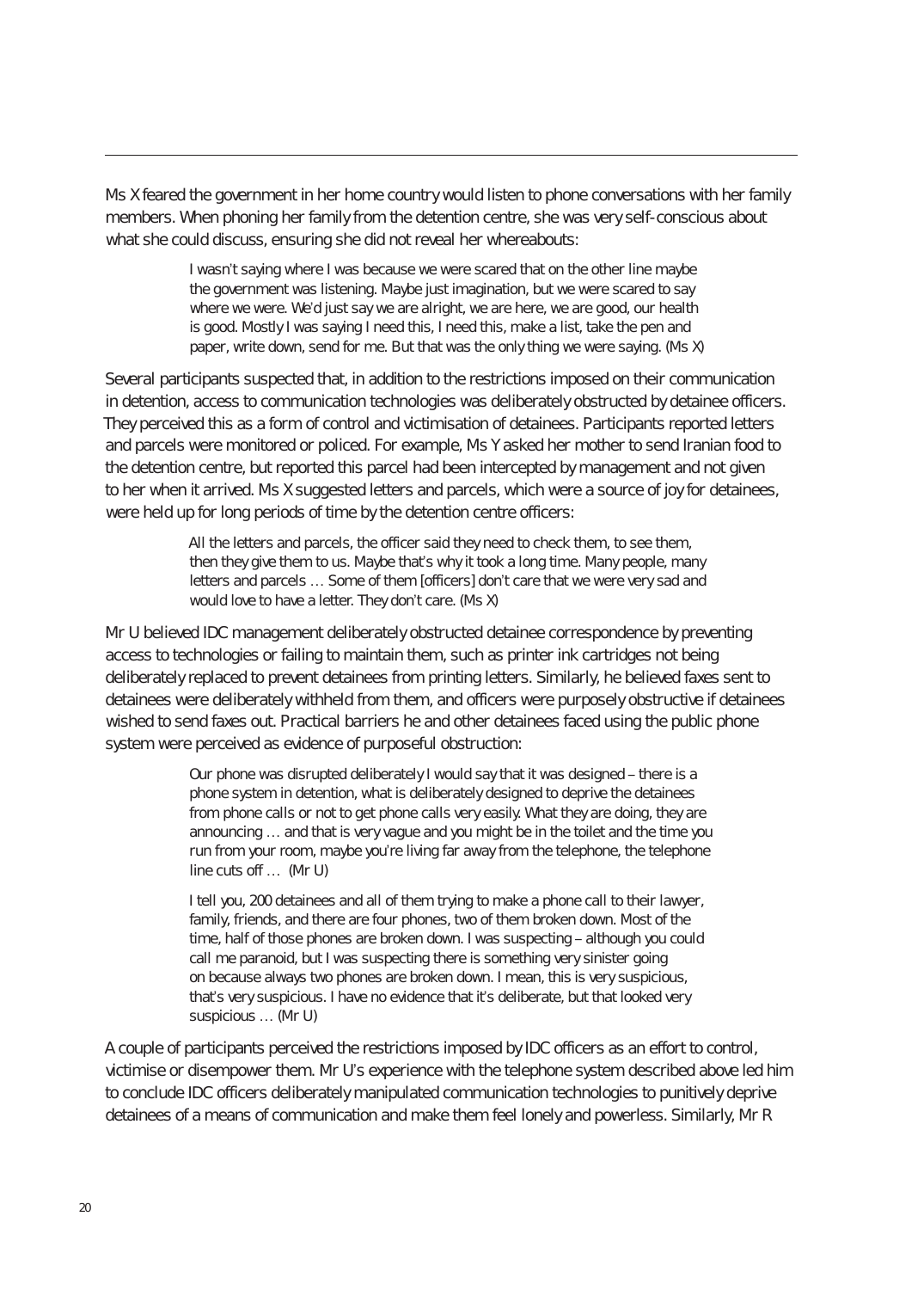believed restrictions were designed to control detainees by restricting access to information and news from the outside world and keeping them in ignorance:

> So there's this control in detention centres that people are kept in the dark and they are not allowed any technology to use or know what is happening. Because we were curious about what was happening inside Australia, what people think of us ... (Mr R)

Participants employed work-around strategies surrounding technology to protect privacy, respond to fears of surveillance and negotiate obstacles to communication. They used mobile phones as a fallback communication method, adopted one-way communication strategies, engaged intermediaries, broke rules, received help from technology brokers, shared resources and fought for communication rights.

Some participants were able work with the communication technologies on offer to conceal their detention from relatives overseas whom they did not want to worry. Mr and Mrs W, who did not want to let their family abroad know they were in detention, would phone late at night so the background noise would not give away their environment. Similarly, Mr T limited the number of calls he made to his family in Australia, so as to purposefully not burden them with the issues he was facing in detention.

Mr C commented he preferred to use the internet rather than phone his family in detention; that is, he found asynchronous interactions with the recipient more suitable. Since being detained, his mental health had deteriorated. The internet allowed him to plan what he wanted to say before he typed. There were less pressures on time and recall associated with the internet than with real-time phone conversations: 'When we call up when we talk sometime, the mind is not working ... Like the whole thing is can't remember.'

Mobile phones and letters were used as contingent communication methods in detention because of the frustration participants experienced in using the payphone. A couple of participants chose to use letters to pass on personal news to their family instead of phoning them:

> [W]ith the phone card it was very quick. And it was a long queue. They said oh okay, you're finished; you can't speak too much, that's it, enough. I was happier with the letter. It was much better than calling them … (Ms X)

Once permitted in detention, mobiles were used for convenience: it made it much easier for their friends to contact them. For example, Ms D explained she could talk to her friends in her room and there was not the elaborate procedure of having to be called to the phone and found within the compound. Having a mobile phone ensured that her friends could get in touch with her in an emergency.

Several participants commented that, once mobile phones were permitted, almost all detainees had their own. Mr U claimed mobile phones had revolutionized detainees' communication practices:

> [A] mobile phone would be so crucial for receiving phone calls from outside world ... Access to the mobile phone actually attach the detainees to the outside world more, I would say a thousand times more … (Mr U)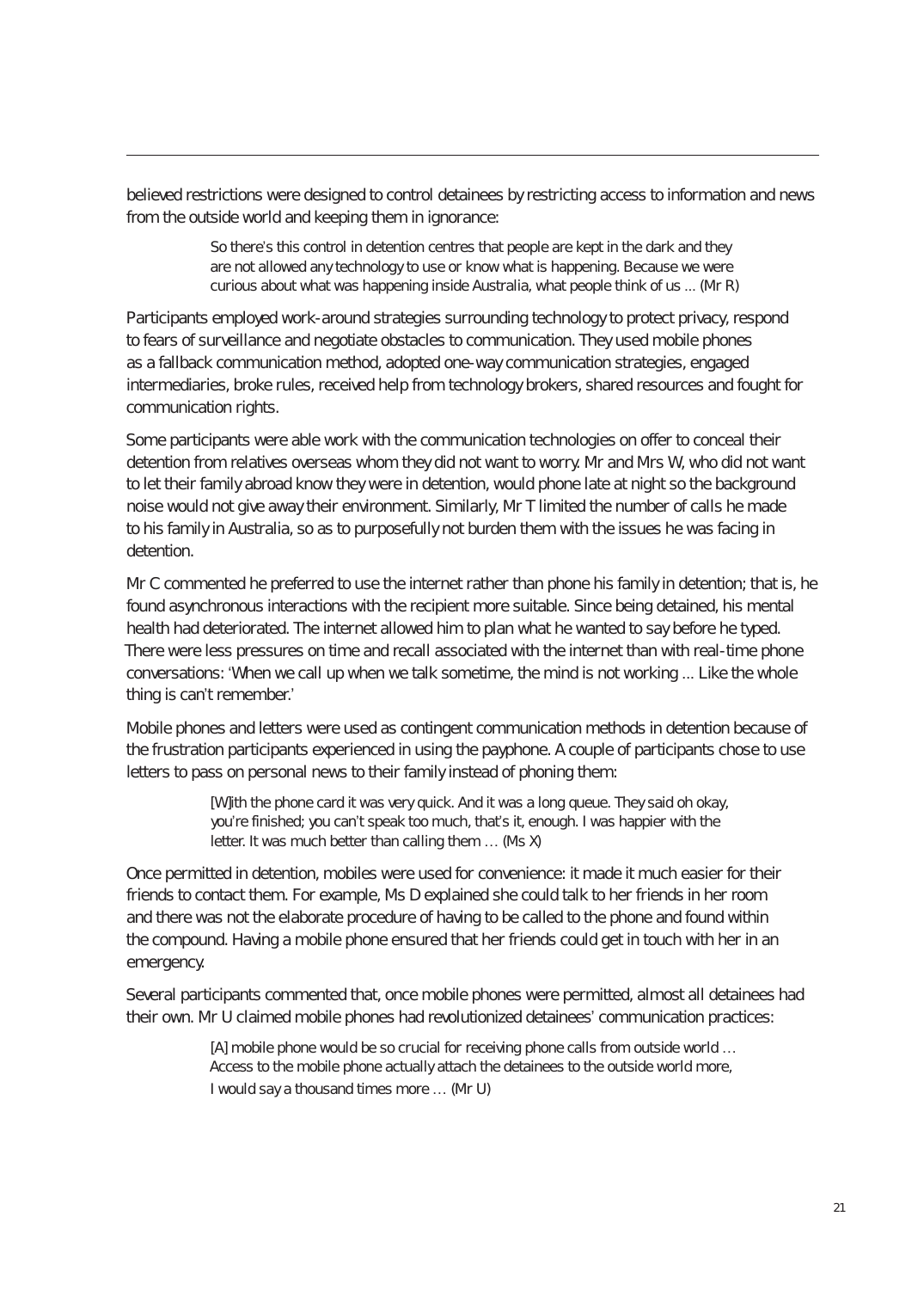I would say how mobile phone is better than payphone. You don't have money so if you have mobile phone, someone else can call you and they can pay for the call. You will still be receiving phone calls, regardless wherever you are, you will not be missing out now if you're not able to call … Now, you have seen how many [mobile] phones there are and how many detainees. You will see now all the [pay] phones are free because all the detainees have got their own mobile phone, so no one use payphone anymore. But you know a time there was I had waited two hours to make a phone call because there are queues … (Mr U)

The adoption of one-way communication methods, in which one party took primary responsibility for initiating and financing communication, enabled participants to navigate the practical barriers to communication in detention. Since it was impractical to get a call through to the detention centre on public payphones, relatives and friends relied on detainees to make contact using their phone card. However, these expectations were reversed for the use of mobile phones. In this case, detainees relied on friends and relatives to contact them on their mobiles, because it was too expensive for them to afford to phone out. Several participants reported the use of mobiles to receive incoming calls had become the main way detainees remained in contact with the outside world.

Both types of one-way communication could be used simultaneously. For example, Mr A could not earn enough points to recharge his mobile phone; he therefore relied on friends to get in contact with him on his mobile. If this did not occur, he would have to use his phone card to contact them on the payphone.

Friend and visitors acted as messengers and couriers on the behalf of participants. Those who were situated in closed detention or residential housing asked other detainees in open detention, where access to communication technologies was less stringent, to act as messengers for them. Mr J acted as a broker on behalf of other detainees whilst in detention. New arrivals, who were put in closed detention without access to a phone, would ask him to call their family for them. Following his release, he also remained in touch with detainees. He gave them his mobile number and passed on messages to their families on their behalf. Similarly, when Mr C was placed in residential housing, he relied on friends who were still detained in the mainstream IDC to send emails to his family on his behalf. He was no longer able to access an email account and was not permitted to visit the IDC to use the computer centre.

Friends from outside of the detention centre could also act as messengers. Mr R explained that, whilst he had access to a payphone in detention, he did not have any money in his account to purchase a phone card. He had to rely on intermediaries to establish contact with a friend outside of detention whom he knew in Australia. He asked this friend to pass on a message to his family:

> It was common. Everybody did it. Despite the concern that they were put in a detention centre, people were very clever and knew how to communicate and how to get by, how to get their message passed through to people in Australia, to families. I had a friend who was in Australia and I told him – if he could call my family, let them know that I am in here; I have arrived in Australia in detention, so they shouldn't worry. So he contacted my family. (Mr R)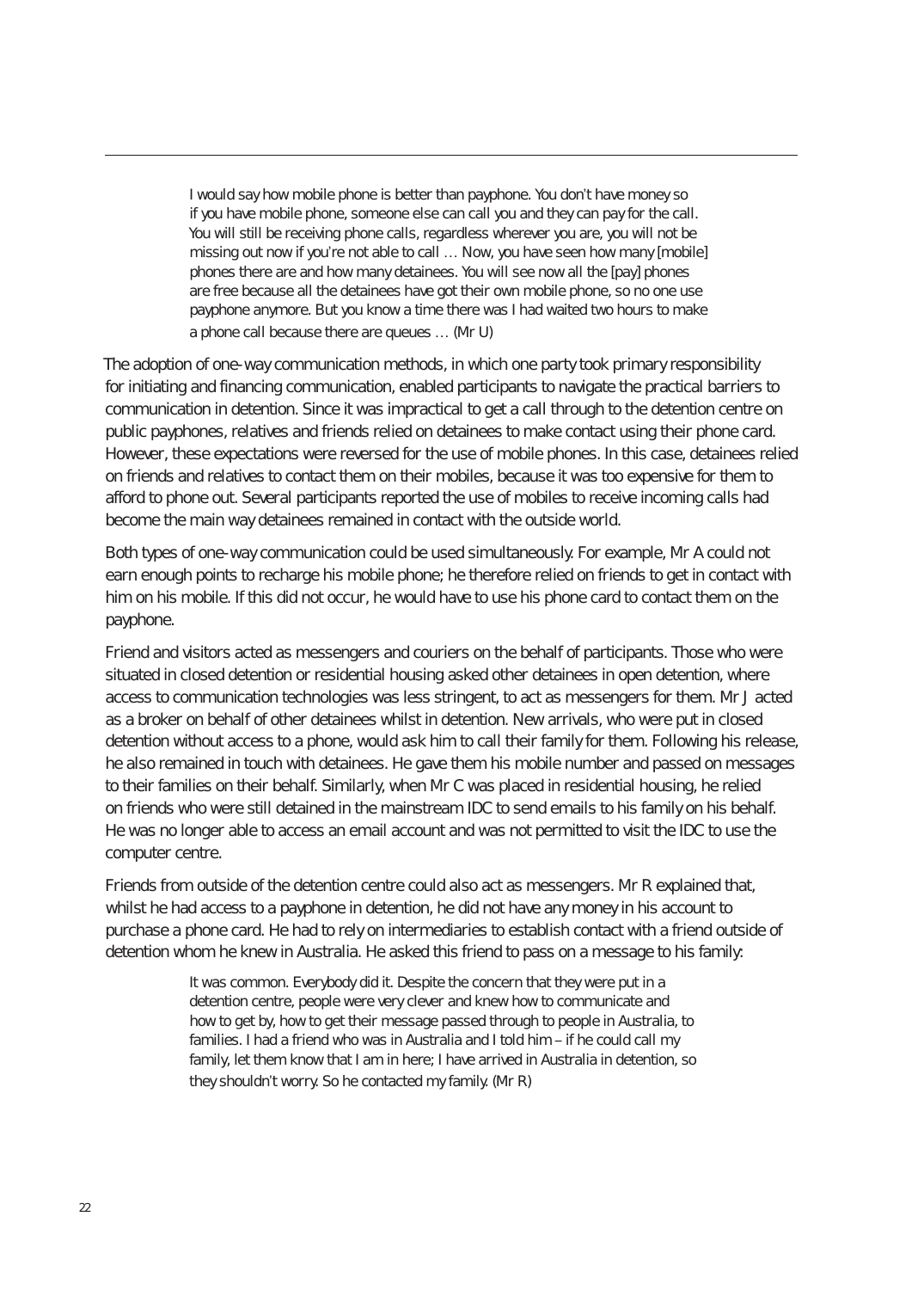Family members did not always believe the intermediaries who were deployed to pass on these messages. While in closed detention, Ms Y asked a fellow detainee who was to go into open detention to phone her mother. However, her family members could not believe she would be unable to access a phone and were suspicious at the motives of the person calling on her behalf: 'I gave him a number but my mum didn't believe it. She said: 'Why doesn't she ring me? What happened to her? She is in Australia – everybody has phones.'

Visitors were also used as couriers. Mr and Mrs W asked former detainees to pass a letter onto friends, who in turn could send it to their family. It was not possible to write a return address on the envelope without the family finding out they were in a detention centre.

Several stories indicated participants chose to break the detention centre rules to access communication technologies. A pregnant woman (Ms Y) secretly sneaked under the fence from closed to open detention during the night to use the telephone to call her mother overseas. Mr C resorted to underhand means by which to access legal information that was denied to him, then used the photocopier; he 'pinched' a copy of the 1958 Migration Act and photocopied it in the IDC library:

> Before they don't allow us to read that book, they don't give us. But I work in the library. Somebody gave me then I pinch. Then I try make a copy then I give all the people, all the detainee. (Mr C)

Prior to mobiles being permitted, Mr U smuggled one into the detention centre:

So what we did, we were lucky enough to smuggle some mobile phones inside detention … then I stopped working actually when I got a mobile phone and I got some visitors who were kind enough to pay for my prepaid credit sometimes … All I had to do, always hide my mobile, I keep it in vibrator mode. (Mr U)

Some participants claimed not all of these activities went completely unnoticed by guards. They reported detention officers either turned a 'blind eye', or were complicit with detainee requests to bend the rules. Mr C claimed mobile phones were used in detention before they were officially allowed and detention officers would turn a blind eye: 'Some officer they know we had a mobile. They are very cooperate, they don't say anything … Most officer they ignore, they know, they say oh you have mobile.'

Mr R related one incident in which a guard bent the rules and acted as a broker in providing him with access to a forbidden newspaper:

> There was another guard in the detention centre and he was reading the Western Australian newspaper, and I questioned if he could lend me his newspaper to me when he finished it. He said, 'No I can't give you my newspaper', so I said 'Why?' And he said, 'Well this is another rule here'. I was quite sad. I think that I was visible in some way, that I feel sad and frustrated about his rejection. He came to me after about an hour and gave it to me and said in a quiet voice that you need to bring it back to me. And that was it. (Mr R)

Personal friends or visitors to detention acted as brokers by helping detainees to access technology they had no means of purchasing themselves. This included mobile phones, computers, books, payphone cards and prepaid credit for mobile phones.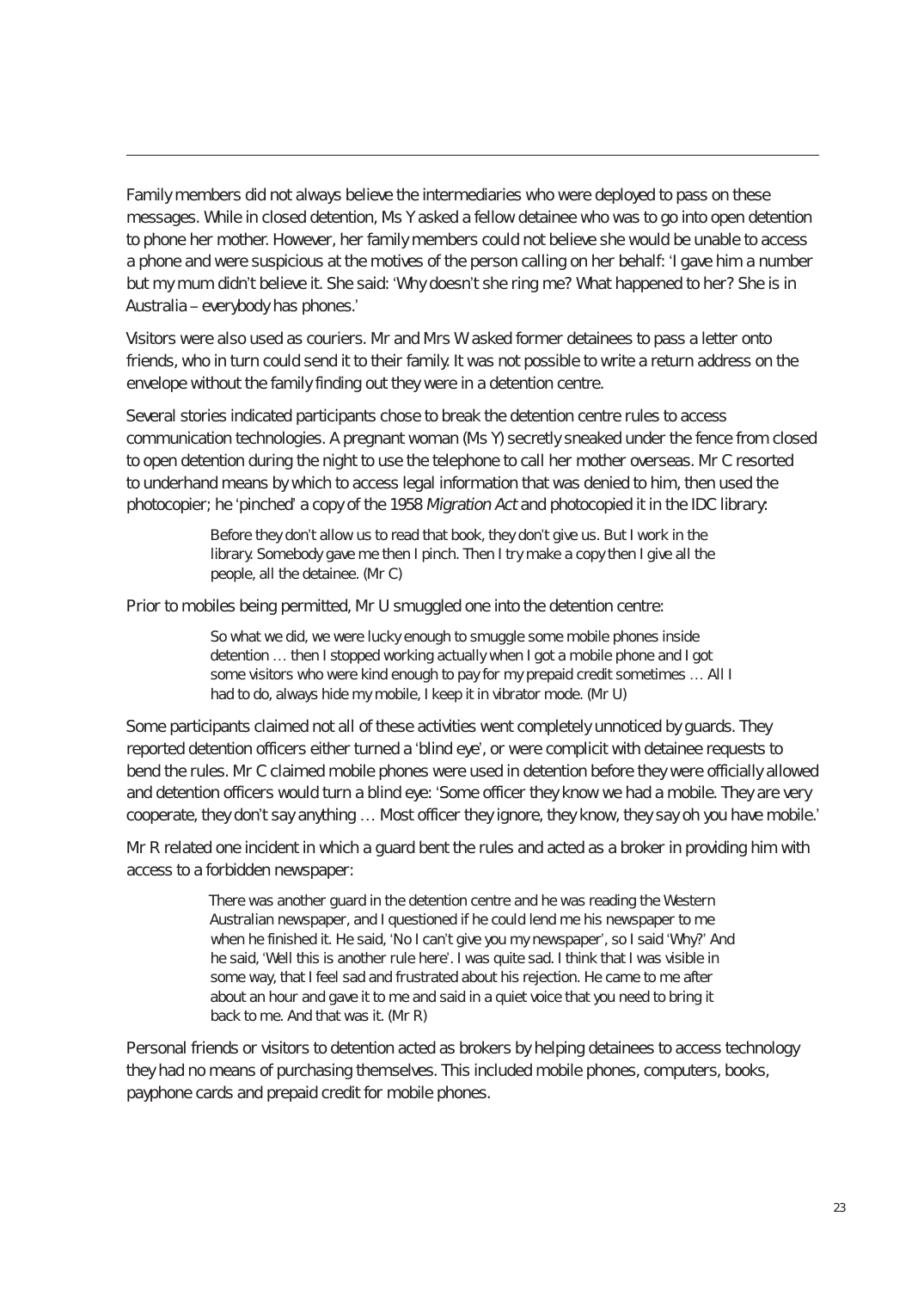Brokers also filled a gap by providing detainees with communication devices. Ms D was given a laptop by a friend, but was unsure how many other detainees had their own laptops which they were able to use in their room. Mr R was also able to obtain books with which to learn English from a woman who set up a business selling things to detainees:

> There was a woman who brought stuff and sold it inside to the detention centre, and I asked my friend to buy me a dictionary, and he bought me a dictionary, and then I asked this woman if she could bring some books for me … She brought a few books for me, second hand books, and one was Gone with the Wind and it kept me busy sometimes, reading that. (Mr R)

Detainees shared resources. When mobiles were contraband in detention, the few that had been smuggled into the detention centre were in demand. Mr C described how these new owners were obligated to share their mobile with others:

> Before, some people need it, we can't say no, we give them to everyone and the phone become idle … Because some people tell me oh he's a good friend, how can you say no, and how can you ask money from them? (Mr C)

Brokers also bought detainees telephone cards and prepaid credit for their mobile phones. Visitors gave detainees phone cards during a visit or passed on the PIN number over the phone. This enabled detainees who had no other means to purchase phone cards access to the phone. It provided additional talk time for detainees who were constrained by how much they could earn in detention. It also released one participant from needing to do the menial work required to earn these communication privileges.

Participants agitated for change to the communication restrictions, by requesting personal concessions – for example, being granted the privilege of having a computer in their room – or by advocating for the lifting of broader restrictions to communication. A couple of participants claimed the changes made to detention centre communication policies could be attributed to advocacy action. Mr A believed the educative potential of the internet rendered its access a communication right of detainees. He argued internet access was eventually introduced as a result of pressure from detainees as well as external organisations:

> cos it's a right to have – it's a right to community to be able, you know, to have access to the outside world. But before the introduction of the internet and mobiles, we had very limited, no contact with Australian community … We should be given more access to normal life. More access to and links to the community. Because, look at it this way – we have hopes of living in the community. So to be able to integrate into society that you don't even know is very hard. So I think more links with the society sooner that would help in a way that if who go or leave would be able to adapt better. (Mr A)

Mr U was actively involved in fighting for detainee rights. This involved making requests for legal information, hunger strikes and threatening legal action against detention centre management. He claimed a large responsibility for the fight to have access to mobile phones; he wrote a letter to the detention centre manager, threatening court action: 'First I wrote a letter to the DIMIA manager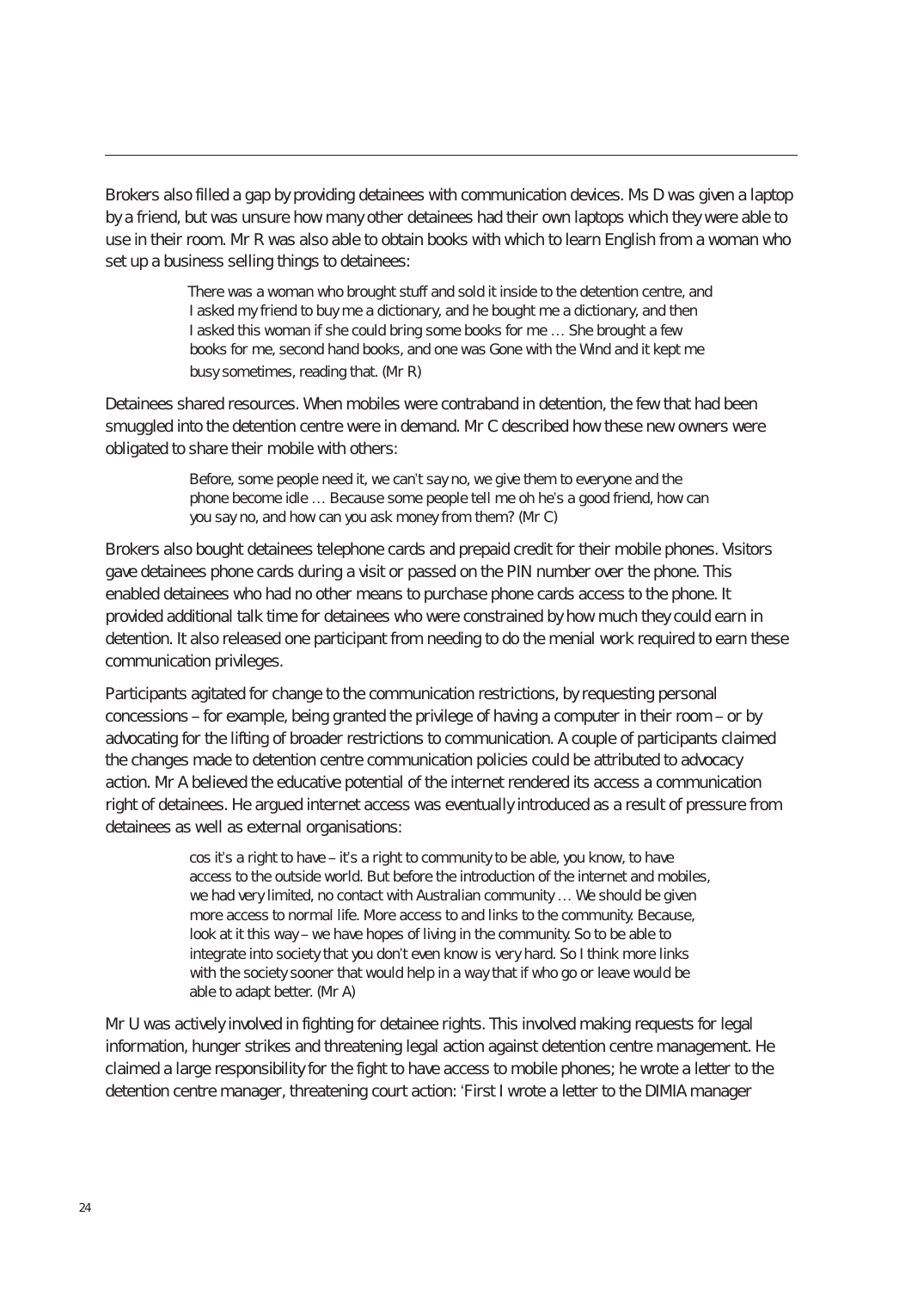asking him some explanation … If you have any case law, could you please refer to me those case laws or legislations please?'. Mr U firmly believes that only the court system is effective in upholding detainees' communication rights:

> I was encouraging the detainees to document their incidents more because the ombudsman doesn't want to accept any complaint if it is not well documented. They did not explain to us how a detainee will be having these skills of documentation … Most of the detainees I discovered, including me, do not have any experience of administrative work. (Mr U)

Mr U feels the next step is to fight for detainees to be able to have cameras, recorders, and their own personal computers with in-built modems, and he coaches others in making complaints.

In summary, participants' experiences of immigration detention indicate policies concerning communication privileges and technology access were inconsistent and variable across time and detention settings. Participant accounts of detention date from 1999 to 2008, and from detention practices which allowed no communication whatsoever with the outside world, then limited contact through public payphones, through to permitting personal mobile phones with stringent conditions. It is clear that the phone, whether public or personal, has been the key in keeping detainees connected with family and friends outside of detention. Nonetheless, restricted access and use of communication technologies in detention resulted in all being over-subscribed and constantly in demand. This is despite no formal tuition being provided in the use of these technologies, women having less access than the men, and access being biased towards those who had personal finances and did not need to earn their access by working under the points system. While these constraints were seen by participants as institutional victimisation, conversely the provision of technology access and communication rights was regarded as vital to emotional well-being.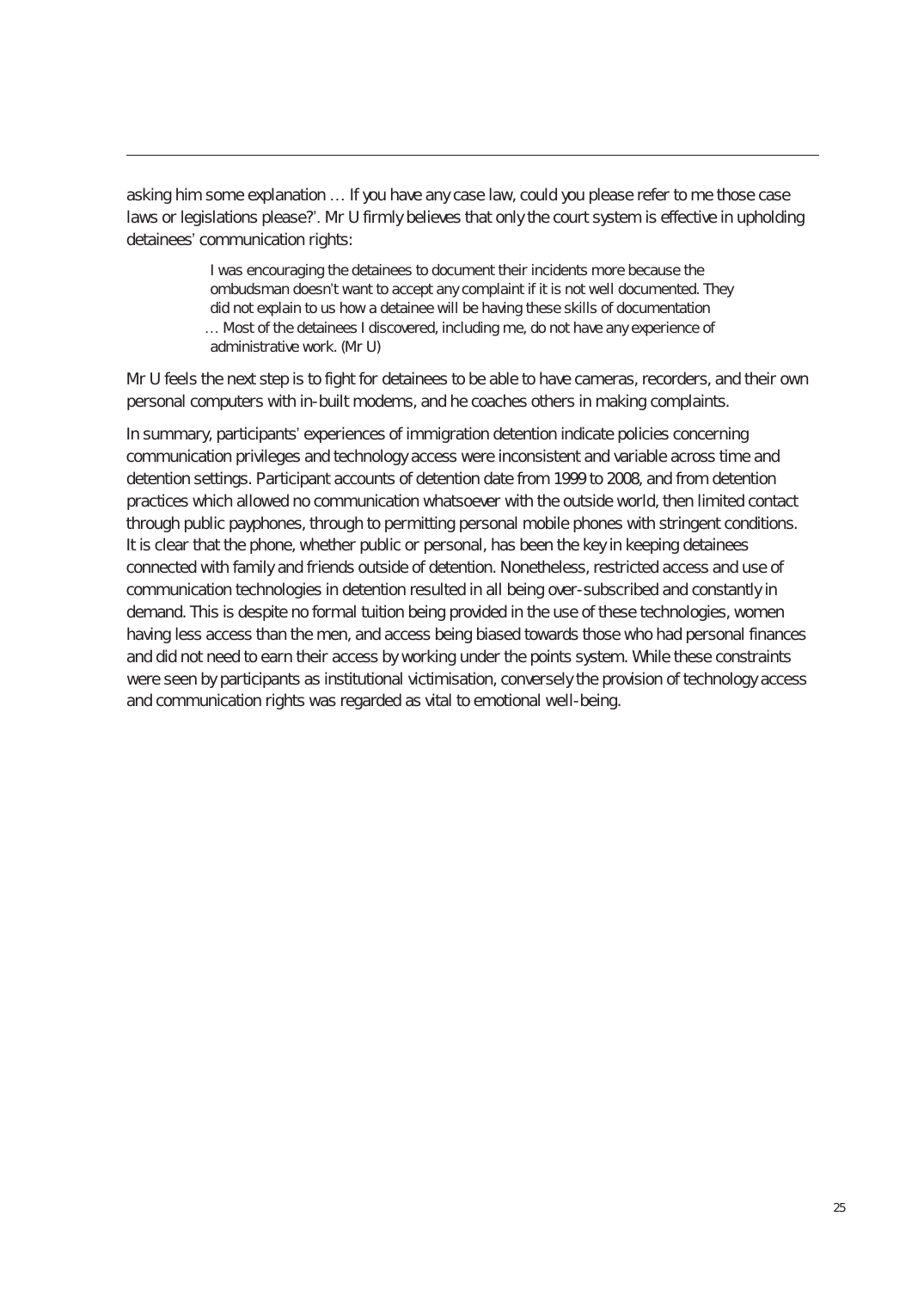# cOmmunIcAtIOn PRActIces DuRInG settlement

All participants were able to comment on their technology use during the settlement process in Australia. For those who had been detained, settlement refers to their experiences after detention and once their claims for asylum had been processed and refugee status acknowledged. Participant descriptions of communication practices during settlement focused on the learning and uptake of new technologies, domestic communication practices and their use of technology to communicate with relatives and friends overseas.

The participants acquired new technologies immediately after their release from detention and/ or later in the settlement process. Their accounts of learning and taking up new communication technologies indicate these experiences can be influenced by prior exposure to technologies, motivations for use, the ability to purchase resources, literacy levels, norms of technology use in the community, gender roles and whether or not they received adequate help. Refugee youth experiences recounted by some participants highlighted particular support needs.

Refugees, who had had little prior exposure to modern communication technologies, first encountered and learnt new technologies after arriving Australia. Some participants had had very limited exposure to communication technologies, including the phone, mobile, SMS, fax, computers and internet prior to their arrival. Others were already literate in the use of modern communication technologies when they arrived in Australia.

Participant accounts demonstrated the opportunities for learning modern technologies in Africa could be particularly limited. For example, several participants from African countries only became phone-literate after arriving in Australia. Ms G explained that, although she knew as a child telephones and mobiles phones existed, 'I never used the telephone. I never used it.' She was taught computers at school in South Africa (an intermediate country) in 2002 but this was very basic with no internet access. When asked if she ever went to an internet cafe in South Africa, Ms G said:

> I used it once. I used once, internet cafe, but only [with] my sister, but I wasn't really interested. Who would I communicate with? Even my friends did not have them. Why should I have them? … So I wasn't interested [in] technology or anything because I knew there wasn't any access to it. Even though you have access to a technology it is very hard, like we had to pay money. (Ms G)

Stories of uptake highlighted a variety of motivations for acquiring and learning new technologies. Participants learnt technologies to support them with settling into Australia, because these skills were required by an employer or to support their children who wanted to learn these technologies. Mr R purchased a mobile upon his release from detention to help him find employment:

> I didn't know how to use the internet and I didn't know how to use a mobile … I bought a mobile, because a mobile was very important for me. It was good that I could keep in touch with my friends who were in Australia and through that, I could find a job, I had a number for people to call, so it was something that I needed. (Mr R)

A couple of participants were prompted to embrace and learn new technologies, such as using a mobile or computer, by the possibilities these presented to them. Ms X described her excitement of taking up the mobile phone and learning to use a computer: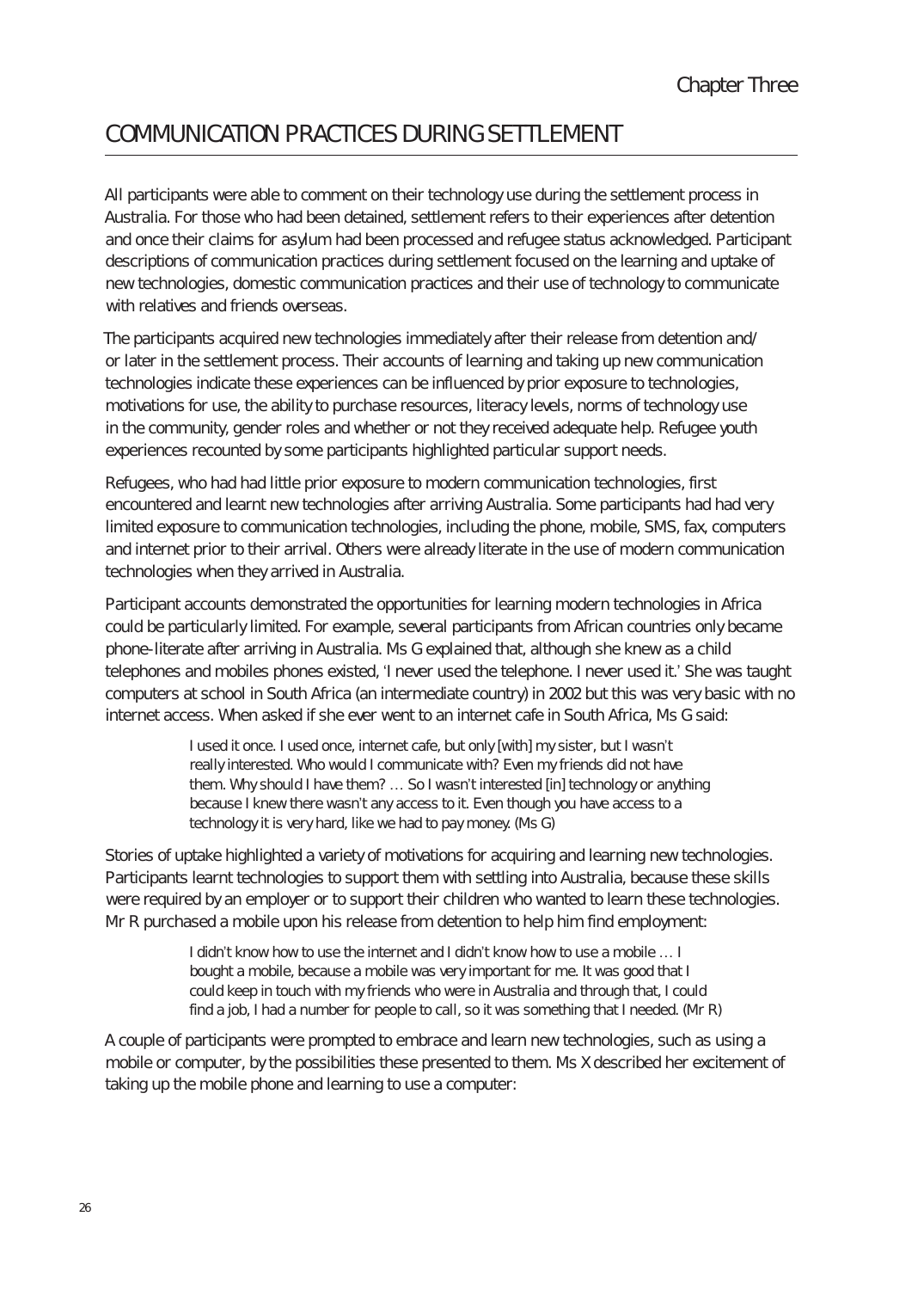When I came here I saw everybody had a mobile phone. I said oh I want a mobile phone too. I was very excited. My husband has a mobile phone, I got a mobile phone. Then I thought about using the internet. Everybody wants to learn to use the computer. And my husband said it's good for us to have a computer too, to know how to use it. I started to go to the course, just for a few weeks. I learned the basic things. How to turn it on/off, how to send emails. Very basic things. I learned to use a computer. It's all very good. (Ms X)

Whether participants readily took up new technologies was influenced by their ability to buy these new technologies. Mr and Mrs W were unable to buy technologies, such as a mobile or internet access, because they had no money or formal identification when they were released from detention. When she first arrived in Australia, Ms M felt uncomfortable using the technological resources of relatives with whom she was living. Her immediate family were also reticent and restricted their use of these resources:

> We don't really like when we depend on other people providing us with personal needs and stuff. It was a bit tricky with the usage of internet. We were trying to restrict ourselves … And with the phones, because they didn't want us to pay anything. They were paying for everything, and we really weren't comfortable with that. We tried not to use it as much. (Ms M)

Soon after settling into their own home, Ms M's family became technologically self-sufficient: they were able to have their own landline, mobiles and internet access.

Illiteracy in English or the participant's own language made it difficult to learn communication technologies, particularly those requiring written skills. On the other hand, a couple of participants used email and SMS to improve their ability to read and write:

> I learn to SMS last few months, and I'm enjoying doing that. It's good for my English, to write and see which word is right and which word is not right. I'm getting proficient. (Ms X)

Difficulties with communicating in and learning the English language led to preferences for oral forms of communication technology, such as the phone. Ms O found writing difficult and so preferred to talk on the mobile phone rather than use text messaging. Language difficulties could also result in the use of audio or visual forms of media on the internet, or language-specific sites. Ms X described her husband's use of the internet:

> [A]t first he doesn't know how to use it at all, because of his English it was hard. But now he just goes to the Iranian site and watches TV or listens to the news. That's all he's doing. (Ms X)

Ms O reflected on community patterns of learning and uptake of new technologies and how these influenced communication practices within a community. Different norms in technology use occurred between 'mainstream Australian' communities and Sudanese refugee communities. She observed the Sudanese community, as a whole, has not taken up the more modern communication technologies and members have had difficulties in learning to use them.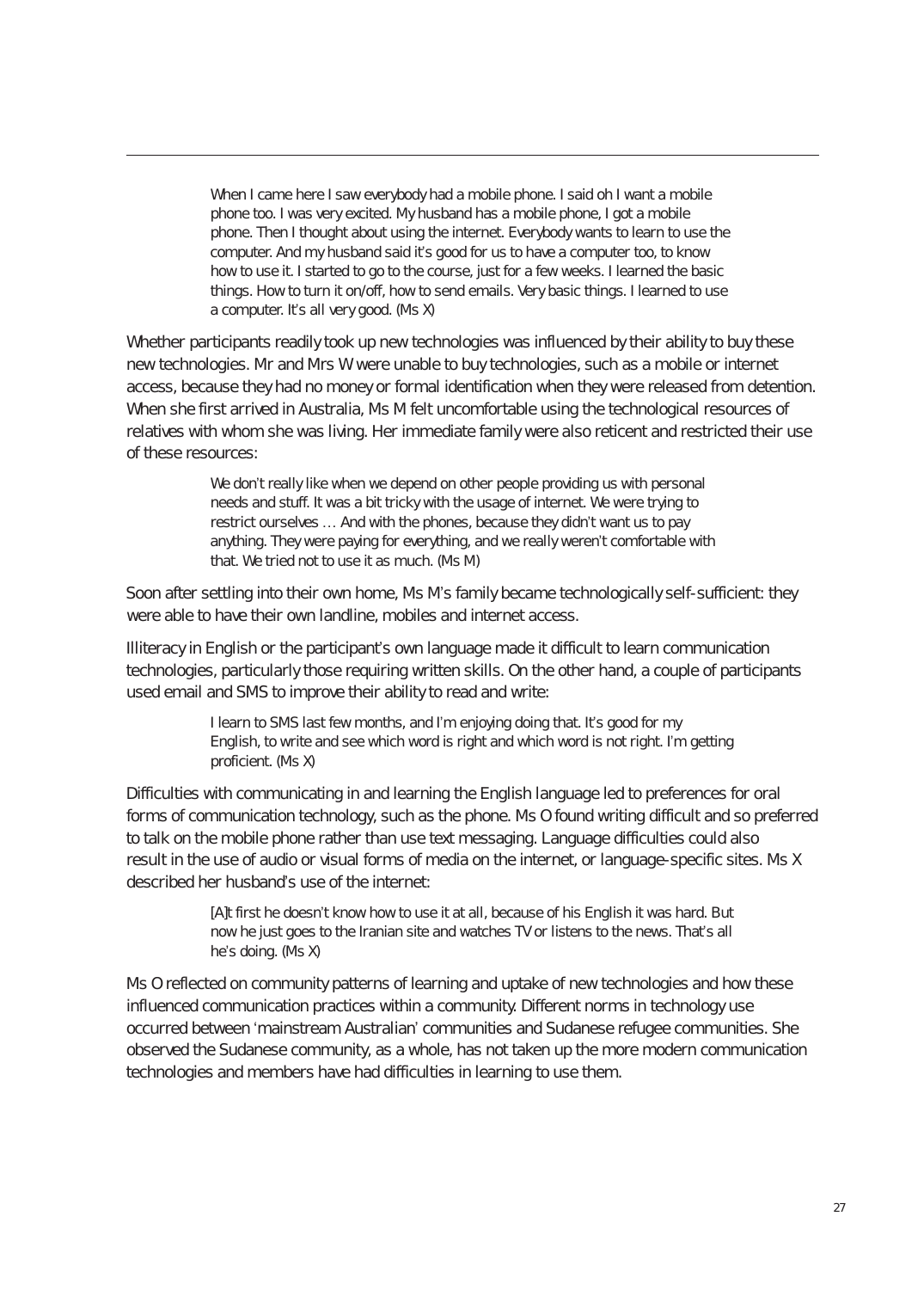Ms O explained her perception of communication etiquette between the two communities informed her communication practices with each one. She had acquired new technological literacies while in Australia, including SMS texting and email, but this did not always suit her community where there was still a preference for face-to-face contact:

> [I]t is not like the Australian way. People feel that coming together and talking, they understand better, because there may be literacy issues. Here there are two different way[s]. With [the Sudanese] community I have to use another way … You go to them and talk to them, meet and discuss the issues. But in the Australian way they feel you can do communication by email faster. When you talk on the phone it's also easier. Because Australians, you can send a message through text and email and maybe last by phone. But with my community background … sometimes it's best to go and meet and talk to them to describe the issue. And then you come up with solutions. That is the difference. (Ms O)

A couple of women referred to their newfound freedom to learn and use communication technologies in Australia. This had been previously constrained by gender expectations and roles. Ms F escaped with her in-laws from Afghanistan to Iran and later Pakistan. All communication was mediated by members of the extended family; letters were written by her in-laws on her behalf and sent to her own mother or her side of the family. Similarly, the men travelled into the city to use a satellite payphone, as it was not culturally appropriate for women to do this. Ms F said Australia has given her equality of opportunity when it comes to using and learning technologies she now has the right to drive a car, to write a letter, and to seek information as part of her studies.

Participants were helped in learning new technologies by settlement workers and refugee support organisations, by friends or children who had become adept in using them, or by the participants themselves attending formal courses. Some participants were able to teach themselves. In a couple of instances, participants did not get the help that they needed to take up a new technology. As a result they ended up resorting to using basic communication methods, such as letter writing or public payphones. Once they were introduced to newer and more efficient technologies, these former methods were relinquished. Ms H received no formal tuition in communication technologies when she arrived in Australia. At one stage, she was making overseas phone calls on a public payphone, putting in change as she was talking. After a process of trial and error, her settlement worker introduced her to phone cards.

When Mr B arrived in Australia, he wrote letters to his family. However, since he discovered phone cards in 2000, he has not written. He now phones his family twice a month using phone cards or his mobile phone: 'Because at that time, I was new in Australia so I don't know how to buy the mobile, you know, how buy the overseas phone card … For that reason I'm send the letters.'

Participants who had become proficient in modern computer technologies facilitated other people's learning and use. Mr W had upgraded the RAM on his own computer himself, and helped other refugees who had moved into the community set up their computers and internet connections. Several of the refugee youth in this study who became confident in using technology began to be the correspondents for other members of their family: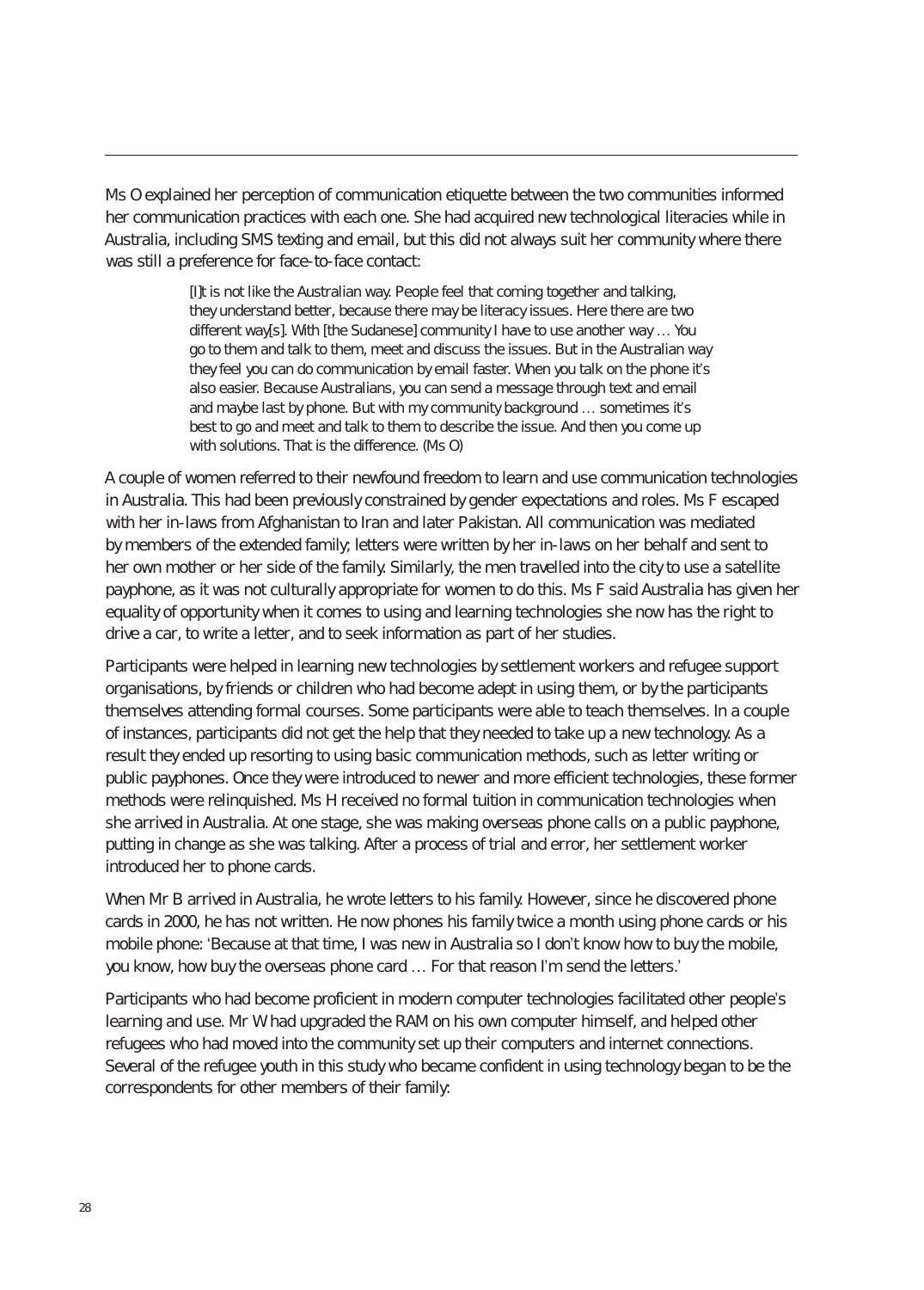I do it for my mum and dad. I do all the emails for mum and dad. Dad has his own email address but I have access to it … I have the password to his email address, I check his email address once I'm finished using mine, because he is just not interested … He doesn't want to, it is too complicated. (Ms G)

Some study participants were concerned refugee youth from some communities may be disadvantaged in learning modern communication technologies, such as the computer. Ms O felt refugee youth from the Sudanese community are disadvantaged at school in picking up technological skills, because of the low level of technological literacy in their community. They had come from a country with poorly developed communications infrastructure and were a part of a culture which had low uptake of communication technologies in Australia:

> The skills. No skills, and we don't know how to use it. That's the difficult part, even for not only me but even our kids. At school it becomes a problem for them … Among the Africans, few of them are coping well. Unless they started here, then they are quite good at using the technology here. Even myself, still I have problems with some other things in the mobile phone. (Ms O)

However, the stories collected demonstrate that refugee youth, who arrive with little or no exposure to communication technologies, can gain technological literacy quickly. Learning can be aided by access to communication devices, an ability to find help and support from family and friends.

Mr Z's story demonstrates disadvantage does not need to prescribe one's future. He came to Australia as a child and spent his formative years here. His perspectives and interaction with technology seemed to typify Generation Y in the ease with which he has adopted new technologies. Both he and his brother, Master Z, first saw a computer in detention. Mr Z recalled that it was 'really really old' and used DOS. These were computers used by detention centre staff. Mr Z's schooling had been disrupted whilst in detention, and he had limited access to computers:

> At the beginning I was really disadvantaged. Every then and now in school, I think it was Year 10 … we had to use a PC to print out work done on every type of our assignments. I had actually no clue what I was doing and I had my hand up all the time, 'Miss I need help, Miss I need help'. She said, 'Don't you have a computer at home?' 'No really, I don't have computer at home.' That is when I got a computer. After that, I pushed myself to overcompensate for that disadvantage. And that is when I did information technology and subscribed for PC magazine. I read a lot about computers, hardware and software … We had to catch up for everything you know. (Mr Z)

It was this deprivation that inspired Mr Z and Master Z to become technologically literate. Mr Z convinced his father to buy him a computer, which he describes as 'primitive', and to get internet access even though this was dialup. His parents are supportive of his interest in technology:

> as long as I don't waste my study time … They actually encourage us to keep up with the technology. They actually take pride for their kids because they know how they use computers. (Mr Z)

In addition to his family, this thirst for technological learning was inspired by friends, one in particular who was also a refugee: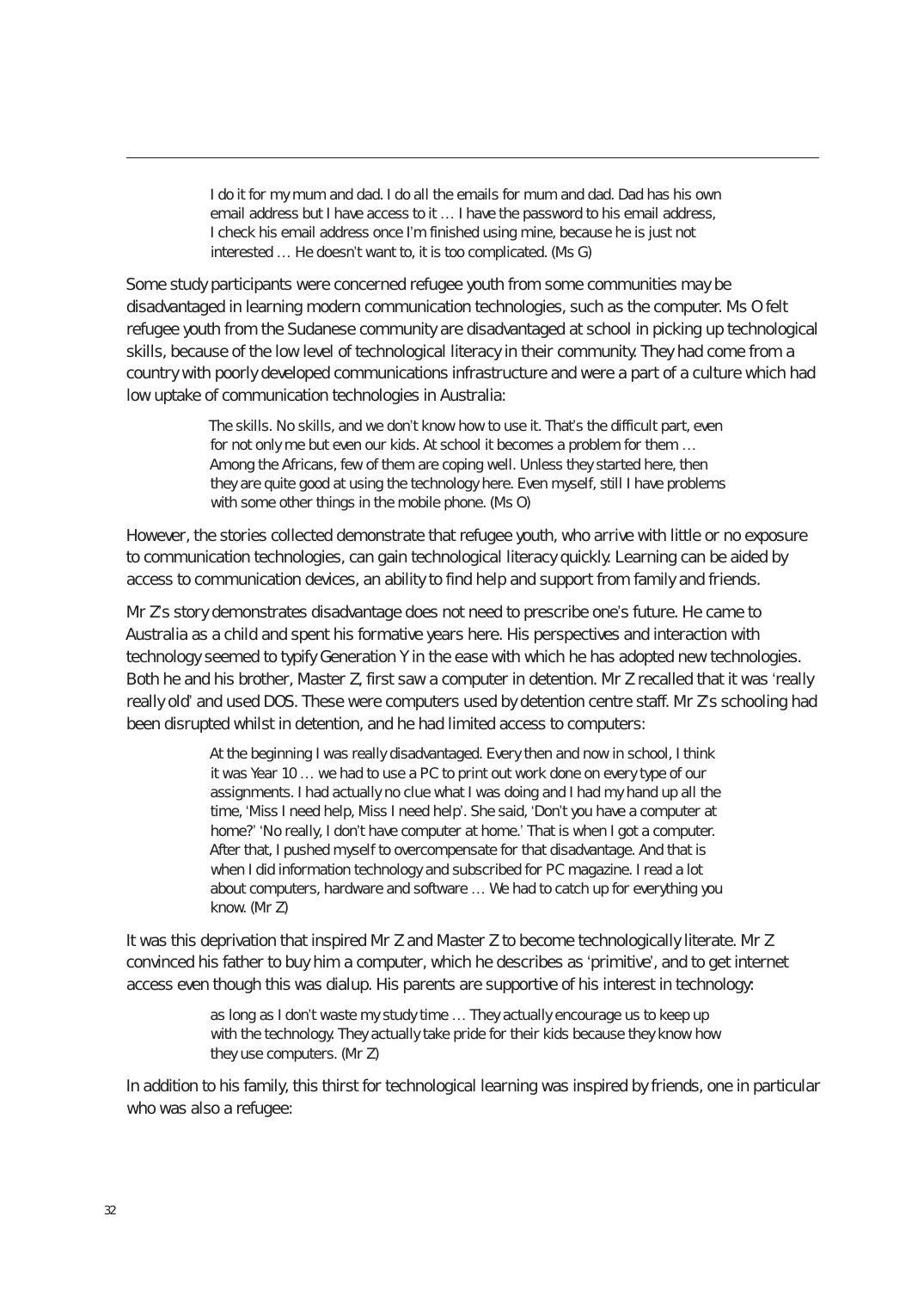Me and him, we are both refugees. We both came by boat. We lived in detention centre quite a while … We met there and we had a lot in common. Both refugees. No educational background. We both found this extreme interest in technology. (Mr Z)

Ms G found learning new technologies easy. This was aided by easy access to communication technologies in Australia and help from friends. Before arriving in Australia, older siblings and her parents had been responsible for necessary communication and use of technologies. In coming to Australia, this changed completely:

> [Now] like everybody in the house own their own mobiles. And also choice, so you had access to money, you had telephones, telephones everywhere, the internet, so big, wide range of options to communicate. And it was very easy. When you come here when you are young you learn so much from friends. (Ms G)

Not everyone arrived in Australia with minimal technological literacy. Ms M came from a country with a good telecommunications infrastructure. She had a home phone, although due to the war the telephone lines were disconnected. Ms M was sent away by her parents to live with extended family in another country. She communicated with her parents sporadically by phone and letters. When she returned as a teenager (around 2000), mobile phones were becoming popular and the internet was available. She had a computer with internet access at home from about 1998. Email was used to communicate with extended family members she lived with in an intermediate country. At the time of the interview, Ms M is typical of Generation Y, being technologically literate and a daily user of internet and email.

Communication technologies were employed by participants in Australia to stay in touch with family and friends, find information, access entertainment, gain general and cultural education – for example, accessing current affairs in their native language or cultural material on the web – do personal business and employment-related tasks.

Descriptions of everyday communication highlighted the importance of the mobile and home phone for interpersonal communication. This included keeping in touch with family movements during the day, staying in touch with close family and friends, establishing new friendships, and maintaining connections with friends made whilst in detention, now scattered throughout Australia. Several interviewees highlighted the importance of the mobile phone in maintaining contact with the network of friends formed in detention, for emotional and practical support:

> Once I find the mobile I was really surprised with the facilities this phone offered because this is the first time I can keep my phone in my pocket all the time and I can take calls and contact at any time. … we used it to contact our friends we knew them in the detention centre. So we – and there was an offer from Optus actually, 20 minutes for free after 8:00pm. From 8:00pm to midnight. So we get use of this facility, we keep in contact with our friends … I've got friends in Adelaide, I've got friends in Melbourne, from the detentions centre. But we keep in contact with them and know what they are doing. It's good. (Ms Q)

Mr R said the mobile phone enabled him to keep in touch with people who had also been released from detention and who would act as referees and contacts in finding employment: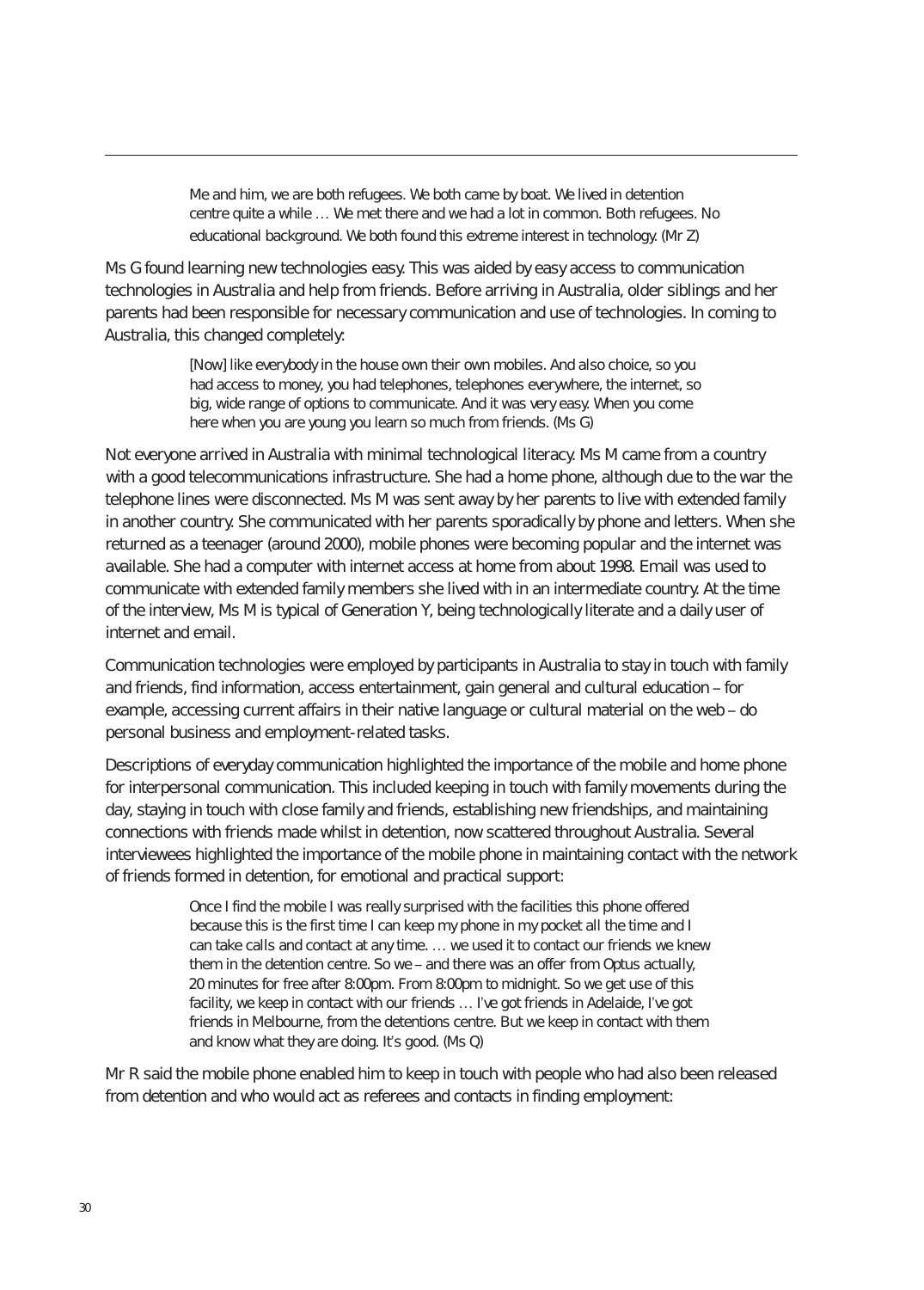I bought a mobile, because a mobile was very important for me. It was good that I could keep in touch with my friends who were in Australia and through that, I could find a job, I had a number for people to call, so it was something that I needed. (Mr R)

Several participants viewed mobiles as a convenient technology, because it allowed people to be available immediately, and enabled a quick response. Several participants indicated they used their mobile phone in a situation of 'urgency':

> If it's a serious thing, I use mobile – like I need some help, I forgot something, or I'm lost somewhere, I'll ring my husband or my friends … But usually, not really use mobile phone – when I need it. (Ms Y)

One participant, Ms X, used the mobile TV function on her mobile phone to entertain her children.

The internet was used to find information and support adult learning and youth education. It also provided access to current affairs and entertainment in the participant's native language, news from their home country and cultural material, such as Persian music. Participants used email and the internet to conduct formal correspondence, to send off job applications, book holidays or renting cars and for work-related correspondence required during employment.

Participant accounts of their internet use demonstrated different levels of proficiency and use. Mr S was a new user of the internet, having used it for two months at the time of the interview. He used the internet to look up news in his native language and learn grammar. In contrast, other participants had become highly proficient users of the internet, using internet web networking sites, such as blogs, to connect with broad networks of friends or political activists. One participant, Ms Q, had attained a level of proficiency in the use of communication technology to establish a business and used the internet extensively as a research tool:

> At the moment I couldn't stand without the internet because any object, anything, any problem, I go to the internet do a search, find out about it. Anything I need I just straight away go to the internet, do my research, I find about it. Anything, like health, jobs even when I want to find a place to go to, I just do a search and find everything. It really makes life easier. (Ms Q)

Some participants designated a particular technology to a specific use, for example, landline phone cards used only for communication with family overseas, mobile phone only for urgent communication or email reserved for business transactions or formal correspondence. Ms Q delineated between business transactions and interpersonal communication when using email:

> With friends I don't use email. I don't know why, I just like to hear their voice and spend a few minutes with them. But in the business I mainly talk on email. I like email to do business. I contact the customer by email. But with my friends I like to talk to them direct either by phone or by mobile. (Ms Q)

Participant stories about communicating with relatives overseas revealed the following themes: the purpose of contact; patterns of contact; family roles and expectations; the types of communication methods used; and influences on practices and communication adaptations.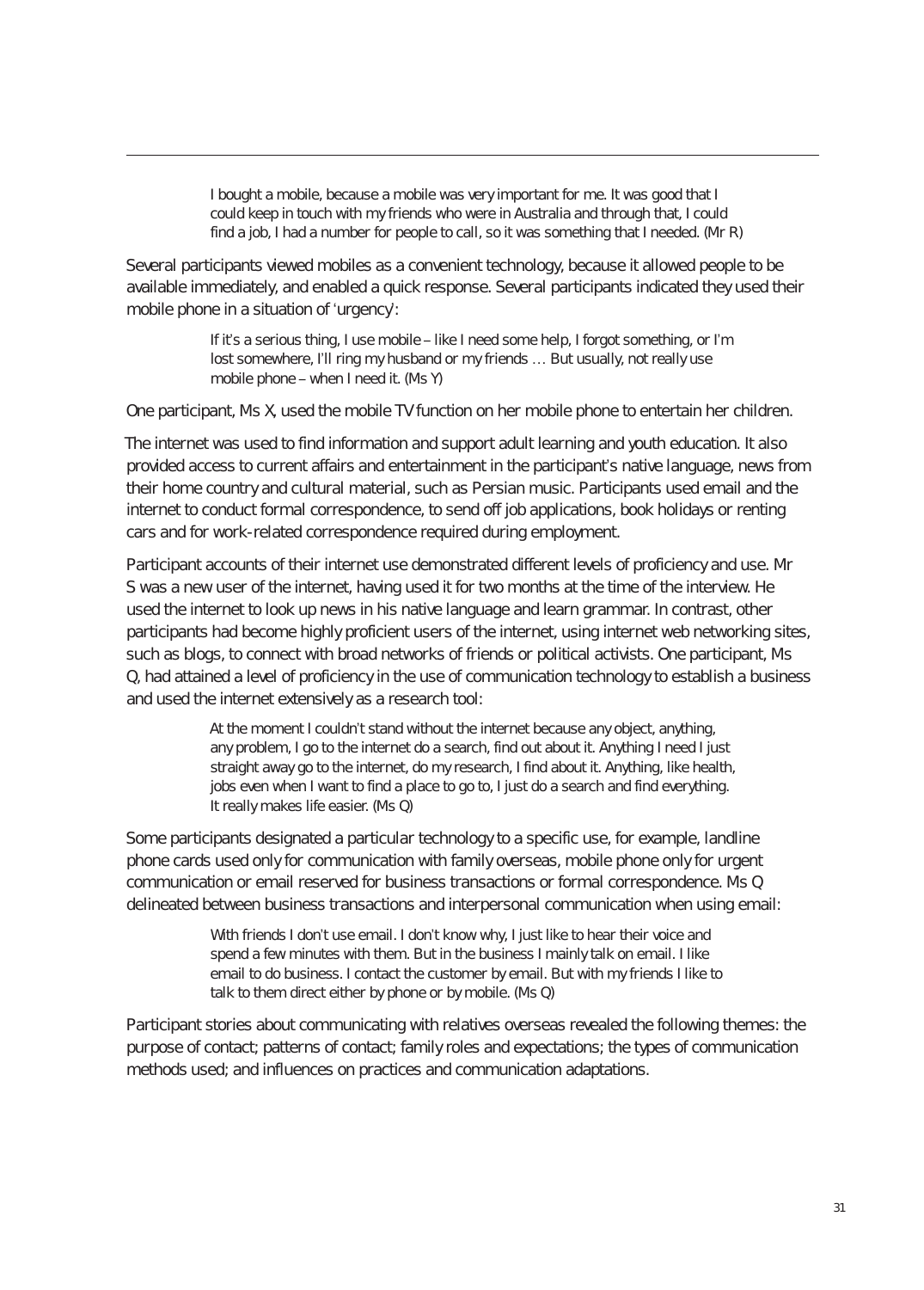The use of communication technology to stay in touch with family and friends overseas was a dominant theme in participant interviews. Participants emphasised different goals and needs in this communication. Some participants emphasised their desire to maintain a close relationship with their family through regular contact on the phone or internet. Ms X acknowledged the heavy reliance on the phone as a communication lifeline: 'I need my family. I want to speak to them. It's very nice, very good. I'm very close to them, I'm not very far away. If the phone wasn't there, oh gosh, very bad.'

Others highlighted their need to contact family to assure them of their own well-being and to be reassured about their safety and health. Mr R used a mobile phone to phone his family overseas to let them know that he was okay and to briefly give them news. Ms Q expressed her need for news and reassurance about the safety and health of relatives in Iraq:

> So my sister in Iraq I contact her to find out if she is safe or not because of all of this trouble in Iraq. I've got relatives in my country … I've got aunties. I contact them from time-to-time, especially these days because my uncle has got – I've heard he's got cancer. So that's why I keep contacting from now and then to find out how he is. (Ms Q)

Participants described regularly contacting members of their immediate family (such as a partner, children or parents) who were living overseas – on a daily basis, several times a week, weekly or fortnightly. Others reported contacting their family less frequently. In some cases, participants regularly contacted more than one immediate family member in different parts of the world. The regularity of contact may be different for different members of the family. Ms H calls her partner in Guinea twice weekly and her mother in Liberia every fortnight, using an entire phone card each time.

Several participants reported that a particular family member, for example, the mother in the family, would take responsibility for communication with family and friends overseas. Prior to his wife's arrival in Australia, Mr K contacted his wife in Pakistan almost weekly. Now Mr K has minimum contact overseas, as Ms K initiates most of the calls overseas, including to her in-laws in Pakistan.

Young people who participated in the study commented that they rely on the older generation to communicate with family abroad and they themselves now had minimal contact with family and friends overseas. Ms M left her home country to come to Australia in her late adolescence. She is technologically literate and a daily user of internet and email. However, she leaves communication with extended family back home to her mother. Likewise, Master Z has more contact with friends in Australia than family back in his country of origin:

> [M]y Mum usually keeps the connection with my Grandma. I talk to them occasionally, not all the time, but my Mum's kind of the person who keeps the connection. If she needs to call, she calls my Grandma, she talks to my Aunty and sometimes will call our friends just to hear what's happening. I do send emails occasionally … I'm more comfortable with using the internet than my Mum, plus she's not really good with English. She'd rather use the phone … Honestly I think I've lost it. I think I've lost that communication because I kind of rely on my Mum more. (Master Z)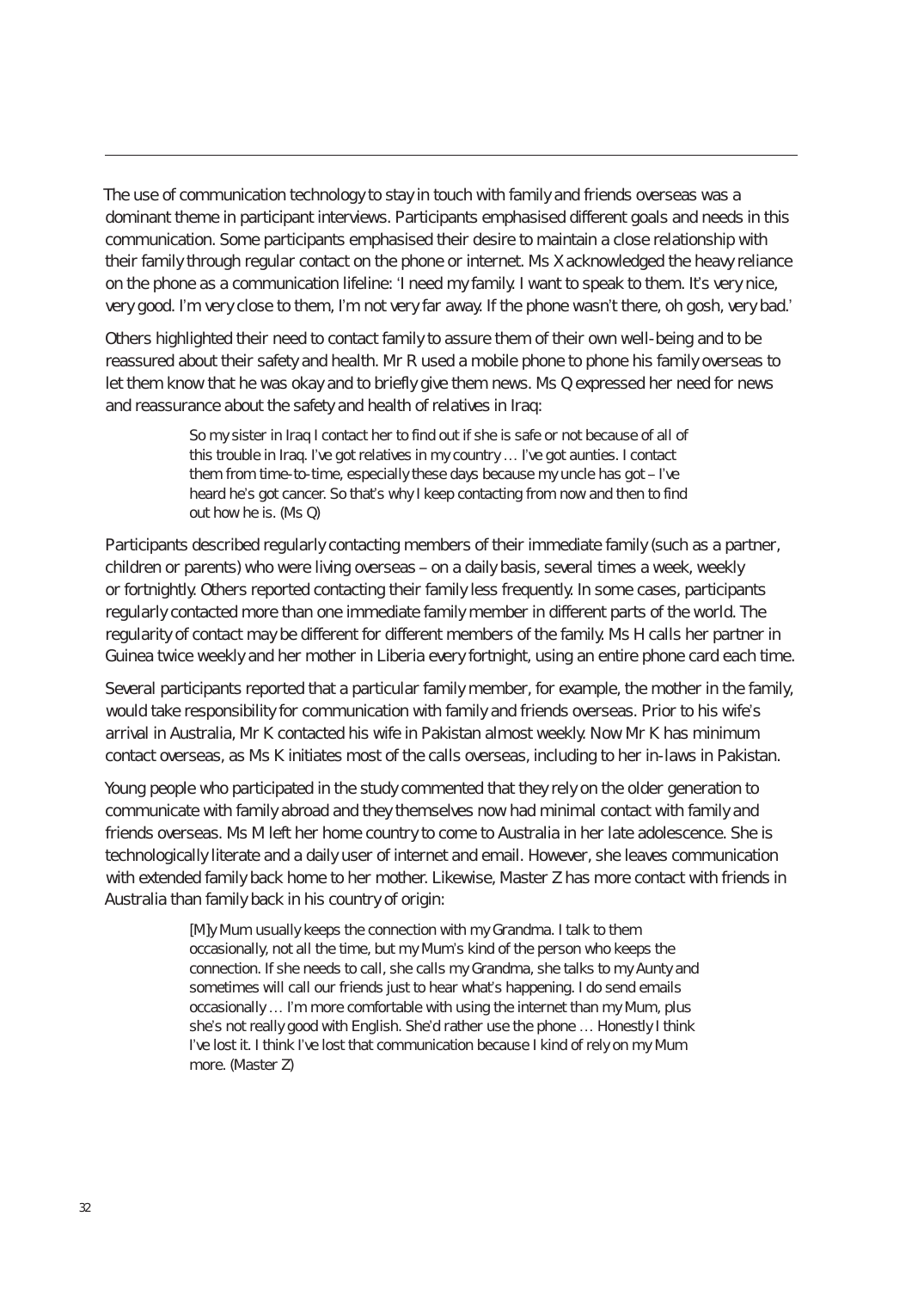In the case of several participants, the expectations of family members overseas for regular contact were higher than their own. As Ms O explained, her family wants her to call more often than she was willing to do:

> I don't talk to them much, because I'm busy. They want me every week to talk to them. I phoned them, I can't talk to them every week because sometimes I'm busy with family and I don't have time to call and talk to them. (Ms O)

Within this sample of participants, a mix of communication methods were used to contact family and friends overseas, including: email, video conference calling, landline phone cards, public payphones, mobiles and mobile phone cards, standard international voice call, international free talk time, and mobile text messaging.

The use of phone cards with a home phone or mobile phone featured prominently in participant stories. For many participants, the phone had become the technology of purpose for communicating with family and friends overseas.

Several participants indicated having family members in different countries necessitated different modes of communication. At the time of the interview, Ms K was maintaining contact with relatives in three countries: her brother in Saudi Arabia, her in-laws and sister in Pakistan and her parents in Afghanistan. Her extended family members are not only dispersed throughout the world, they are also internally displaced in Afghanistan. Her choice of technology to contact family members depends on the availability of good network coverage and cost for each country. Consequently, she uses telephone cards to contact family members in Pakistan, and a mobile to contact family in Afghanistan, taking advantage of a \$30 recharge card which gives her \$120 in credit.

When staying in touch with family and friends overseas, communication practices were influenced by: telecommunications coverage and recipient access to technology at the other end of the line; the quality and reliability of services; relative cost and affordability; and preferences for a particular communication technology.

Communication methods were more limited if the recipient lived in a region where there was limited internet or landline coverage, or where they did not have personal access to an email account or telephone line. Ms I arrived in Australia with her family five years ago, sponsored on a humanitarian visa. After leaving their country of origin (Sudan), her extended family were scattered throughout Uganda and Egypt. Her family has no access to the internet at all. When her family do not have access to a home phone, her only option is to contact them on their mobile phone. Mr E preferred to communicate abroad via the internet because it is cheap, but his family do not live in an area with internet access:

> Sometimes I use telephone I call family because my family, the area they live is not accessed the internet. But most of my friends live in the big city like Mandalay and Yangon, they use the internet. So you can talk on the internet you know. So you don't have to pay. If you use the phone it is very expensive in Burma and it is very hard to call. But sometimes because the connection is not very good. So sometime you can't talk because the voice is not clear. (Mr E)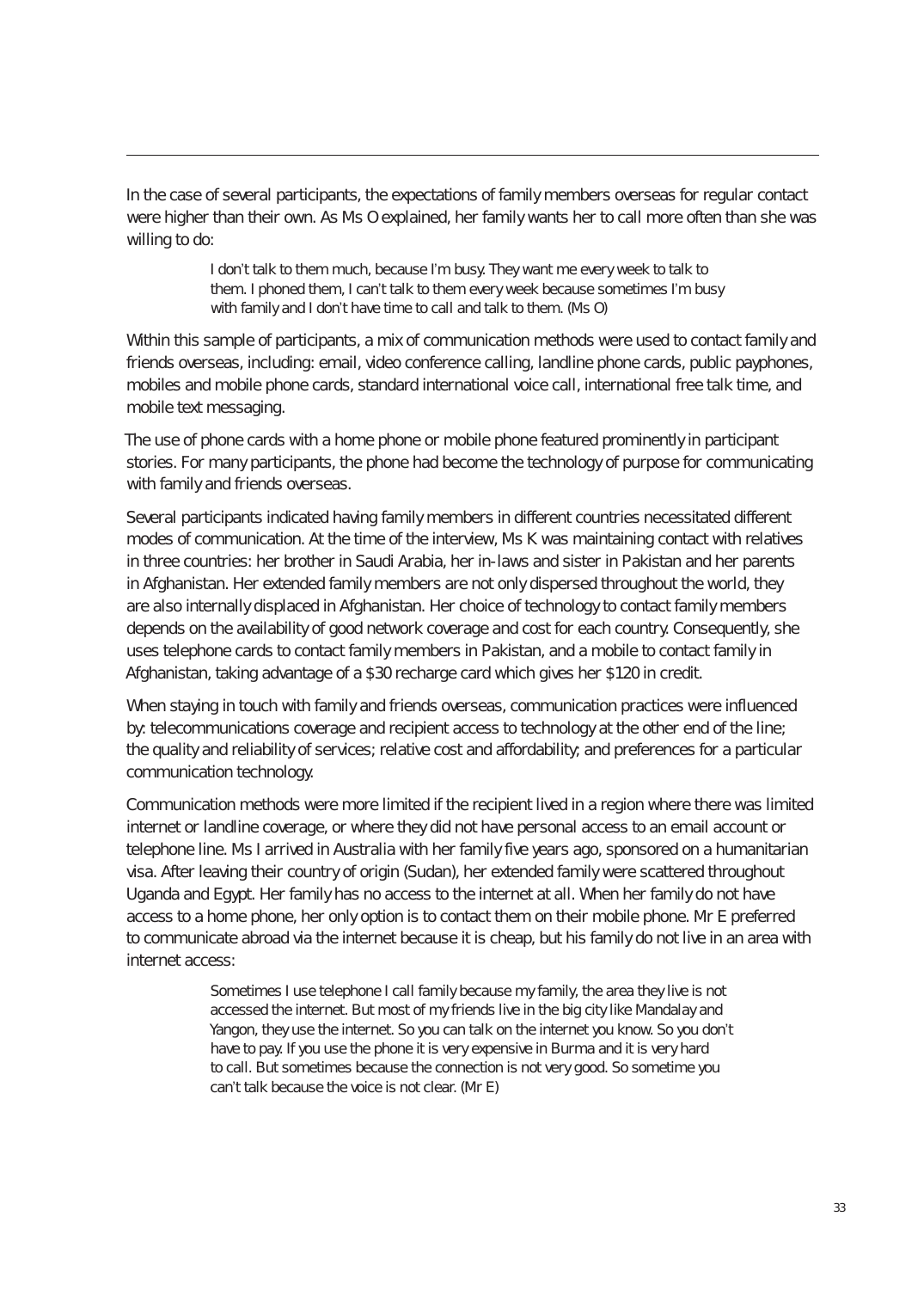Unreliable or poor communication services resulted in the use of preferred technologies. Ms Y preferred to phone her relatives in Iran, rather than use the internet, because the speed is slow and the internet service cuts out:

> Because of internet problem, the speed is low and they always cut up … their internet always cuts out. It's not good quality … for Yahoo Messenger, we just type in like you're talking … sometimes we write, hello, how are you, what are you doing, is everything alright? … I tell them, I'm sorry I won't talk on internet, I'll ring your home. That's the easier way. (Ms Y)

Similarly, in explaining why she contacted her relatives in Iraq on their mobile phones, Ms Q referred to widespread perceptions of unreliable landline phone service in Iraq (in 2008):

> At the moment because in Iraq there is usually the landline service is not good enough everybody talks on mobiles. So I contact there, from my landline to their mobiles. (Ms Q)

Ms H's experience of the unreliability of the postal service to Guinea means she preferred not to send letters to her partner there:

> Since I came here I tried to send – it wasn't a letter actually but just documents, some papers, and I took it to the post office and sent it to him. It was 2006 sometimes and since then, he hasn't got it ... Sometimes it got there but not terribly reliable. And besides that, besides being unreliable, it takes a long time. Like if I was sending him something he would get it within three months time. (Ms H)

Several participants also commented that phone cards in Australia were of variable quality. They assessed each one for the best value for money on criteria such as talk time offered and the sound quality of each phone card.

Participant stories indicated expense and affordability of different communication technologies influenced communication practices. Mr and Mrs W could afford to be in more regular contact with family overseas at the time of their interview (2007) than they were on their arrival several years earlier. There was a decrease in cost of overseas phone calls during this time. When they arrived in Australia, making overseas phone calls was very expensive (\$2 per minute). It had progressively become cheaper and was \$1 per minute on their home phone. Since they used phone cards, it was cheaper still. They were now able to phone everyday for 5 or 10 minutes at a time (\$1 or \$2 in total). Many participants indicated they used telephone cards with a landline to call their family overseas. This was cheap and affordable. Mr R explained telephone cards are a cheap way of contacting family when you want to contact them at least once a week. It allowed for a longer conversation with their family. Before discovering phone cards, Mr R had used a mobile phone to contact his family overseas, but this had entailed shorter conversations:

> A telephone card very cheap and mostly I use a telephone card when I call my family overseas … It's cheaper than to call people in Australia by mobiles and it is very cheap for people like me who want to contact family, not every day, but once a week, but I can't use mobile to contact my family … Sometimes I talk to them for one hour, which is quite long. I make it short sometimes, between usually around 20 or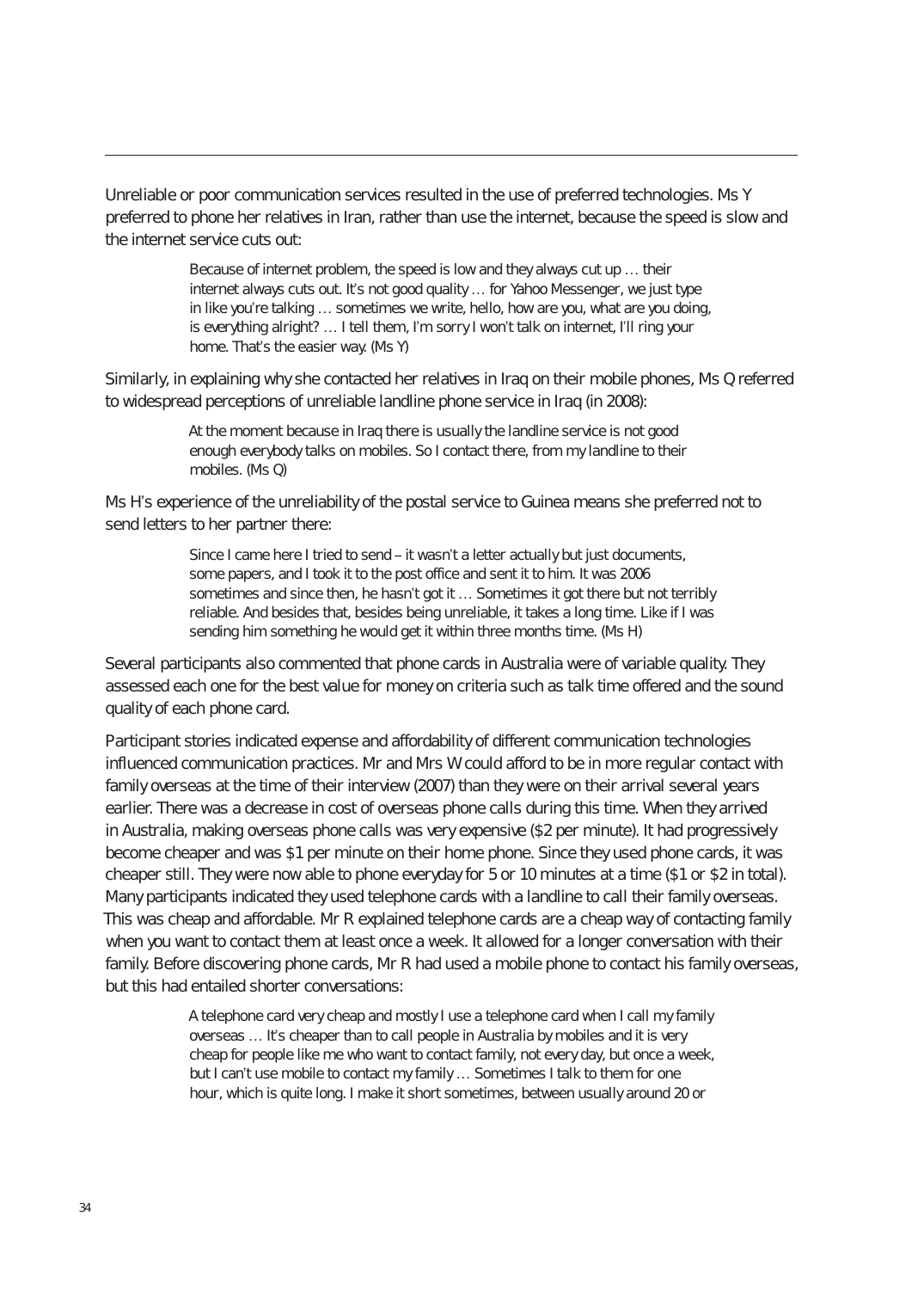30 minutes. When I use the card, I don't finish it. A card can be used for almost two hours, and sometimes more than that and it depends which card I'm going to use. I use a card two times to call my family. (Mr R)

Participants weighed up the relative costs of communication methods in their decisions about which technologies to use. This included the relative cost of using landline phones, mobile phones or the internet, using various phone cards and calling different countries. Some participants indicated it was too expensive to call their family overseas using a mobile. However, Ms I chose to use her mobile to call family members overseas. She said there was not much difference in cost between using a mobile (with a calling card) and the home phone (with a calling card) to call abroad, as there are cards specifically for mobile use which have more talk time.

Ms F described how the relative expense of calling different countries with a phone card influenced her communication practices. Since coming to Australia, she has relied on the phone to keep in contact with relatives in Pakistan and Iran. A \$10 phone card buys 300 minutes of talk time, and she finds the phone the easiest technology to use. However, calls to Afghanistan are more infrequent because it is expensive: the same phone card might only allow 15 minutes of talk time.

Different communication technologies support different types of communication. Participants chose particular communication technologies to contact family overseas because these supported their desired form of communication. Mr P used broadband video conferencing in community detention to communicate with his wife and children. As well as the cost effectiveness of video conferencing, the importance of seeing his family, not just hearing their voices over the telephone, particularly after years of being parted from his family, was the prime reason for preferring this form of communication. Video conferencing also increased his level of contact with his family, as he was able to speak with his family for an hour everyday.

On the other hand, Ms Q avoided video calling her relatives because it involved too much time:

I know this and I've used it two or three times but it wastes time. The other side has nothing to do, they like to stay and spend hours. I avoid these things. I just want to do things quickly. I know it's an easy way to sit down and chat with them but it takes a while. I have no mood for things that take a while. (Ms Q)

Mr E explained why the internet was his medium of choice for his political activism. As a political activist forced to flee from his home country, Mr E is part of an active diaspora of political exiles and activists both within and outside Burma who remain connected via the internet:

> I spend most of my money for internet bill you know. You can imagine, I pay for my bill 100 to 170 each month. Before I used the wireless that is why it cost a lot of money. I think I spend most of my time on computer you know. Why I spend on computer? Because once I log in and when I am online you know. All of my friends are there. My friends like my Burmese friends you know inside Burma from outside Burma. Everything happens in Burma I know something you know. For example, our connection is very bad in Burma. Oh, they are going to blog next day. I already know. You already know what is going on around the world. Like for example you and me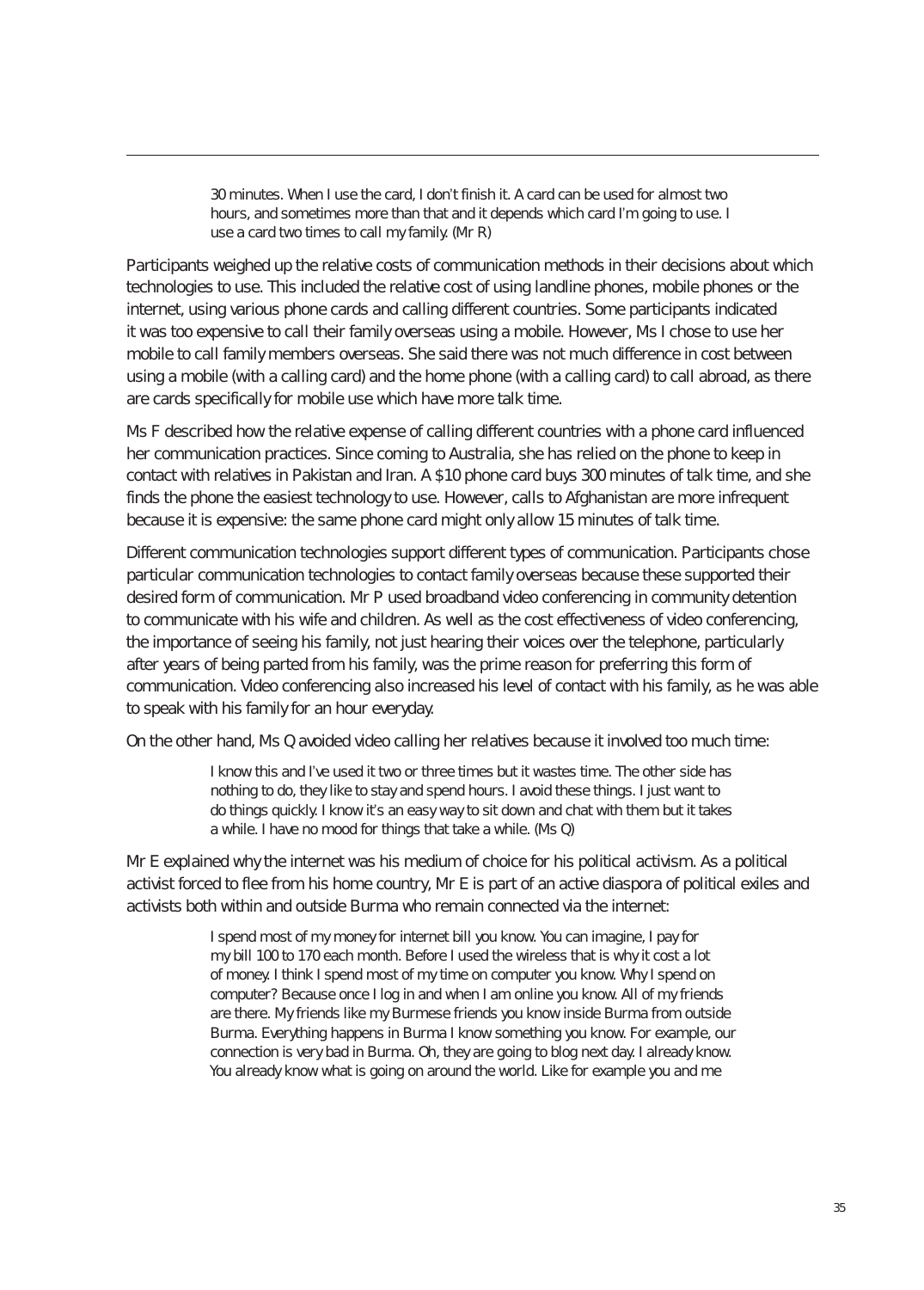talking, so we are in the internet connection. So what I did is that I talk a lot not only typing. You just talk with the Burma. So it is even cheaper than using the phone you know. (Mr E)

Communication with relatives abroad can be hindered by difficulties in accessing communication technology, for example, not having a fixed phone number or email address, or not being able to afford to use a technology. Participants manoeuvred these barriers by employing one-way communication and call back strategies, and using intermediaries as news bearers.

One-way communication, where one party takes primary responsibility for initiating or financing communication, occurred when a family member could not afford to contact the recipient overseas. Assuming primary responsibility for maintaining communication with family overseas can be financially onerous. Ms L had difficulty managing family expectations about frequency of contact. Her relatives didn't have the money to call her, and she was financially constrained by having to send money abroad while working to survive in Australia. As such, she prioritises calling her husband over other members of her family:

> They need money all the time, yeah … I have to pay my rent. I have to pay my bill. I have to send money for my husband because he's not working. I have to send money for my sister. (Ms L)

Similarly, Ms Y had difficulty managing the expectation of relatives overseas to pay for the calls:

[Y]ou can't tell them, I don't want to call overseas … We cannot say no … They're speaking and they're speaking, they don't care ... They don't care about your money … this is our culture. We cannot say no. (Ms Y)

In situations where a family member overseas did not have a fixed point of contact, one-way communication could also occur in the reverse. In the few months before being interviewed, Mrs K said she had been unable to contact her parents in Afghanistan because the mobile network station in the area where they lived had been destroyed by the Taliban. During this time, Mrs K had been reliant on her mother's efforts to contact her. Her mother had persisted and tried to call her frequently, but these efforts have been unsuccessful in the past few months.

Similarly, Mr S was unable to contact his family until he was released from detention, because they did not have a telephone. He sent a letter through an intermediary to his family and put his phone number on it, after which his uncle (mother's brother) called him.

'Call back' strategies, in which a friend or relative would make a brief international phone call to request the recipient to 'call back', were employed alongside one-way communication strategies. This occurred when someone could not afford the cost of a lengthier call. Ms H's partner relied on her to contact him as his circumstances in a refugee camp made it difficult for him to afford the communication. However, if he urgently wanted to talk to her, he would call her and ask her to call back:

> Like he actually got a mobile but like it's very much expensive for him. It's not easy to get money because he is in refugee camp, for example, so it's like I have to phone him. He sometimes try to phone me for one or two minutes and say 'call me,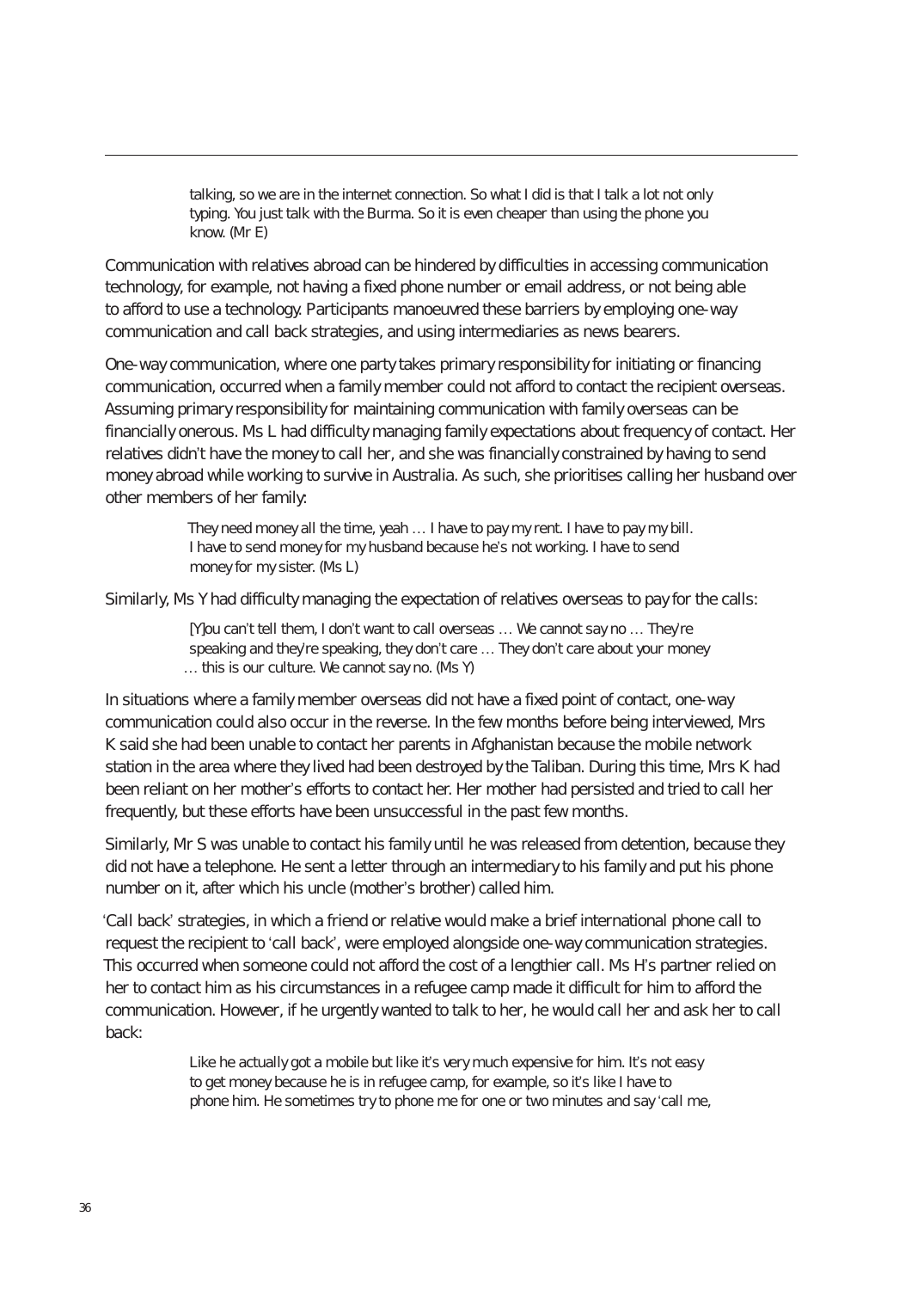please'. So it's like – it's not just easy for him to call for like five minutes and also the emails is like it's also expensive where he is. He has to go to the internet cafe and it's just expensive there too. (Ms H)

A variant of this communication strategy, involving email communication in Africa, was also described. Ms G explained email communication to her family in the Congo was problematic because of the expense of using an internet cafe. Her family got around this by signalling to their relatives by phone that they had sent the email:

> If we send them something by internet we have to phone them, go and look in your email address, we sent something. They just can't go to an internet cafe [all the time], costs quite a lot. (Ms G)

One participant described using call back strategies from Australia when contacting relatives abroad. When she did not have access to a phone card but wanted to contact relatives overseas, she would use the mobile phone to contact them and ask them to call her back:

> We have free minutes for international. When you don't have phone card, the cheapest way is the mobile ... It's a cap plan and they give us 100 minutes free for international. If we don't have a phone card and need to speak urgently, we just use the mobile phone. Say can you ring us? Then they ring. (Ms X)

Participants also used intermediaries as brokers or to pass on news or gain news about their relatives. Ms F called her relatives in Afghanistan infrequently because phone calls to Afghanistan were too expensive. Instead, she relied on relatives in Iran and Pakistan to pass on news for her.

When Mrs K was unable to contact her parents in Afghanistan because the mobile network station in the area they lived had been destroyed, no intermediaries were available to act as a courier for her: 'I feel sad about it. There is nothing I can do about it … no one is going to Afghanistan to send them a letter or a recorded tape cassette.' Instead she had got news about her parents from people she contacted who had just come out of that area in Afghanistan to Pakistan.

In summary, participants acquired new technologies both immediately after their release from detention or upon arrival in Australia as recognised refugees. The uptake of these technologies was both necessary and desired. Participants found they had more choice than ever before regarding communication technologies, but also realised these were needed for activities, such as jobseeking, in addition to sustaining contact with relatives overseas. The choices made about technologies were based on relative costs and recipients' access to those technologies at the other end of the line. Where recipients did not have access to preferred communication technologies, there was reliance on brokers and news bearers as in situations of conflict and dislocation. Subsequently, along with participants' newfound technological choices came financial responsibility in maintaining contact with loved ones abroad. Where family units had settled in Australia, older female members assumed the role of managing communication. Younger members of refugee families, on the other hand, were adept at taking up new technologies but would generally use these for activities other than keeping in touch with relatives.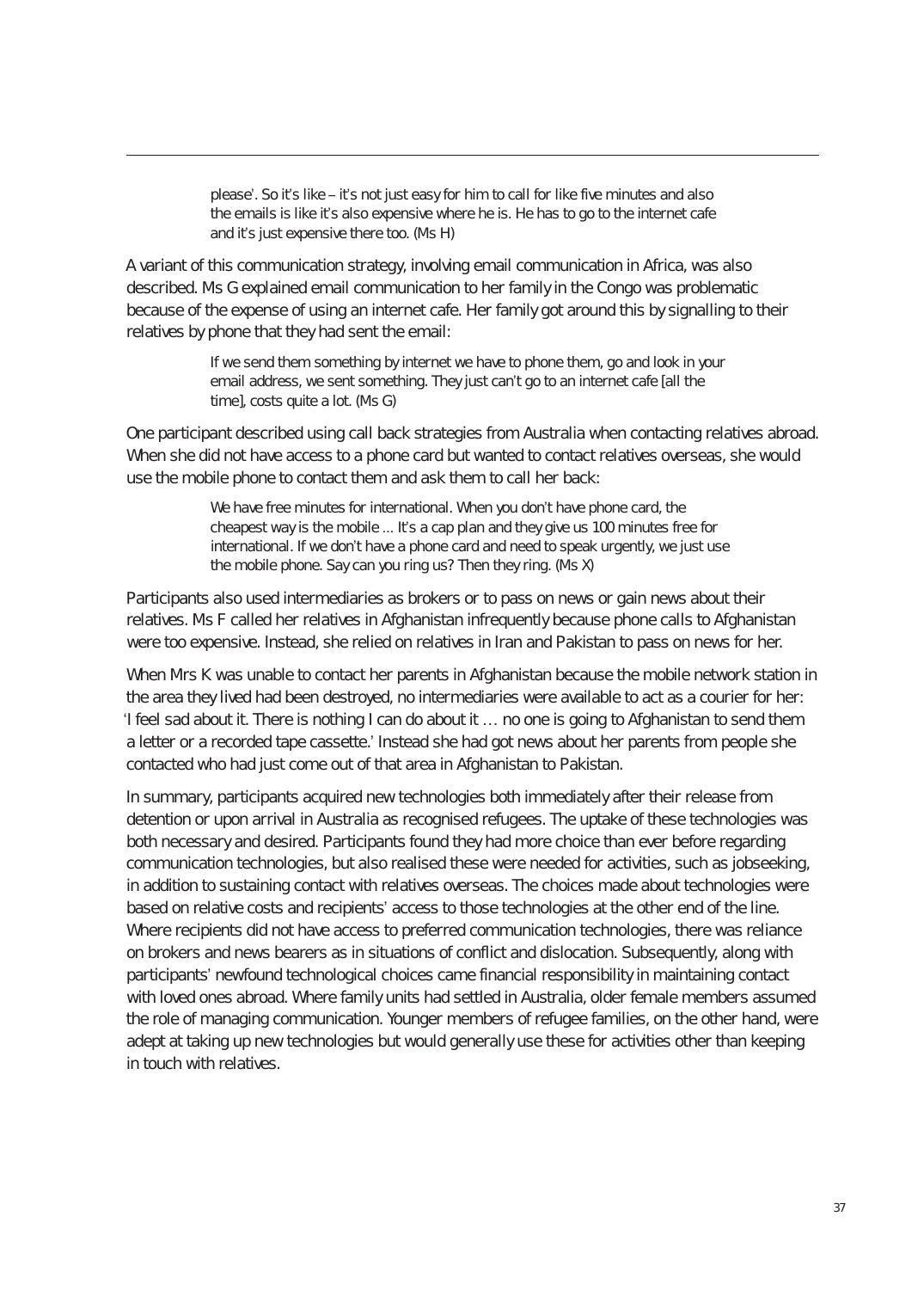# FAmIlIes lOst, fAmIlIes fOunD

This chapter highlights the role technology has played in participants' emotional distress and well-being across all three settings: displacement, detention and settlement. Participant stories illustrated that connections between family members became especially fragile during displacement, particularly when one member of the family was dislocated and had no fixed address or means of contact. Connections between family members became especially vulnerable if a family member was no longer contactable by phone, or had difficulties accessing a phone in detention. Emotional distress was associated with the fear of losing contact, or indeed, having lost contact, and was exacerbated by having limited access to technologies with which to make contact. Conversely, participants reported that having the access and means to stay in touch with family was important to their emotional wellbeing.

Participants highlighted the vital role of the phone for staying in contact with family, and informing them of their family's whereabouts and safety during displacement and flight. These participants indicated that the phone was the primary means of staying in touch and it was difficult to remain in contact without it. When Ms G's immediate family was scattered between Zambia, Congo and South Africa, almost all communication ceased between family members because no one had a phone: 'We didn't really communicate because no one had a phone. We couldn't communicate, no one had a phone.'

Accounts of losing contact with family members also demonstrated the pivotal role of the phone. Mr B had not been able to contact his family after they went into hiding and were not longer accessible by phone:

> Now before the three month ago, I couldn't speak to them because they hide somewhere, you know? … Mean I have many times tried to call to them, but they hide somewhere … I have been many times try I am call to my friend who live my same street. So they say … your family members not here. I am asked to him where they gone, do you know, I want to know they are alright. They say I don't know they hide somewhere. (Mr B)

One story demonstrated that where the phone is the only means of staying in contact, knowledge of each family members' whereabouts may still be lost if the party with the fixed phone contact number moves location. Ms F and her husband both fled their country of origin. Her husband left first and she left with their three children three months later. After her husband left Afghanistan, they were unable to maintain contact for the next three and a half years. Initially, Ms F could not make contact because her husband did not have a telephone, and she did not know his whereabouts. After she left Afghanistan, her husband could no longer contact her because he did not know her whereabouts.

Mr J also came from Afghanistan. He observed that the worry and concern that accompanies not knowing the whereabouts of a family member is dispelled by the mobile phone. It was now possible to make contact with family members every day or every hour without a landline.

Stories of contacting family members during flight to Australia demonstrated that, for these participants, the phone remained the main technology of contact while in transit. However, once they arrived in detention, difficulties accessing the phone prevented them from maintaining contact. Ms Q was able to keep in touch with her family solely by phone during her flight to Australia: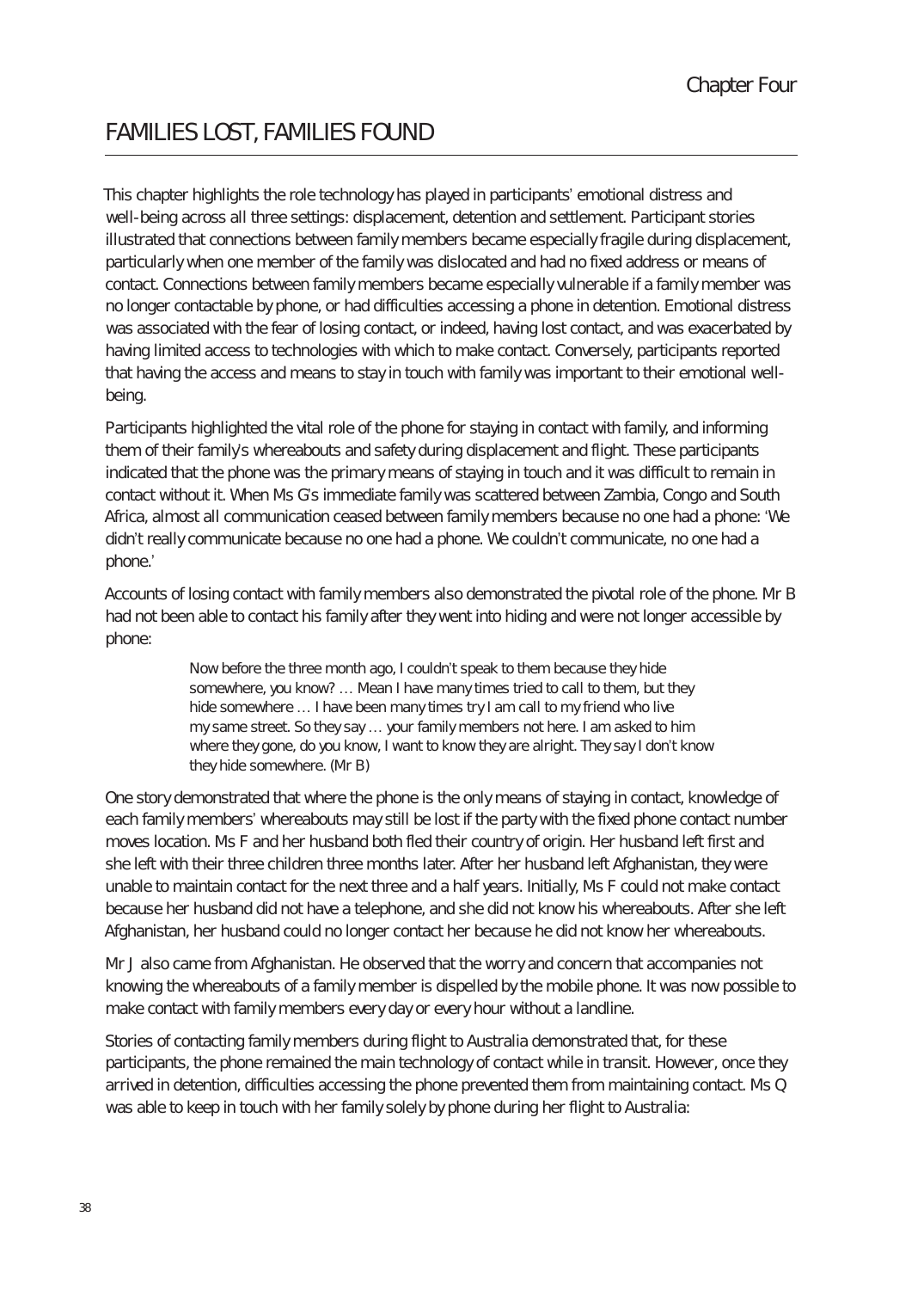[W]e arrived there we contacted our family to tell them that we are safe in Jordan, because it is risky if you have to go out from Iraq. So just to make them happy that we are safe, we contact them. My husband contacted his family and I contacted my sister and my relatives ... Then when we reached Malaysia we told them that we are alright there as well. I think public phone or something like that. When we were in Indonesia at first we contacted them and we told them we would stay until end of July … (Ms Q)

But once she arrived in Australia, she was unable to reassure her family that she was alive because she was unable to access the phone in the IDC (in 2000) where she was detained:

> In the detention centre there was nothing. They kept us isolated. Completely isolated at first. So all my relatives and my husband's relatives were very worried if we are died or alive. So we stayed about 10 months in detention without any communication. I think only the last month they put landlines and I don't think we can contact overseas from them. I can't remember because I can only remember when I go out, went out from the detention centre we contacted our relatives (abroad). (Ms Q)

Even after phones had been introduced into detention centres, Mr J claimed many detainees were unable to contact families by phone to reassure them they were safe because they were not able to afford phone cards. Mr J commented on the desperation he observed in detainees who were unable to afford contact. They knew their family back home was in a state of perpetual worry and apprehension if no news had been heard of them since leaving the country. Many families knew of the dangers and risks faced in making the journey to Australia – that many drowned at sea, were killed or disappeared in the Indonesian jungles.

Mr J also observed that he felt a lot better than other detainees who were unable to contact their family. He claimed most detainees came from countries and areas where there were no telephone lines. His family was contactable by telephone. He had the means to afford phone cards which others did not.

Stories about communication in detention highlighted the emotional impact of communication restrictions in closed detention, which prevented participants, on arrival, from letting family overseas know that they were alive. During flight, the phone had been the key instrument by which Ms X could inform family of her whereabouts and safety. However, when she arrived in detention, she was put into closed detention. During this time, she was unable to phone her parents or send them a letter:

> It didn't take long to arrive in Australia. Just one month. We came to Malaysia and we rang them, said we are okay, we are good. Then we came to Indonesia, then we rang them again. Okay we are good, we are fine. From Indonesia to Australia, I couldn't speak with my family for five months and they thought maybe we were dead. But we came to the detention centre and they didn't allow us to use the mobile phone. They said we should have our first interview, and it took a long time. After that they had our interview and we couldn't send a letter, we couldn't use the phone, nothing … (Ms X)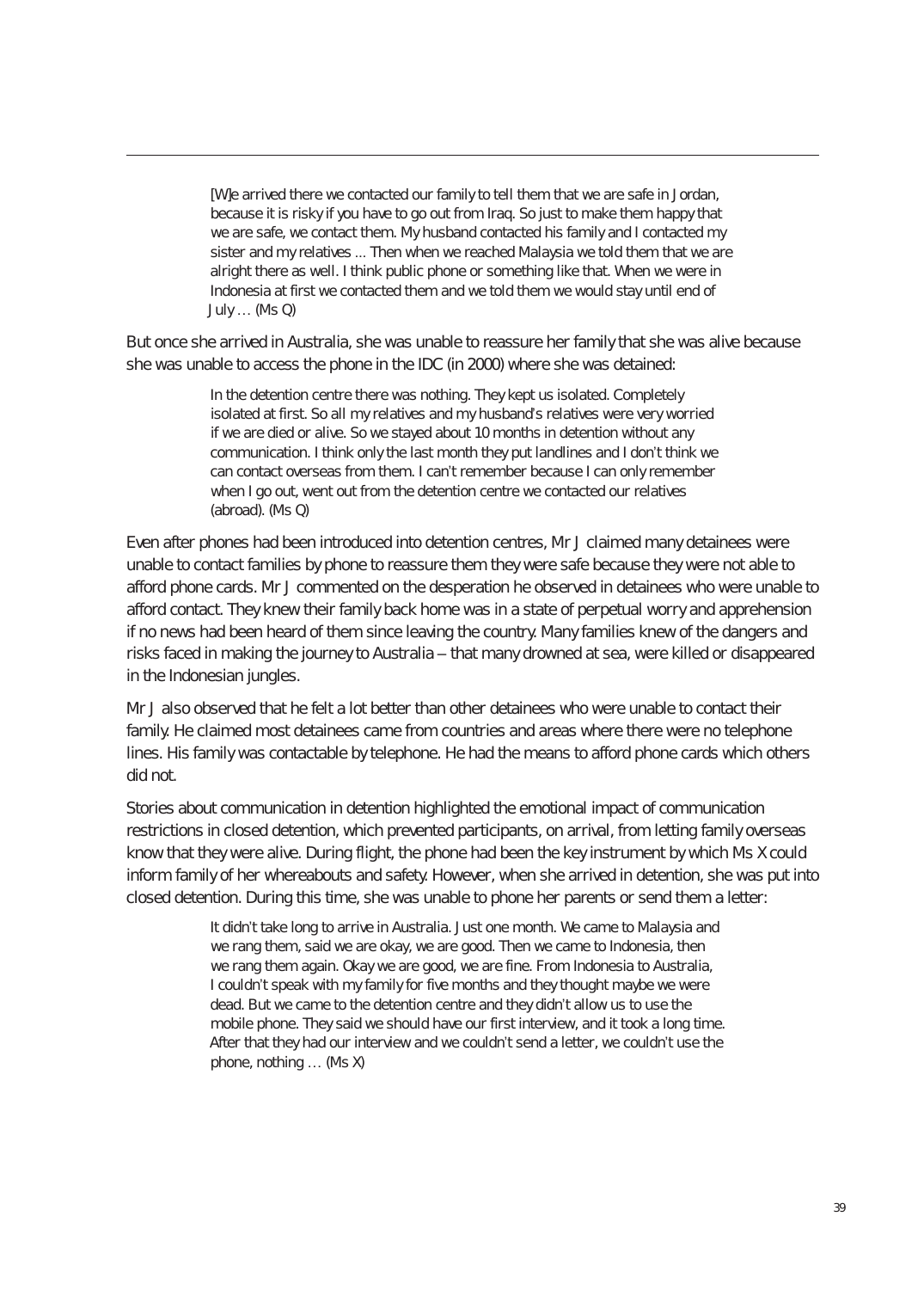Ms X emphasised the emotion and relief she felt when she was finally able to contact her family after her release from closed detention:

> The first time was like – I couldn't speak. I was shaking, I was crying. Mum said: 'oh don't cry, just speak, don't cry'… The other people [the security guard, the officer that we have in detention] said okay finish, finish. I said: 'No please let me speak' ... All the time they had officers in here watching us. They don't understand what we are saying but just watching us do things. (Ms X)

A couple of participants explained the fear of being traced, or the fear of placing recipients of their correspondence in danger, prevented them from contacting their families altogether. Ms D did know the whereabouts of her family, but she was afraid of the possibility of being traced if she made contact with them. Her family abroad had a mobile phone as well but she was scared of even sending an SMS to them.

Mr E did not contact his family for seven or eight years after leaving Burma. When he left, his family did not have a telephone. Mr E felt making any contact with them by post may put them in danger because they would be associated with his political activism: 'I even didn't write a letter to them because I felt that it wasn't safe for them.' When Mr E was finally able to find their phone number with the help of intermediaries, he was unable to fully explain to his family why he had not been able to contact them:

> They said, 'Oh we thought you died. Why you didn't contact us?' But I said it is very hard. I didn't say I am doing politics. I couldn't contact and I didn't have number you know. (Mr E)

Some participants reconnected with family members with whom they had lost touch whilst in transit. However, others arrived in Australia with no idea of the whereabouts of their family members or having not been able to contact them for a long time. Stories about finding lost family members highlighted the role of intermediaries in helping participants trace or re-contact family members with whom they were no longer in touch. Ms I went to a refugee camp in Kenya once she was married, but did not have contact with her family for the entire eight years she spent there. She only knew of her family's whereabouts when a sister who was still in touch with other family members came to Kenya:

> When they [family] in Uganda, then I have sister who came from Khartoum, to Nairobi. Then she's the one who knew that my parents are there. Yes. Then I came to her, then from Nairobi to Uganda. (Ms I)

Mr E used his virtual community networks to find and contact his family. He was only able to find their phone number when an online friend contacted someone he knew in Thailand to get the number from someone they knew in Burma.

A couple of participants spoke about the difficulties they had trying to trace lost family members while in detention. This was due to restrictions imposed on their access to communication technologies. Subsequent external assistance and support was helpful. Mr A was reliant on the Red Cross to help trace his family whilst he was in detention. He found this too difficult to do by himself: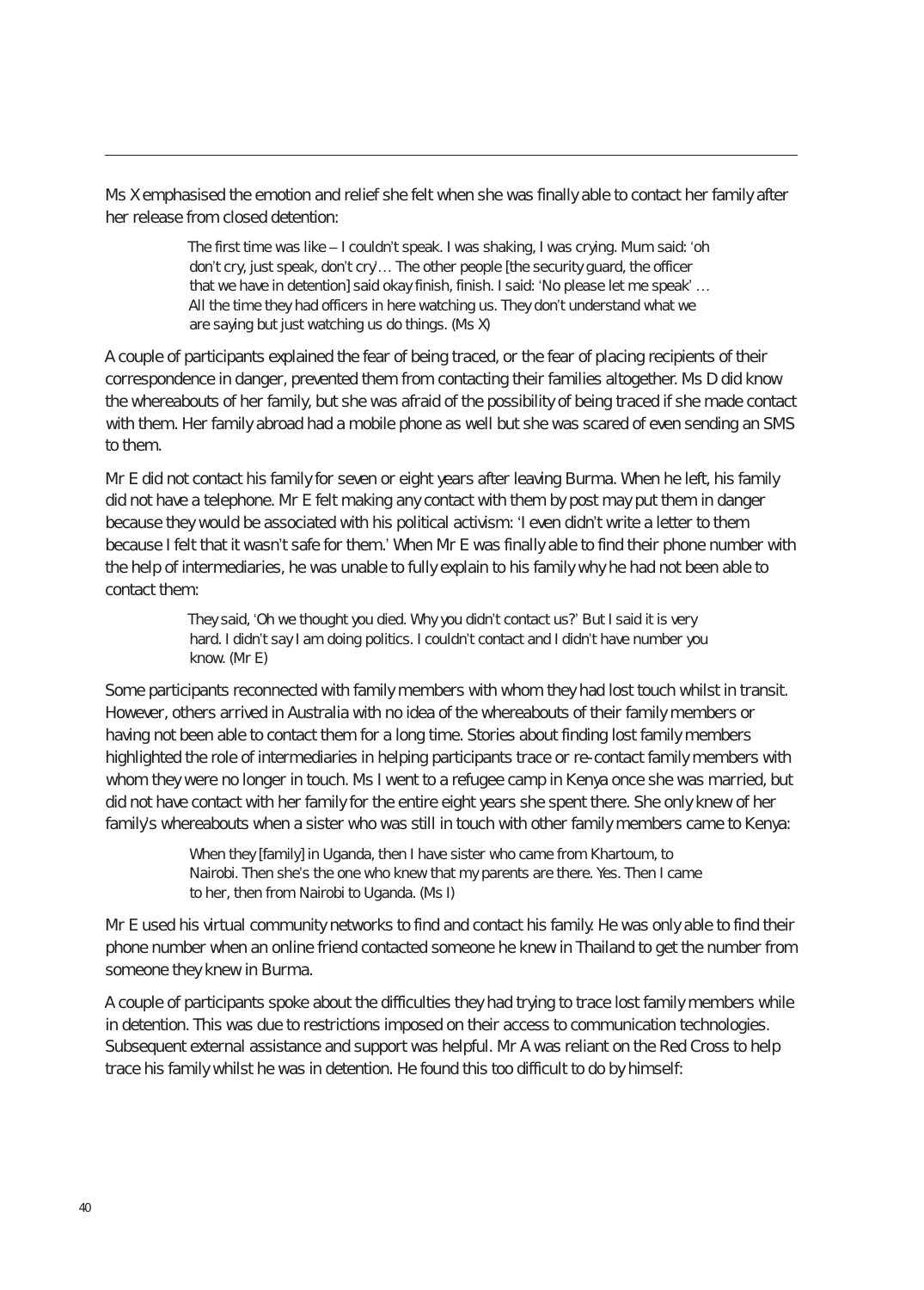In detention it's quite hard to even try and locate them or even contact anybody that's overseas. Because we have limited, you know like limited resources, like you can't get as many phone cards as you want or you can't talk for long … (Mr A)

He expected to have more chance of finding his family after he was released from detention and also more access to communication technologies:

> I'll be able to contact people like my own will, you know? ... It will be much easier for me to contact people by phone … If I have a computer in my house that would be easier too. If I don't have one, I can use the internet cafe, for as long as I want, so it would be much easier for me. (Mr A)

Stories about separation from family were inextricably linked with comments about emotional distress and well-being. Participants described the anxiety and distress of having no news of loved ones or not being able to contact them. In contrast, they described the emotional relief that came with their experiences of reconnection or reunion.

Ms O described the hardship of not being able to contact her family whilst in a refugee camp in Khartoum. She was unable to find out whether or not they were safe and well:

> it's very hard … Because you don't know their health, and exactly what the situation is for your friends and family. Like when you were in Khartoum, you can't hear about your parents. We were very young at that time. Most of the people were students. Because of the war they were cut. No way of getting home. No planes going. Only the soldiers fly … (Ms O)

Grandmother Z told her story of being separated from her son whilst she was displaced in Iran. After he left to come to Australia she was left without news for nine months because she did not have access to a telephone. She became tearful when recalling this, wiping her tears with her scarf: 'I was neither in the sky and nor on the earth when I didn't hear any news from my son. I was fasting and crying. I have got a heart attack because of that.'

Mother Z linked the difficulties she had contacting her father with emotional distress. She described feeling anxious when she wasn't able to talk to her father in Pakistan for four months because he wasn't available at the time of the phone calls. She feared for his welfare, explaining she thought 'something might have happened to my father and no one was telling me about it.' Only after talking to her father did she feel relieved.

Participants highlighted the anticipation and emotion of being able to re-contact family after a period of separation or assumed loss. In some cases, this was heightened by family members who were not expecting a phone call, having assumed the family member/s seeking asylum were dead.

Similarly, Mr P emphasised the excitement of being able to see his wife and children for the first time using broadband video conferencing, whilst in community detention:

> Is very, very sentimental. I just can't stop my ... it's very exciting and I think it was going to crying, because we haven't seen each other for about more than seven year … it's very hard to talk to my family, to my wife and my son for the first time, yeah. It's very hard because it's too long. (Mr P)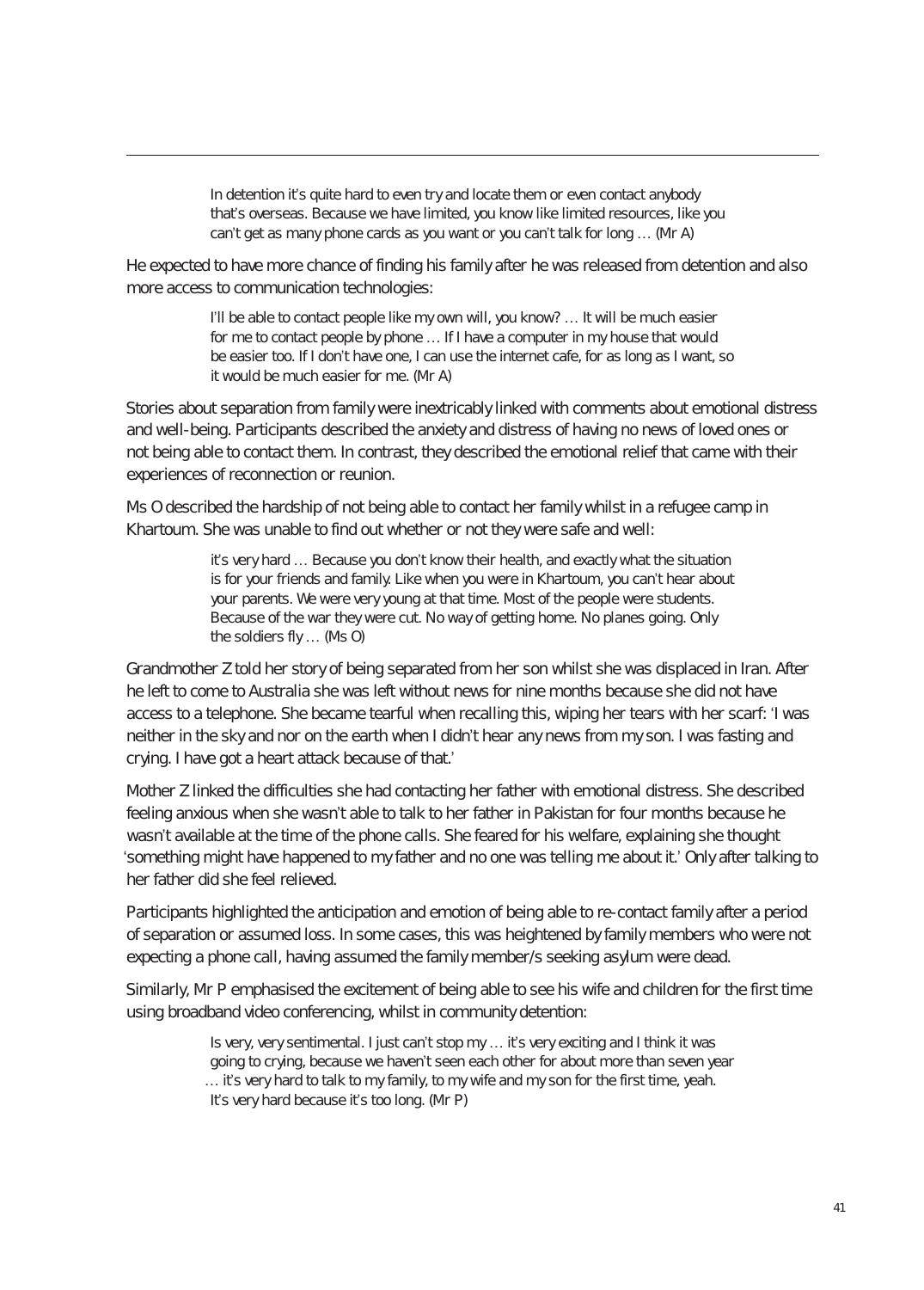One participant's story illustrated the impact of rumours of a loved one's death on the experience of re-connecting with that family member for the first time. Ms F was unable to recognise her husband's voice when he first rang up. It was her first experience of using a phone. She was uncertain of the authenticity of rumours from family friends who had relatives in Australia that her husband had probably drowned on a boat which sank with a load of refugees on board when sailing to Australia. However, when she finally received a phone call from her husband, she feared it may be someone pretending to be him. As a result, she interrogated him for ten minutes with questions to which only he would know the answers before she believed it was genuinely him.

Several participants commented on the positive impact on emotional well-being of being able to sustain regular contact with close family abroad. However, Grandmother Z believed contact at a distance was not a substitute for face-to-face interaction and reunion with her family in Australia. According to Mr A, though, better connection to the world outside the IDC would also improve detainees' sense of well-being. He suggested that improved virtual access to Australian society via the internet may alleviate some of the mental health problems experienced by detainees.

In summary, across all three settings of displacement, detention and settlement, the participants identified the phone as critical in maintaining contact with family members. However, in situations of displacement, the phone alone was not enough to prevent loss of contact with relatives. Likewise, communication restrictions in detention made connections vulnerable. Participants were emotionally distressed about not knowing the whereabouts or well-being of loved ones, or at the fear of losing contact. The detention environment compounded this anxiety by making communication depend on the ability to afford contact. The lack of choice of technologies in both detention and displacement conditions further exacerbated distress. However, despite access to technology, some participants did not use the available technologies because they feared that they may endanger their families by making contact. Yet participants felt a responsibility to keep in contact, and to do all they could to find their families if contact had been lost. This meant utilising informal strategies and intermediaries more than formal avenues, such as the Red Cross family tracing service. Conversely, participants reported improved emotional well-being when they had resources to keep in touch with family abroad.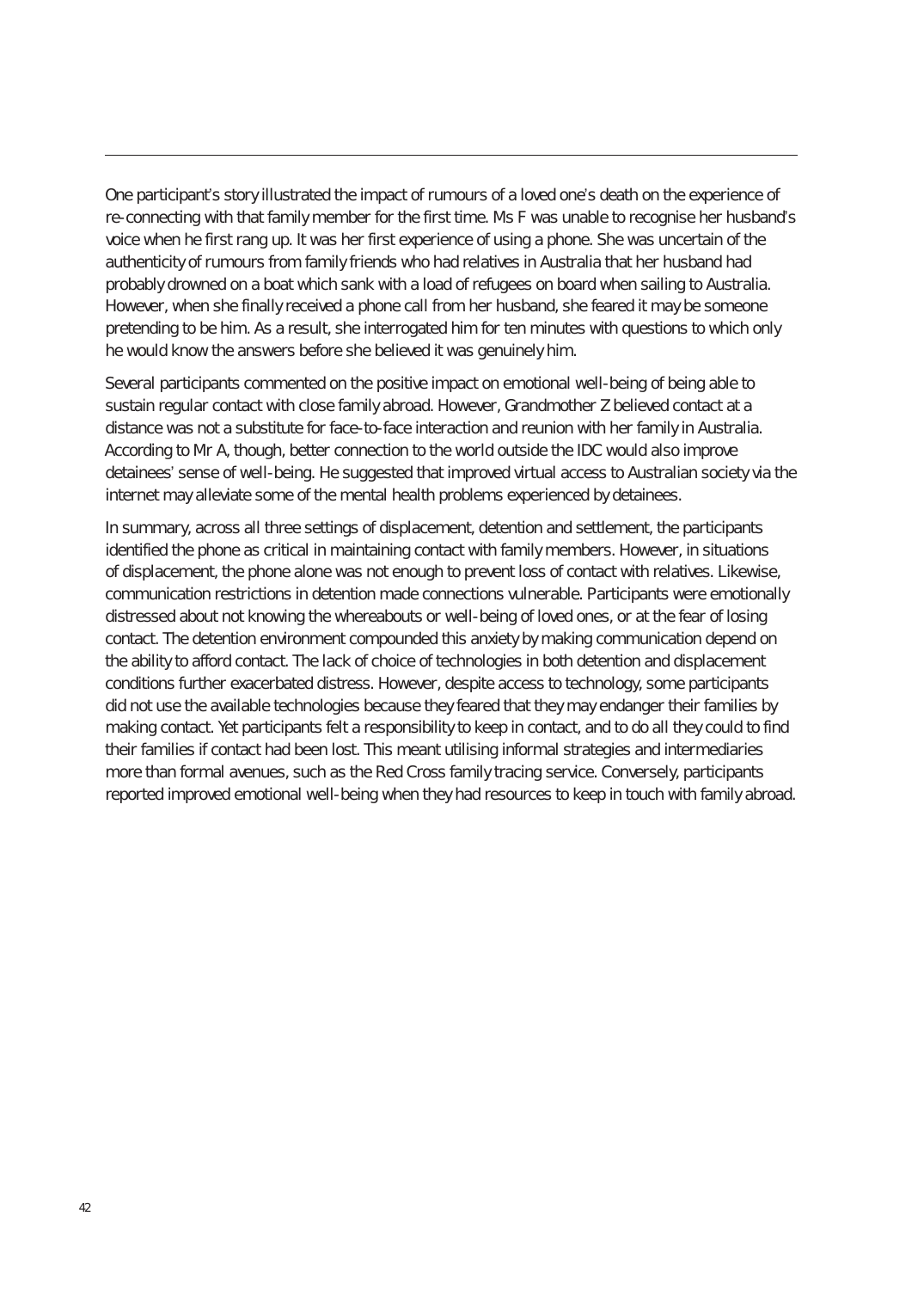## **CONCLUSION**

This study's findings document the voices of refugees and asylum seekers from a diverse range of countries, as well as asylum seeker and refugee experiences. As a pilot there are likely to be other issues and experiences surrounding the use of communication technologies amongst these groups that are not described in this report. Nonetheless, since little is known about this topic, the findings provide a useful platform from which to identify future research directions about the use of communication technologies by asylum seekers and refugees.

It should be acknowledged that asylum seekers and refugees who knew little about communication technologies and did not feel confident talking about them may have been less inclined to participate in the research. These people may have had a different perspective to offer on the use of communication technologies across all three settings. The shared experiences of participants described in this sample are not global statements about experiences that are common to refugee and asylum seeker populations. This is the realm of quantitative inquiry. Rather, these findings give a tentative insight into the experiences that asylum seekers and refugees have had using communication technologies in situations of displacement, flight, detention and resettlement, and raise issues that could be further explored and translated into practical interventions.

Chapter one affirmed that little is known about the use of communication technologies in situations of displacement in developing and/or war torn countries. Various factors inhibited access to technologies while participants were dislocated: including war and violence leading to damaged telecommunications infrastructures and poor coverage as well as government sanctions on telecommunications in periods of conflict. In this context, affordable infrastructure solutions are likely to aid communication. Mobile phones had the utility of facilitating communication in situations of conflict or dislocation, particularly, in refugee camps and in rural or regional settings that do not have basic telecommunications infrastructure. However, while the mobile phone is versatile, its limitations are clear: they are expensive, can potentially be lost, may not be able to be used in a different national network when asylum seekers flee across national borders and can be dependent on vulnerable mobile network stations in conflict zones. Satellite phones may be the only way of contacting family when telecommunication infrastructure is damaged. Nevertheless, mobile phones can ensure that family members remain contactable during flight and displacement and may protect a family member's whereabouts from being lost. Participant accounts indicated that letters are a fallback communication method in displacement settings where telecommunication services fail. However, these can be limited by the unreliability of the postal services and the threat of surveillance by enemies.

Humanitarian assistance in facilitating access to communication technology is likely to ameliorate distress and help prevent the separation of families. Humanitarian agencies could potentially have a role in the emergency delivery of letters and facilitating community access to satellite phones. Participant accounts highlighted the difficulties in communicating to the outside world from refugee camps that had limited communication services. In these settings, these agencies might effectively intervene by supporting 'indigenous schemes' for resource sharing, for example, sharing a mobile phone whilst each individual owns a SIM card. There is a role for humanitarian actors to more effectively support refugees and asylum seekers in meeting their vital communication needs so that access to technologies is widened and no longer has to be negotiated on an ad hoc basis through brokers and favours.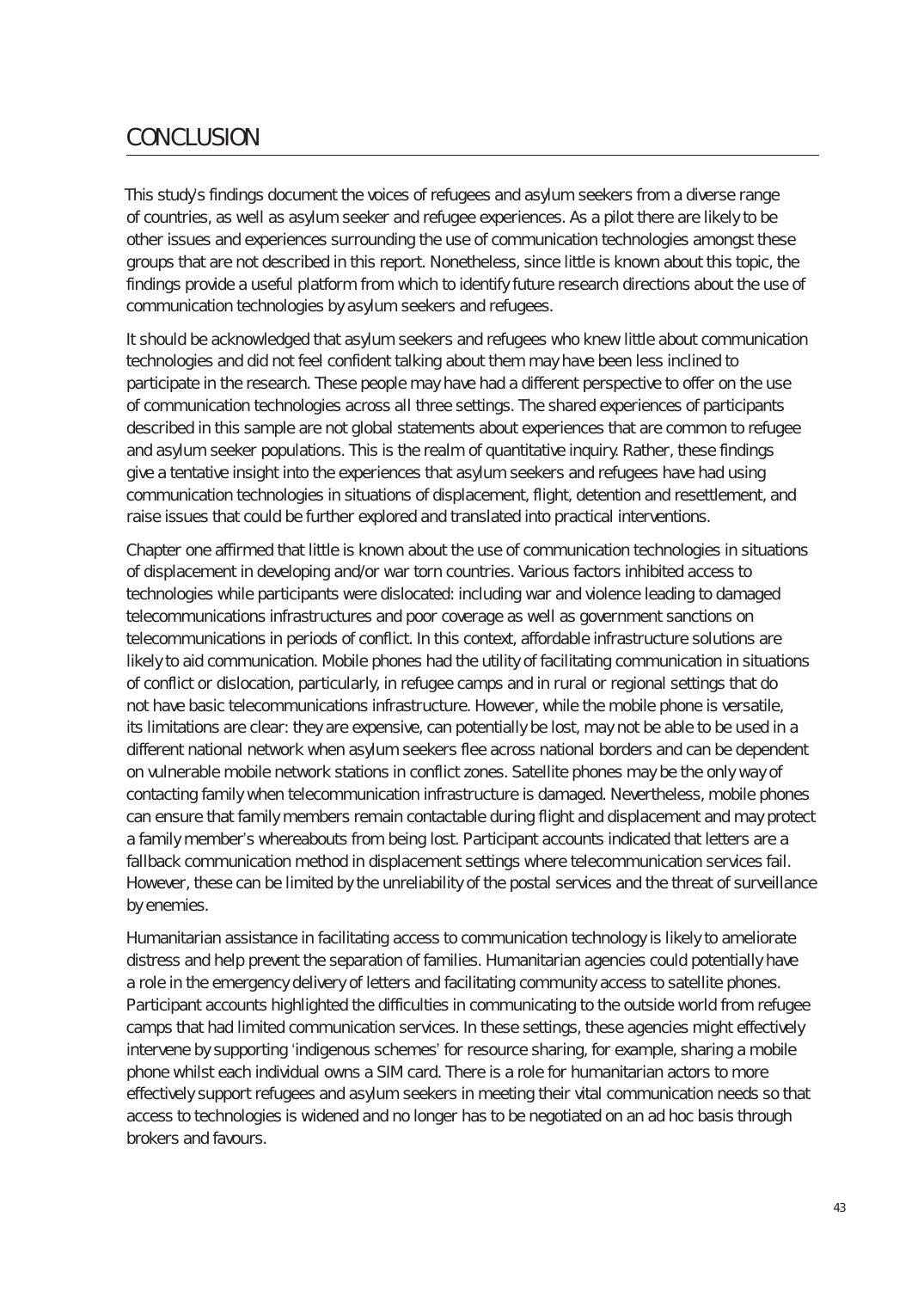Participant voices in chapter two present a historical account of experiences of immigration detention over the last seven years, from the late 1990s to 2007. However, these stories do not necessarily reflect current issues and cannot be generalised to the whole detainee population over time and across different detention centres. Nevertheless, they highlight important issues that need to be further explored and addressed.

Policies that restrict the ability of detainees to contact families may be unnecessarily punitive. This includes policies that offer token means of communication to detainees that cannot be feasibly used by the individual to contact their family members, such as faxing. Technology access policies within detention need to ensure detainees have a sufficient range of communication options as well as resources for adequate communication with family overseas and access to legal advice. Cheap phone cards for calling overseas are now available and could be provided to detainees. Stories suggest a detainee's ability to receive vital calls, such as those coming through their lawyers can be jeopardised by practical difficulties negotiating the payphone system in detention. Mobile phones have provided a crucial solution to these obstacles and should be protected in the long-term by policies ensuring that detainees retain access to these in the absence of sufficient access to other communication technologies.

Having to work for communication privileges was described in interviews as onerous by participants, particularly when they found it difficult to obtain enough 'points' to purchase phone cards with the amount of talk time needed. Those who arrive in detention without personal finances were especially disadvantaged in their ability to meet primary communication needs with the outside world if they were unable to work within the detention centre. While accounts of work for pay provided in this study refer to procedures that were in place several years ago, they raise the issue of equitable and just systems of renumeration within detention centres. A comparison of the detention centre system of work for pay with that employed in the prison systems in Australia may provide a helpful benchmark.

Vastly different experiences of accessing communication technologies in detention were described by the two participants who had been accommodated in Residential Housing Projects (RHPs) and the participant who spent time in community detention. Whilst the sample size is small and the current situation is not documented, these stories illustrate that inadequate access to communication facilities may occur in residential housing, if detainees are not compensated for their loss of access to communal facilities in institutionalised detention. This is particularly of concern if communication rights granted to detainees in IDC are denied to those in residential housing. Such a situation, for example, could affect their ability to contact family overseas by email. Further comparison is warranted of technology access across different detention contexts with that in Australian prisons.

Participants highlighted the utility of the internet as a way of gaining access to current affairs and other information in Australian society, accessing material in their own language, learning English and gaining computer skills. However, restricted access to computers appeared to limit potential for learning by virtue of the insufficient number of computers in detention and the need for persistence to use them. Furthermore, participant accounts suggested communication policies that govern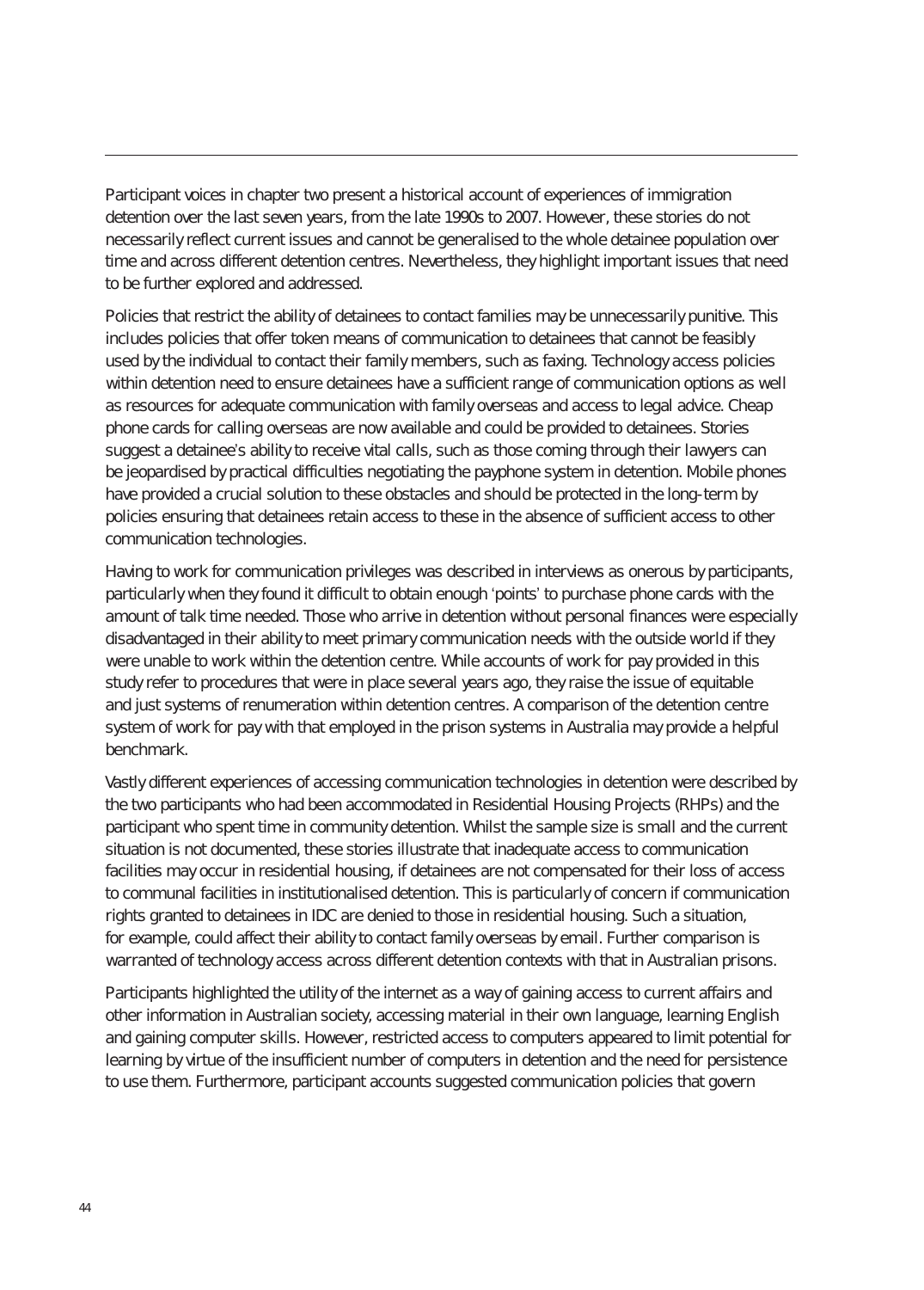access to computers and the scarcity of resources may inadvertently create inequities between detainees. For example, if men can more easily access the computer rooms than women, because a curfew locks down the women's dormitory, women may be disadvantaged. This is likely to result in men having more opportunities than women for developing their skills and confidence using computers. While male participants had spent more time in immigration detention compared with female participants, gendered experiences of technology use while detained could be explored in future studies.

Distrust of detention centre staff resulted in some detainees declining to use communication technologies available to them. Some participants chose not to talk on the phone or send a letter because they feared surveillance by detention centre staff. Distrust may be inevitable in situations of surveillance where the population has previously experienced trauma and emotional distress. However, the absence of transparent rules or their inconsistent application is likely to instill or reinforce fear about getting urgent communication needs met. Clear information about technology rights and the application of fair and consistent access would reduce this fear.

While the phone was the key instrument for maintaining communication networks during displacement and detention, chapter three highlights a range of new technologies that are embraced during the settlement process. Settlement organisations that seek to help refugees develop skills to resettle should not forget the support needs of refugees and asylum seekers in learning new communication technologies in Australia. Participant accounts demonstrated that refugees and asylum seekers with poor exposure to communication technologies prior to their arrival in Australia can find it difficult to learn about and use new communication technologies in Australia. One participant's account of communication practices in the Sudanese community suggested that traditional etiquette and values about conducting communication – for example, face-to-face communication – persist despite the availability of new technologies in Australia. This influences patterns of uptake of these technologies. Participant accounts also showed poor literacy and English language skills can make it difficult to learn new technologies, in particular, those that require written skills, such as SMS, email and the internet. Further research would be helpful to identify barriers to learning new communication technologies and supporting the needs of refugee populations who have recently arrived in Australia.

Settlement workers have an instrumental role in introducing refugees to communication technologies that suit their needs. New arrivals are likely to benefit from an early introduction to communication technologies such as phone cards or internet email accounts that are cost efficient for communicating with family overseas. Phone cards that enable callers to communicate cheaply to family overseas with mobile phones or landlines were highlighted by participants. However, settlement workers need to be aware that many issues influence refugee choices about the use of communication technologies for contacting friends and family overseas. These included the quality of the phone service (for example, the clarity of the phone line), internet and telecommunications coverage in the regions they were calling (particularly in regional areas, or situations of conflict); the relative cost of different communication options, whether the recipient has personal access to that form of contact and the desired level of contact.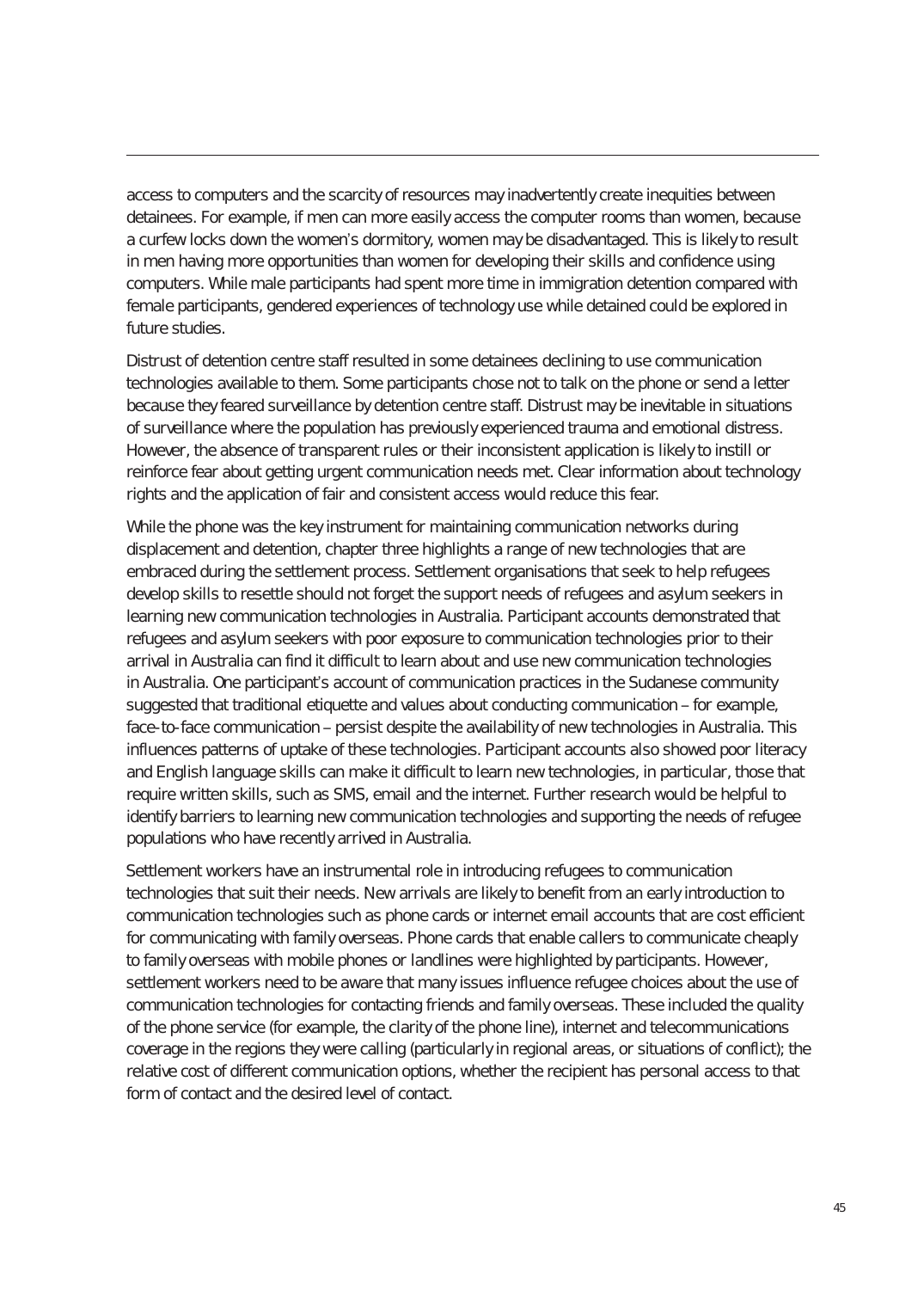Computer training programs need to be tailored to take into account the needs of people with poor English literacy skills. These programs may also benefit from recognising and harnessing community members who assist other refugees to acquire and learn computer technologies. Refugee youth from communities or families with low uptake of communication technologies may be disadvantaged in their ability to learn computer skills at school, as they have less opportunity to practice these skills. Additional support may be required for youth from these communities.

Chapter four examined the relationship between access and use of technologies and emotional distress or well-being in participants. It was shown that in both displacement and detention settings, a vital communication need for asylum seekers is to be able to remain in contact with immediate family and friends, particularly to obtain news of their family's whereabouts and safety. Communication solutions that enable them to do this have the potential to reduce the number of families that lose each other and to mitigate the mental and emotional anxiety which accompanies separation or loss. Detainee voices highlighted their experience of distress when they were unable to contact their families upon arrival to let them know they were alive.

Participant stories linked emotional state to the degree of difficulty they had reconnecting or sustaining contact with family and friends. This concurs with the literature on the psychology of displacement. But future research could examine the efficacy of communication technologies in reducing the likelihood of separation from family in situations of displacement and in mitigating emotional distress during periods of separation. The benefits of communication technologies enabling networks of detainees to remain in touch after release from detention to provide mutual social support could also be explored in more depth.

The voices collected and documented in this pilot research illustrate the vital role of communication technologies in helping refugees and asylum seekers sustain their connections with family, friends, acquaintances and diasporas, and mitigating the emotional distress of separation from loved ones. They document the obstacles asylum seekers encounter in using communication technologies in displacement settings and the strategies they use to manoeuvre around these. They also illustrate the role that communication technologies can have in skill development and establishment within a new country. Additional research is required to augment our understanding of the experience of asylum seekers and refugees in these settings. Further reflections on the implications of these experiences for practical support, advocacy, policy development and research are invited.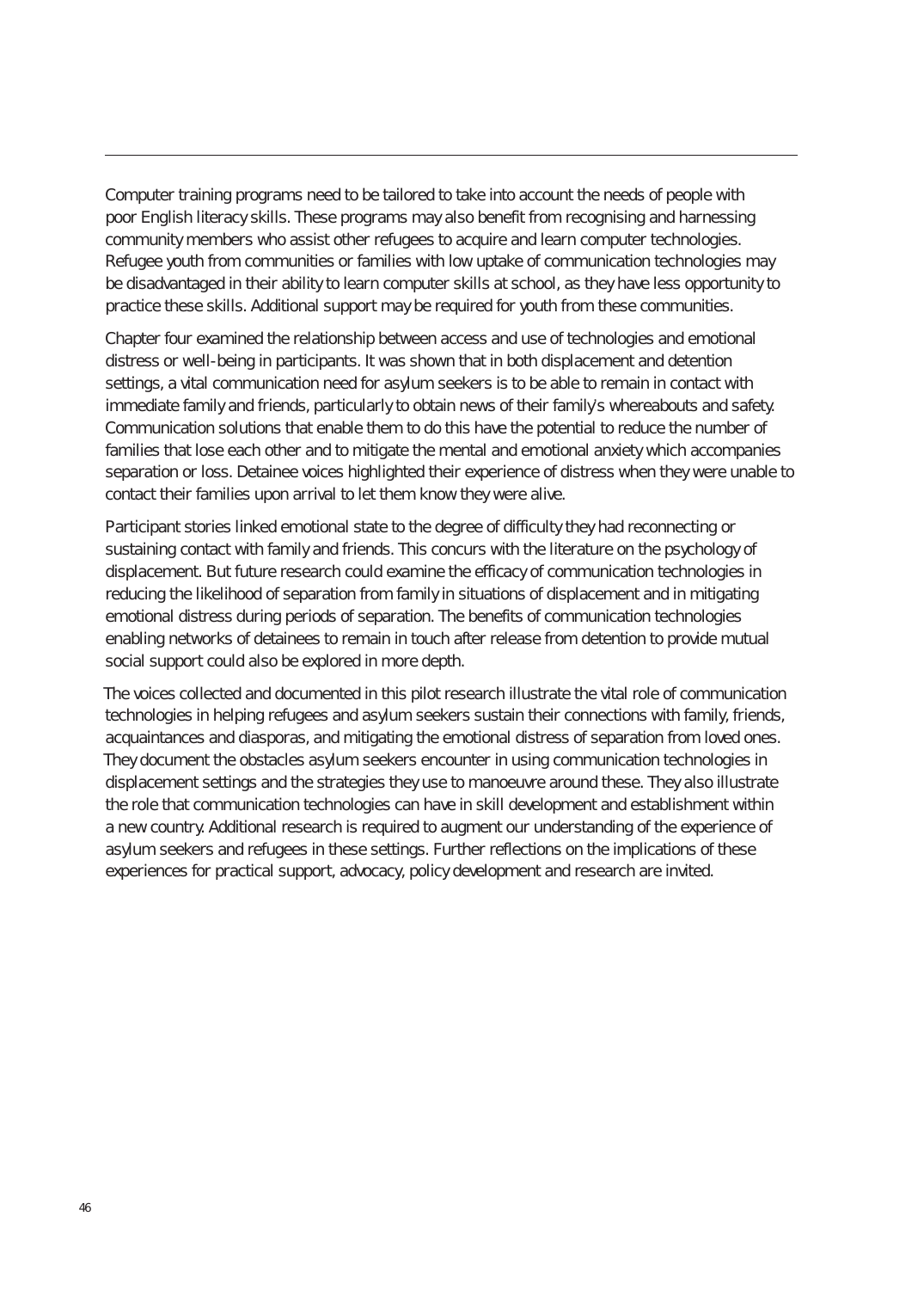### BIBlIOGRAPHY

Abdul-Rahman, A & Hailes, S 2000, 'Supporting trust in virtual communities', Proceedings of the 33rd Hawaii International Conference on System Sciences, IEEE Computer Society, Los Alamitos, California.

Ang, I 1996, Living room wars: Rethinking media audiences for a postmodern world, Routledge, London.

Baker Jr, H 1991, 'Hybridity, The Rap Race and Pedagogy for the 1990s', in C Penley & A Ross (eds), Technoculture, University of Minnesota Press, Minneapolis.

Bernal, V 2006, 'Diaspora, cyberspace and political imagination: The Eritrean diaspora online', Global Networks, vol. 6, no. 2, pp.161–179.

Castan Centre for Human Rights Law 2003, 'Detention, children and asylum seekers: A comparative study' Submission to the National Inquiry into Children in Immigration Detention, viewed at 10 November 2009, http://www.hreoc.gov.au/human\_rights/children\_detention/submissions/castan.html.

Cunningham, S 2001, 'Popular media as public "sphericules" for diasporic communities', International Journal of Cultural Studies, vol. 4, no. 2, pp. 131–147.

De Leeuw, S & Rydin, I 2007 'Migrant children's digital stories: Identity formation and self-representation through media production', European Journal of Cultural Studies, vol. 10, no. 4, pp. 447–468.

Department of Immigration and Citizenship n.d., 'Visas, Immigration and refugees', viewed at 1 May 2009, http://www.immi.gov.au/visas/humanitarian.

Diawara, M 1993, Black American cinema, Routledge, New York.

Gajjala, R 1999, 'Cyborg diaspora and virtual imagined community: Studying SAWNET', Cybersociology, Issue 6: Research Methodology Online., viewed at 10 November 2009, http://www.cybersociology.com/ issue 6 research\_methodology\_online/index.html

Gillespie, M 1995, Television, ethnicity and cultural change, Routledge, London.

Gilroy, P 1987, There ain't no Black in the Union Jack, Hutchison, London.

Gilroy, P 1993, The black Atlantic: Modernity and double consciousness, Verso, London.

Glazebrook, D 2004, 'Becoming mobile after detention', Social Analysis: International Journal of Cultural and Social Practice, vol. 48, no. 3, pp. 40–58.

Hall, S 1998, 'Aspirations and attitude … Reflections on black Britain in the 90's', New Formations: Frontlines, Backyards, [special issue], no. 33, pp. 38-46.

Graham, M & Khosravi, S 2002, 'Reordering public and private in Iranian cyberspace: Identity, politics and mobilization', Identities: Global Studies in Culture and Power, vol. 9, no. 2, pp. 219–246.

Halleck, D 1991, 'Watch out Dick Tracy! Popular video in the wake of Exxon Valdez', in C Penley & A Ross (eds), Technoculture, University of Minnesota Press, Minneapolis.

Henderson, S & Gilding, M 2004, '"I've never clicked this much with anyone in my life": Trust and hyperpersonal communication in online friendships', New Media & Society, vol. 6, no.4, pp. 487–506.

Hodes, M 2002, 'Three key issues for young refugees' mental health', Transcultural Psychiatry, vol. 39, no. 2, pp. 196–213.

Horst, H 2006, 'The blessings and burdens of communication: Cell phones in Jamaican transnational social fields', Global Networks, vol. 6, no. 2, pp.143–159.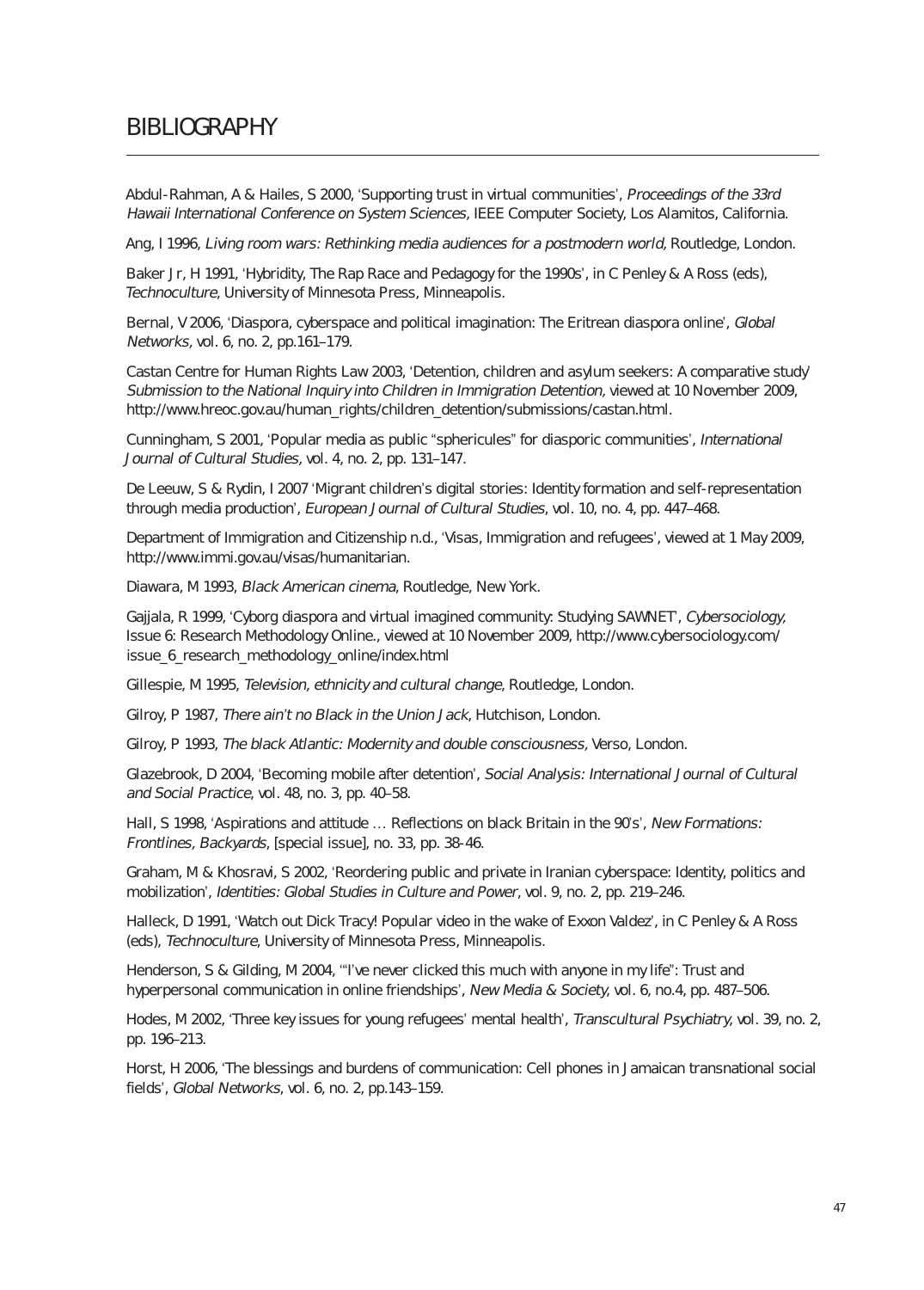Human Rights & Equal Opportunity Commission (HREOC) 2004, 'A last resort?' Report on national inquiry into children in immigration detention, viewed at 10 November 2009, http://www.hreoc.gov.au/human\_ rights/children\_detention\_report/report/index.htm.

Howard, E & Owens, C 2002, 'Using the Internet to communicate with immigrant/refugee communities about health', poster presentation at ACM/IEEE Joint Conference on Digital Libraries, Portland, Oregon,14–18 July.

Johnson, P & Stoll, K 2008, 'Remittance patterns of southern Sudanese refugee men: Enacting the global breadwinner role', Family Relations, vol. 57, no. 4, pp. 431–443.

Joint Standing Committee on Foreign Affairs, Defence and Trade 2002, 'A report on visits to Immigration Detention Centres', Parliament of Australia, viewed at 10 November 2009, http://www.aph.gov.au/house/ committee/jfadt/IDCVisits/IDCchap4.htm.

Kabbar, E & Crump, B 2006, 'The factors that influence adoption of ICTs by recent refugee immigrants to New Zealand', Informing Science Journal, vol. 9, no. 9, pp. 111–121.

Kadende-Kaiser, R 2000, 'Interpreting language and cultural discourse: Internet communication amongst Burundians in the diaspora', Africa Today, vol. 47, no. 2, pp. 120–148.

Karim, K (ed.) 2003, The media of diaspora, Routledge, London.

Kneebone, S & Allotey, P 2003, 'Refugee health, humanitarianism and human rights', in P Allotey (ed.), The health of refugees: Public health perspectives from crisis to settlement, Oxford University Press, Melbourne.

Kushner, T & Knox, K 1999, Refugees in an age of genocide: Global, national and local perspectives during the twentieth century, Taylor & Francis, London.

Luster, T, Qin, D, Bates, L, Johnson, D & Rana, M 2009, 'The lost boys of Sudan: Ambiguous loss, search for family, and reestablishing relationships with family members', Family Relations, vol. 57, no. 4, pp. 444–456.

Mallapragada, M 2000, 'The Indian diaspora in the USA and around the web', in D Gauntlett (ed.), Web studies: Rewiring media studies for the digital age, Arnold, London.

MacCallum, M 2002, 'Girt by sea: Australia, the refugees, and the politics of fear', Quarterly Essay, vol. 5, pp. 1–73.

Mares, P 2002, Borderline: Australia's response to refugees and asylum seekers in the wake of the Tampa, University of New South Wales Press, Sydney.

Mares, S & Jureidini, J 2003, 'Children and families referred from a remote Immigration Detention Centre', paper presented at Forgotten Rights – Responding to the Crisis of Asylum Seeker Health Care, National Summit, Sydney, 12 November.

McIver, W & Prokosch, A 2002, Towards a critical approach to examining the digital divide, monograph, IEEE, Piscataway, New Jersey.

McIver, W, Birdsall, W & Rasmussen, M 2003, 'The Internet and the right to communicate', First Monday, vol. 8, no. 12, viewed at 10 November 2009, http://firstmonday.org/htbin/cgiwrap/bin/ojs/index.php/fm/ article/view/1102/1022.

McMaster, D 2002, Asylum seekers: Australia's response to refugees, Melbourne University Press, Melbourne.